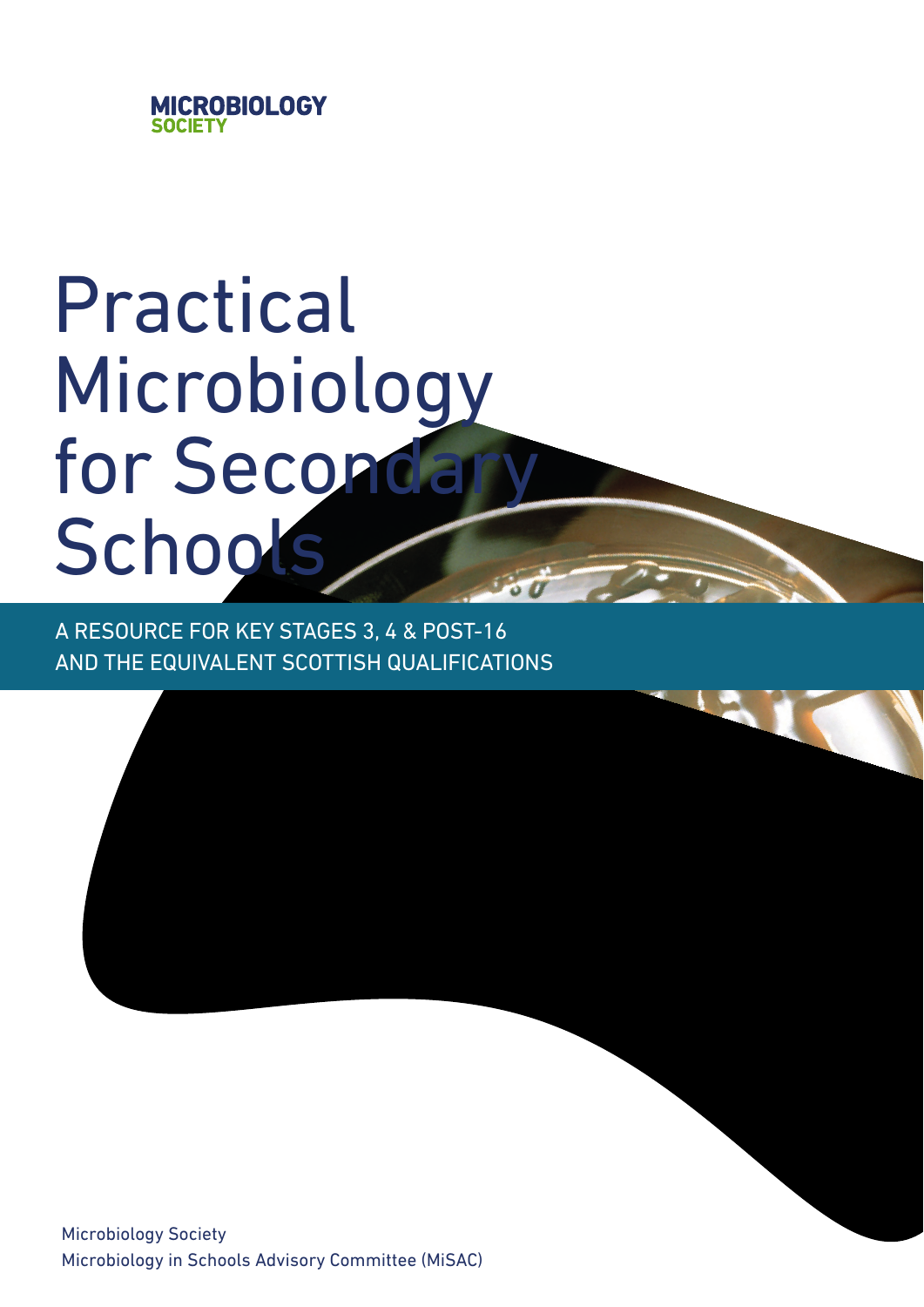### **About this resource**

Microbiology is a popular option for practical work in schools. Micro-organisms are ideal for use in the school laboratory as they are relatively easy to maintain, and they can be used to demonstrate a wide range of biological processes and applications, as well as directly reflecting the microbiology content of national curricula.

The text provides a series of safe, tried and tested practical investigations suitable for Key Stages 3 and 4/GCSE science and equivalent Scottish qualifications. Many of the experiments also meet the needs of the AS/A2 specifications and can be adapted for project work. It is based on an earlier, out-of-print publication *Practical Microbiology & Biotechnology for Schools* (Macdonald, 1987) but has been significantly modified to match current practice and recent curriculum changes. The book incorporates new material, including some open-ended investigations. **About this resource**<br>
Microbiology is a popular option for practica<br>
use in the school laboratory as they are rela<br>
demonstrate a wide range of biological proces<br>
the microbiology content of national curricula<br>
The text p

### **Credits & Acknowledgements**

This resource has been funded by the Microbiology Society.

It has been compiled by a working party of the Microbiology in Schools Advisory Committee (MiSAC) comprising: Peter Fry, John Grainger, Janet Hurst, John Tranter and Paul Wymer, with invaluable input from Dariel Burdass of the Microbiology Society.

The team would like to thank other members of MiSAC for their help and advice. They are The team would like to thank other members of MiSAC for their help and advice. They are<br>also grateful for the errors pointed out and suggestions for improvement made by Helen Nankervis and Marilyn Whitworth of the University of Nottingham, who trialled the investigations in the laboratory. in the laboratory.

**Editors:** John Grainger & Janet Hurst **Design and Production Editor:** Ian Atherton **Illustrations:** Lesley Hoyles & Sally Noble Front cover illustration: Wladimir Bulgar/Science Photo Library

ISBN 0 95368 382 6

### **Copyright**

Practical Microbiology for Secondary Schools is copyright. The Microbiology Society asserts its moral right to be identified as copyright holder under Section 77 of the Designs, Patents and Copyright Act (UK) 1988.

**Educational use:** Electronic or paper copies of the resource or individual pages from it may **Educational use:** Electronic or paper copies of the resource or individual pages from it may be<br>made for classroom and bona fide educational uses, provided that the copies are distributed free of charge or at the cost of reproduction and that the Microbiology Society is credited and identified<br>as copyright holder. as copyright holder.

Published by the Microbiology Society, Charles Darwin House, 12 Roger Street, London WC1N 2JU, UK

© 2016 Microbiology Society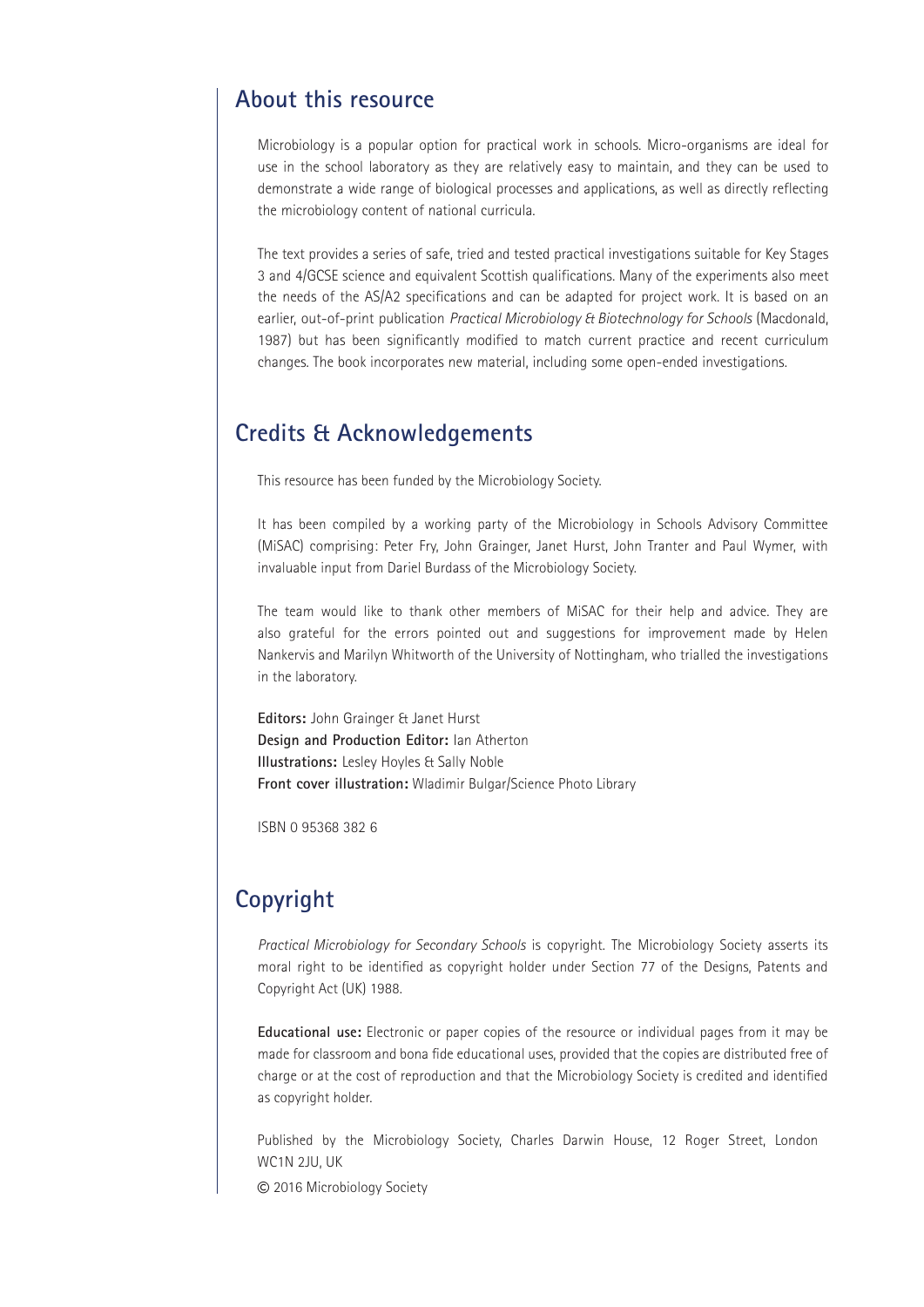## **Contents**

| About this resource                              | Inside front cover |
|--------------------------------------------------|--------------------|
| Using this resource                              | 2                  |
| Good microbiological laboratory practice         | 2                  |
| Practical techniques and tips                    | 3                  |
| Investigations                                   |                    |
| Life forms and processes                         |                    |
| Finding and growing microbes                     | 4                  |
| Estimating the number of bacteria in water       | 6                  |
| Breakdown of starch by microbes                  | 8                  |
| Breakdown of protein by microbes                 | 10                 |
| Alcohol production using immobilised yeast cells | 12                 |
| A microbe which moves towards light              | 14                 |
| Microbes in the environment                      |                    |
| Microbes and cellulose                           | 16                 |
| Microbes and water pollution                     | 18                 |
| Nitrogen-fixing bacteria                         | 20                 |
| Isolating microbes from root nodules             | 22                 |
| Effects of chemical elements on microbial growth | 24                 |
| Microbes and food                                |                    |
| Breakdown of pectin by microbes                  | 26                 |
| Microbes and breadmaking                         | 28                 |
| Preserving food                                  | 30                 |
| Microbes and yoghurt making                      | 32                 |
| Microbes and food spoilage                       | 34                 |
| Microbes and milk quality                        | 36                 |
| Health and hygiene                               |                    |
| Effects of antiseptics on microbes               | 38                 |
| Microbes and personal hygiene                    | 40                 |
| Open-ended investigations                        |                    |
| Investigating microbes and cellulose             | 42                 |
| Investigating the effects of antimicrobials      | 43                 |
| Further resources                                |                    |
| Books and websites                               | 44                 |
| Safety                                           | 44                 |
| Practical techniques                             | 44                 |
| Sources of cultures, equipment and consumables   | 44                 |
| Sources of advice                                | 44                 |
| Society for General Microbiology                 | Inside back cover  |
| Microbiology in Schools Advisory Committee       | Inside back cover  |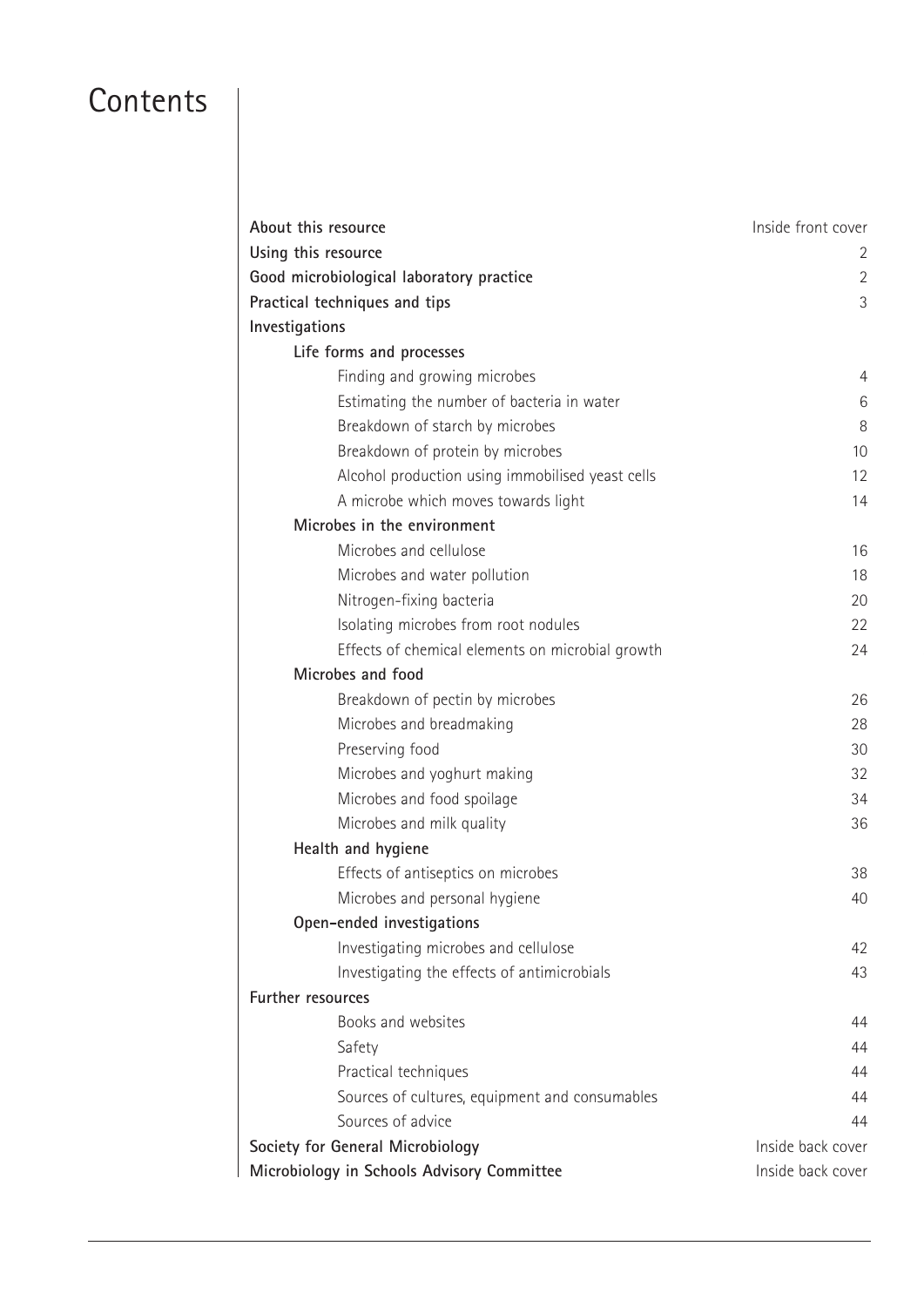## Using this resource | Good microbiological laboratory practice practice

Photocopiable double-page spreads are provided Photocopiable double-page spreads are provided for each investigation. The right-hand page of for each investigation. The right-hand page of each spread is the student worksheet, illustrated each spread is the student worksheet, illustrated with simple line drawings, whilst the left-hand with simple line drawings, whilst the left-hand page provides notes for teachers and technicians page provides notes for teachers and technicians to assist with preparation and risk assessment, to assist with preparation and risk assessment, including a list of materials required and including a list of materials required and suggestions for student questions. Both pages suggestions for student questions. Both pages provide planning support. It should be noted that provide planning support. It should be noted that many investigations require up to a week for many investigations require up to a week for microbial growth to occur before usable results are microbial growth to occur before usable results are available. available.

The worksheets are arranged in four main themes The worksheets are arranged in four main themes which relate to areas of the National Curriculum which relate to areas of the National Curriculum for Science for England and Wales and the Scottish for Science for England and Wales and the Scottish specifications, supporting, in particular, the Key specifications, supporting, in particular, the Key Stage 3 Schemes of Work. Investigations can be Stage 3 Schemes of Work. Investigations can be selected to fit individual teaching programmes; selected to fit individual teaching programmes; they are not intended to be used in sequence. they are not intended to be used in sequence. Each activity is stand-alone and offers students Each activity is stand-alone and offers students the opportunity to develop the investigative skills the opportunity to develop the investigative skills required for National Curriculum Key Stages 3 required for National Curriculum Key Stages 3 and 4. To help students experience the whole and 4. To help students experience the whole process of investigating selected problems from process of investigating selected problems from start to finish, two suggestions for open-ended start to finish, two suggestions for open-ended explorations using micro-organisms are provided explorations using micro-organisms are provided on pp. 42 and 43. on pp. 42 and 43.

Whenever working with micro-organisms there are Whenever working with micro-organisms there are practical procedures to ensure safe transfer and practical procedures to ensure safe transfer and avoid contamination which are common to most avoid contamination which are common to most activities. An outline of these appears on p. 3, activities. An outline of these appears on p. 3, together with some other useful tips relevant to together with some other useful tips relevant to many of the investigations. many of the investigations.

*Basic Practical Microbiology: A Manual*, published *Basic Practical Microbiology: A Manual*, published *A* , published **busted There are the serveregy of the Microbiology Society, is recommended. Cross** specific techniques in this work are references to specific techniques in this work are student worksheets where appropriate. student worksheets where appropriate. listed on the student worksheets where appropriate.

The publications normally used in schools are:

- x *Topics in Safety*, 3rd edition (ASE, 2001)
- $\triangleright$  *Safeguards in the School Laboratory*, 11th edition (ASE, 2006)
- \*Model risk assessments that can be consulted include \*Model risk assessments that can be consulted include *Microbiology: an HMI Guide for Schools and Further Education* x CLEAPSS Science Publications, CD-ROM (latest edition) (HMSO 1990, now out of print), *Topics in Safety* (ASE 1988, 2001),
- *ClEAPS Safetynet* (SSERC)  $\triangleright$  *Safetynet* (SSERC)
- 2001), *Safety in Science Education* (DfEE; HMSO 1996) and *Biology/Biotechnology Safety in Microbiology: A Code of Practice Biology/Biotechnology Safety in Microbiology: A Code of Practice* x *Safety in Science Education* (DfEE, available from *for Schools and Colleges in Science Education (STEE, available)*

Just like any other practical activity in school science, all microbiology investi-Just like any other practical activity in school science, all microbiology investigations require the user to adopt good microbiological laboratory practice gations require the user to adopt good microbiological laboratory practice (GMLP). The techniques and activities included in this book, and the micro-(GMLP). The techniques and activities included in this book, and the microorganisms suggested, present minimum risk given good practice. Here is a brief organisms suggested, present minimum risk given good practice. Here is a brief overview to help those involved in preparing for, or using, the various activi-overview to help those involved in preparing for, or using, the various activities to carry them out safely. Further detailed information is available in the ties to carry them out safely. Further detailed information is available in the resources listed on p. 44. resources listed on p. 44.

### **Risk assessment Risk assessment**

School microbiology will generally be safe, but before any practical activity School microbiology will generally be safe, but before any practical activity is undertaken, risks must be assessed. Each individual (be they students, is undertaken, risks must be assessed. Each individual (be they students, technicians or teachers) embarking on a practical activity is responsible for his technicians or teachers) embarking on a practical activity is responsible for his or her own health and safety and also for that of others affected by the work. or her own health and safety and also for that of others affected by the work. Risk assessment will involve comparing the steps involved in an intended Risk assessment will involve comparing the steps involved in an intended activity with procedures suggested in model risk assessments.\* This will activity with procedures suggested in model risk assessments.\* This will identify the safety precautions that need to be taken in the context of the level identify the safety precautions that need to be taken in the context of the level of work and, possibly, the need to amend the procedure so that risks to health of work and, possibly, the need to amend the procedure so that risks to health and safety from any hazard(s) are minimised. Local rules must also be and safety from any hazard(s) are minimised. Local rules must also be complied with. Of greatest importance in risk assessment is a consideration of complied with. Of greatest importance in risk assessment is a consideration of the skills and behaviour of the students about to tackle a practical activity; a the skills and behaviour of the students about to tackle a practical activity; a procedure that is safe for one group of individuals may need to be modified procedure that is safe for one group of individuals may need to be modified with a different class. Also important is ensuring that a procedure is safe for with a different class. Also important is ensuring that a procedure is safe for pupils, but also does not endanger the health and safety of technicians or pupils, but also does not endanger the health and safety of technicians or teachers during preparation or disposal. In deciding on the appropriate teachers during preparation or disposal. In deciding on the appropriate precautions to adopt, it is prudent that all cultures are treated as potentially precautions to adopt, it is prudent that all cultures are treated as potentially pathogenic (for example, because of possible contamination). Emergency pathogenic (for example, because of possible contamination). Emergency procedures, such as dealing with spills, should also be considered. procedures, such as dealing with spills, should also be considered.

No one should perform a microbiological procedure without receiving No one should perform a microbiological procedure without receiving appropriate training from, or supervision by, a competent person. appropriate training from, or supervision sy,

#### **Microbiology safety**

**Microbiology safety** There are five areas for consideration when embarking on practical There are five areas for consideration when embarking on practical microbiology investigations, which make planning ahead essential. microbiology investigations, which make planning ahead essential.

- Preparation and sterilisation of equipment and culture media. Preparation and sterilisation of equipment and culture media.
- Storage and maintenance of stocks of microbial cultures for future invest-igations and preparation of an inoculum for the current investigation. igations and preparation of an inoculum for the current investigation.  $\triangleright$  Storage and maintenance of stocks of microbial cultures for future invest-
- $\triangleright$  Inoculation of the media with the prepared culture.
- $\triangleright$  Incubation of cultures and sampling during growth, if required.
- $\triangleright$  Sterilisation and safe disposal of all cultures and decontamination of equipment equipment. equipment.

Good organisational skins and a disciplined approach ensure that every activity is performed both safely and successfully. activity is performed both safely and successfully. Good organisational skills and a disciplined approach ensure that every

### **Personal protection Personal protection**

Food or drink should not be stored or consumed in a laboratory or prep room Food or drink should not be stored or consumed in a laboratory or prep room that is used for microbiology. No one should lick labels, apply cosmetics, chew that is used for microbiology. No one should lick labels, apply cosmetics, chew gum, suck pens or pencils or smoke in a laboratory or prep room. Facilities gum, suck pens or pencils or smoke in a laboratory or prep room. Facilities should be provided within the laboratory or prep room for hands to be washed should be provided within the laboratory or prep room for hands to be washed with soap and warm water after handling microbial cultures and whenever with soap and warm water after handling microbial cultures and whenever leaving the laboratory. Paper towels, or some other hygienic method, should leaving the laboratory. Paper towels, or some other hygienic method, should be used for drying hands. If contamination of the hands is suspected, then be used for drying hands. If contamination of the hands is suspected, then they should be washed immediately with soap. Cuts or abrasions should be they should be washed immediately with soap. Cuts or abrasions should be protected by the use of waterproof dressings or disposable gloves. Safety protected by the use of waterproof dressings or disposable gloves. Safety glasses may be worn according to local requirements. Appropriate protective glasses may be worn according to local requirements. Appropriate protective clothing may be required. clothing may be required.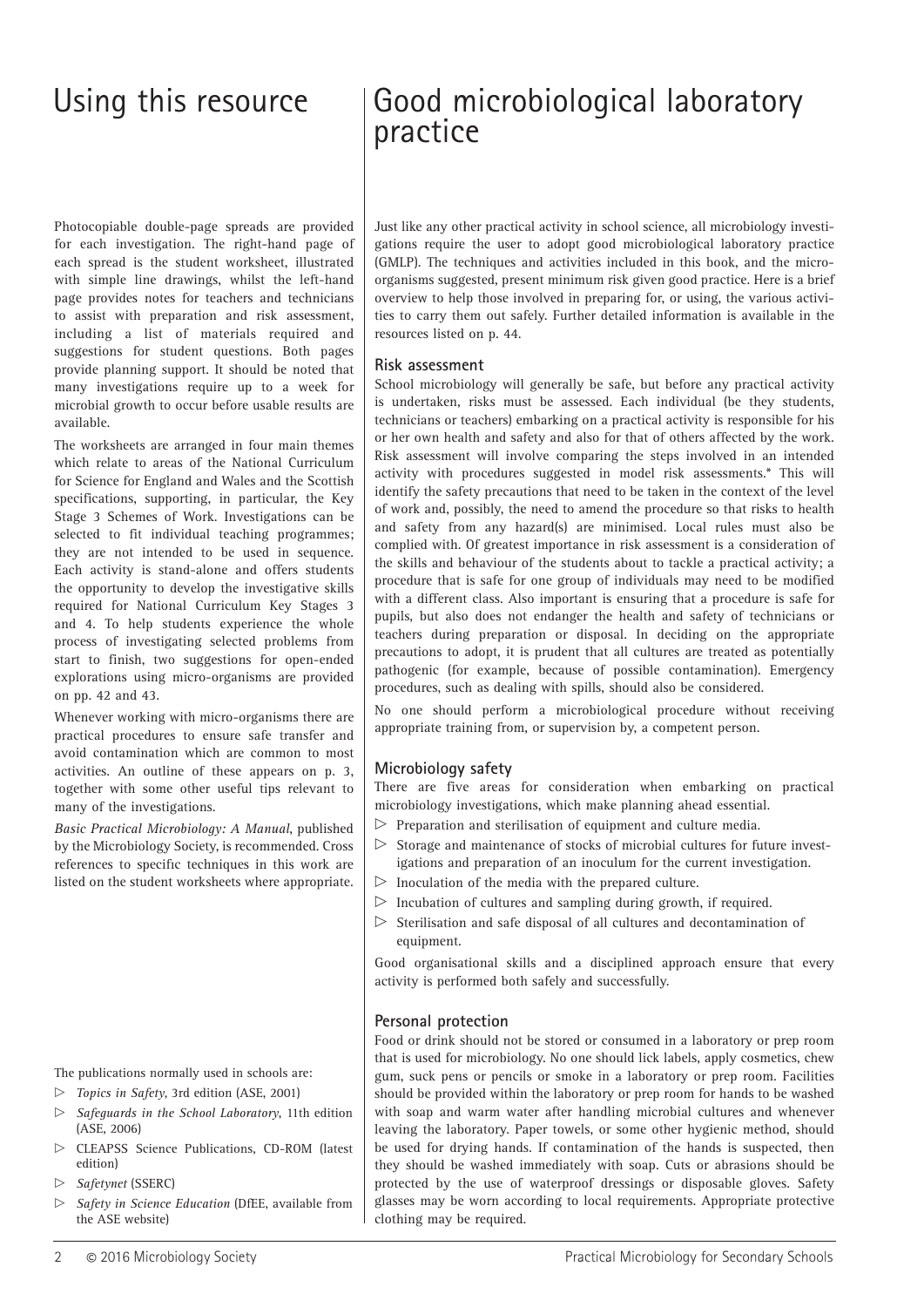## Practical techniques and tips

#### **Aseptic technique**

Sterile equipment and media should be used in the transfer and culture of micro-organisms. Aseptic technique should be observed whenever micro-organisms are transferred from one container to another. This involves working in an area in which draughts are controlled, for example close to a lit Bunsen burner so that there is an updraught of air away from the bench, thereby minimising the risk of contaminating open cultures.

#### **Flaming loops and bottles**

Only sterile instruments should be used to transfer cultures of micro-organisms. With pipettes or syringes, these will have been pre-sterilised but, for most transfers, an inoculation loop will be used which is sterilised by heating along its length until it glows red. This is done both before and after each transfer. When the loop is loaded, beware of 'splutter' when the culture is rapidly heated. This is minimised if the loop is heated first near the handle and slowly drawn through the flame so that the tip of the loop is prewarmed before it reaches the flame. Formation of microbial aerosols is avoided by the careful use of loops and pipettes.

The necks of open bottles or tubes should also be flamed, both before and after transfers, by passing them briefly through a hot Bunsen burner flame. The aim is not to sterilise the glass (which may break if heating is prolonged), but to create a convection current of air away from the open mouth of the vessel, so helping to minimise the risk of contaminants entering.

#### **Pipettes and syringes**

A variety of pipettes is available for the aseptic transfer of cultures, suspensions of natural materials and sterile solutions. Usually it is adequate to control the volume to be transferred in terms of the number of drops delivered, e.g. for routine inoculation using a Pasteur (dropping) pipette to provide a culture. For measured volumes, e.g. when making dilutions, some form of calibrated pipette is required. Suitable types include a dropping pipette with volumes marked on the barrel and one that delivers drops of a known volume. The long calibrated pipettes that are used in chemistry are also suitable. Pipetting by mouth is forbidden. A teat should always be used. Relatively inexpensive calibrated pipette fillers (e.g. Bibbettes) are also available from suppliers. Syringes and micropipettes holding the appropriate volume provide a useful alternative.

A non-absorbent cotton wool plug about 1 cm long is placed in the wide end of the pipette before sterilisation. This prevents airborne microbes from contaminating the fluid being transferred and prevents the operator and environment from contamination by a culture. However, the cotton wool plug must remain dry because a wet plug does not act as a barrier to the passage of microbes. Glass pipettes should be sterilised in either an autoclave or hot air oven.

#### **Handling and labelling agar plates**

After inoculating an agar plate, it is customary to tape the lid to the base to prevent accidental opening. It is best to use clear adhesive tape since masking or biohazard warning tape may obscure the observation of cultures that grow. Only two or four small pieces of tape are required; covering the top and bottom of an agar plate with a 'cross' of tape merely wastes tape and may interfere with the viewing of the plate's contents. Before incubation is complete, an agar plate must never be sealed completely by taping around the circumference; this will create anaerobic conditions which may prevent the normal growth of microbes or isolate anaerobes which may be pathogenic. If there is reason to suspect that an incubated plate may contain unknown species (which may be pathogenic), for example when sampling from the environment, it is sensible to seal plates completely just before they are returned to students for observations.

Agar plates are normally inverted after inoculation to avoid any moisture forming on the lid during incubation and dripping down onto the agar. Since plates will normally be inspected with the agar base uppermost and the microbial growth observed through the agar in the base, it is also necessary to label the base, rather than the lid. Labelling should be small to prevent obscuring the view of microbes that develop. Using small adhesive labels may be more convenient than writing on the dish.

#### **Incubation and storage**

For the purposes of the investigations in this book, virtually all cultures can be incubated at room temperature. At the lower temperatures now recommended, an incubator may not therefore be needed but, if used, it should be set at around 20–25 °C and certainly no higher than 30 °C to avoid the inadvertent growth of pathogens. An exception to this rule is in the fermentation of milk to make yoghurt. If an incubator is not used, plates should be incubated (and subsequently stored) where they cannot be tampered with, for example in a cupboard rather than left on a shelf in a laboratory. It is not recommended that incubated plates are stored in a refrigerator for more than a few days; long-term storage will cause, or increase, problems of condensation.

#### **Disposal and disinfection**

Contaminated materials and equipment should preferably be heat-sterilised by autoclaving if incineration is not possible or appropriate. This may be time-consuming but it is considerably safer than the use of a disinfectant which may also not ensure complete sterilisation. A disinfectant will be needed for items such as pipettes and syringes that cannot be resterilised after use by flaming, for swabbing benches and for dealing with accidental spills. Time is needed if disinfection is to be achieved and this may take up to 30 minutes with some types, for example sodium chlorate(1) (hypochlorite) or domestic bleach. Not all disinfectants are stable when used (for example bleach is degraded by organic matter). Virkon and sodium chlorate(1) are likely to be of most use.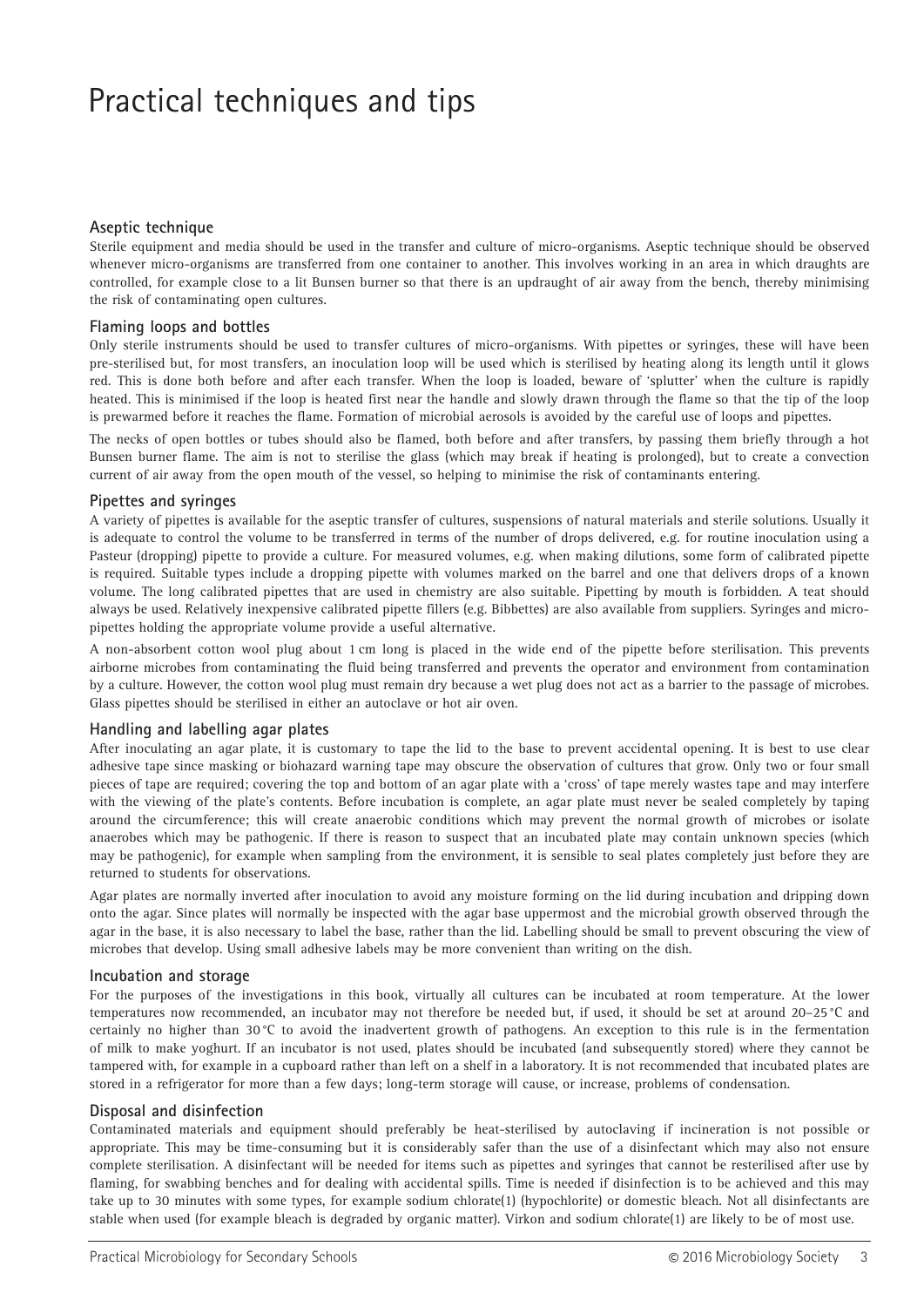## Finding and growing microbes

Microbes are found everywhere. A litre of pond water can contain millions of microbes. A similar number can be present in a gram of soil. Many microbes and their spores can be carried by winds, waters and animals across and between continents.

#### **Recommendations**

- **1.** To limit the number of agar plates required, each group should use either nutrient or malt agar plates. Nutrient agar supports the growth of a wide range of bacteria and fungi from soil and air. Malt extract agar supports better growth of fungi because the low pH and nutrient content reduce competition from bacteria.
- **2.** The plates exposed to the air should be left in a variety of places both inside and outdoors. Do not place the dishes in toilets. Ensure that other students/teachers are aware of why the plates are there or the experiment may be disrupted.
- **3.** The students should be told that one agar plate is being kept unopened in the classroom/laboratory as a control.
- **4.** The plates should be kept at room temperature or incubated at 20–25 °C for 2–3 days. After incubation the plates should be taped around the circumference so that the lids cannot be removed.

#### **Notes**

Exposure of the agar plates in a variety of places should, after incubation, produce growth of bacteria and fungi. The number of colonies may be a reflection of the disturbance of the air by convection currents or people. Microbes in disturbed air may not be detected as they are held in suspension. Soil and water will probably yield more microbial colonies than air.

#### **Questions**

#### *Session 1*

- **1.** Where do you think microbes may be found?
- **2.** Is a single microbial cell visible to the naked eye?
- **3.** What conditions do you think would encourage the growth of microbes?
- **4.** What different kinds of microbes exist?
- **5.** Do you expect any difference between the malt agar plates and the nutrient agar plates? If so, why?
- **6.** What is the purpose of the 'control' plate?

#### *Session 2*

- **7.** Describe the appearance of each of your plates. Do they all look the same?
- **8.** Which plate shows most microbial growth? Can you suggest any reasons for this?
- **9.** Do your plates look the same as those from other groups, using a different kind of growth medium? If not, suggest a reason why.

**10.**Write down any ideas you have about how microbes might be important in the places you have investigated.

## **Learning objectives**

#### *To show:*

- $\triangleright$  that microbes are everywhere
- $\triangleright$  the variety of microbes
- $\triangleright$  that the microbial population varies from place to place

#### **Age range**

Year 7 and above

#### **Duration**

| Session 1 | 40 minutes                                    |
|-----------|-----------------------------------------------|
| Session 2 | 20 minutes                                    |
|           | Incubation period: min. 48 h between sessions |

#### **Materials (each group)**

- $> 3$  nutrient agar plates
	- *or* 
		- 3 malt extract agar plates
- $\triangleright$  bottle containing 1 g soil suspended in 100  $cm<sup>3</sup>$  tap water
- $\triangleright$  bottle containing 10 cm<sup>3</sup> pond water
- $\triangleright$  2 sterile glass or plastic spreaders
- $> 2$  sterile dropping pipettes
- $\triangleright$  beaker of disinfectant
- $\triangleright$  Bunsen burner
- $\triangleright$  adhesive tape
- $\triangleright$  marker pen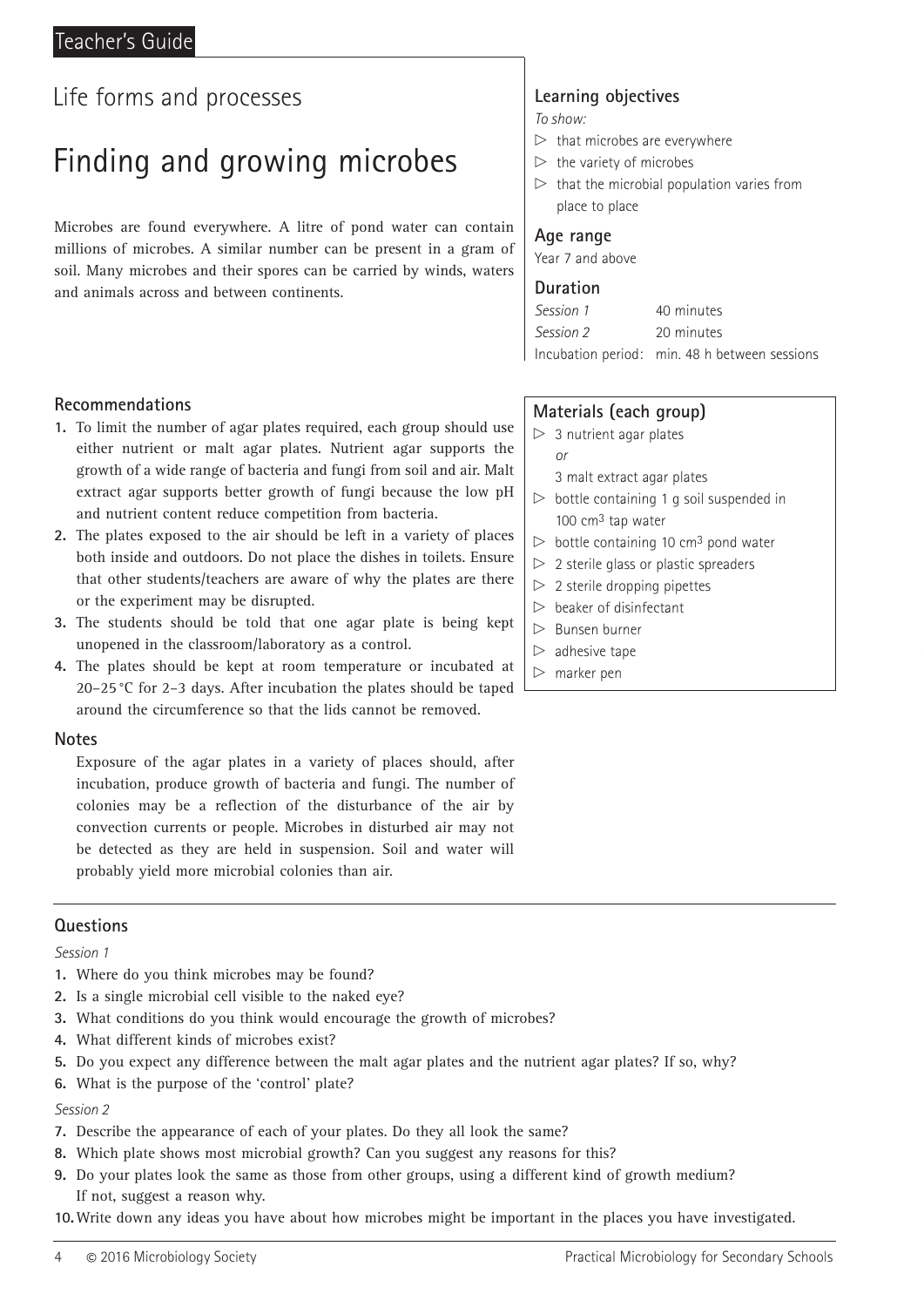## Finding and growing microbes

Microbes are found almost everywhere, but they are mostly far too small to be seen by the naked eye. When microbes grow, they multiply and form colonies that can be seen easily. You are going to grow microbes from different places by supplying them with suitable growth conditions.

### **Procedure**

**1.** Take one agar plate. Choose a suitable place to leave it open to the air. Label the base with your name, the date and the place. Take the lid off the dish and keep it open until the end of the lesson. Replace the lid.



- **3.** Follow the same procedure as (2), labelling the plate 'soil', using the bottle of soil suspension, a clean dropper and a fresh spreader.
- **4.** Retrieve your plate from (1). Tape up all three agar plates and turn them upside down. They will be incubated until the next lesson.

#### **Safety!** *Do not open the plates.*

#### **Next lesson…**

**5.** Examine your agar plates and answer the questions.

### **Learning objectives**

*To show:*

- $\triangleright$  that microbes are everywhere
- $\triangleright$  the variety of microbes
- $\triangleright$  that the microbial population varies from place to place

#### **Techniques required**

See *Basic Practical Microbiology*

- $\triangleright$  flaming the neck of a bottle (p. 10)
- $\triangleright$  using a pipette (p. 9)
- $\triangleright$  using a spreader (p. 13)



**2.** Label another agar plate with your name, the date and 'pond water'. Shake your bottle of pond water to mix the contents. Remove the top, flame the neck in the Bunsen burner and draw up a small amount of water with a dropping pipette. Flame the neck again and replace the top. Lift the lid of the dish and dispense 2 or 3 drops on to the surface of the agar. Use a sterile glass spreader to spread the drops evenly over the agar. Discard pipette and spreader into the beaker of disinfectant.

The spreader can also be sterilised by flaming with alcohol.

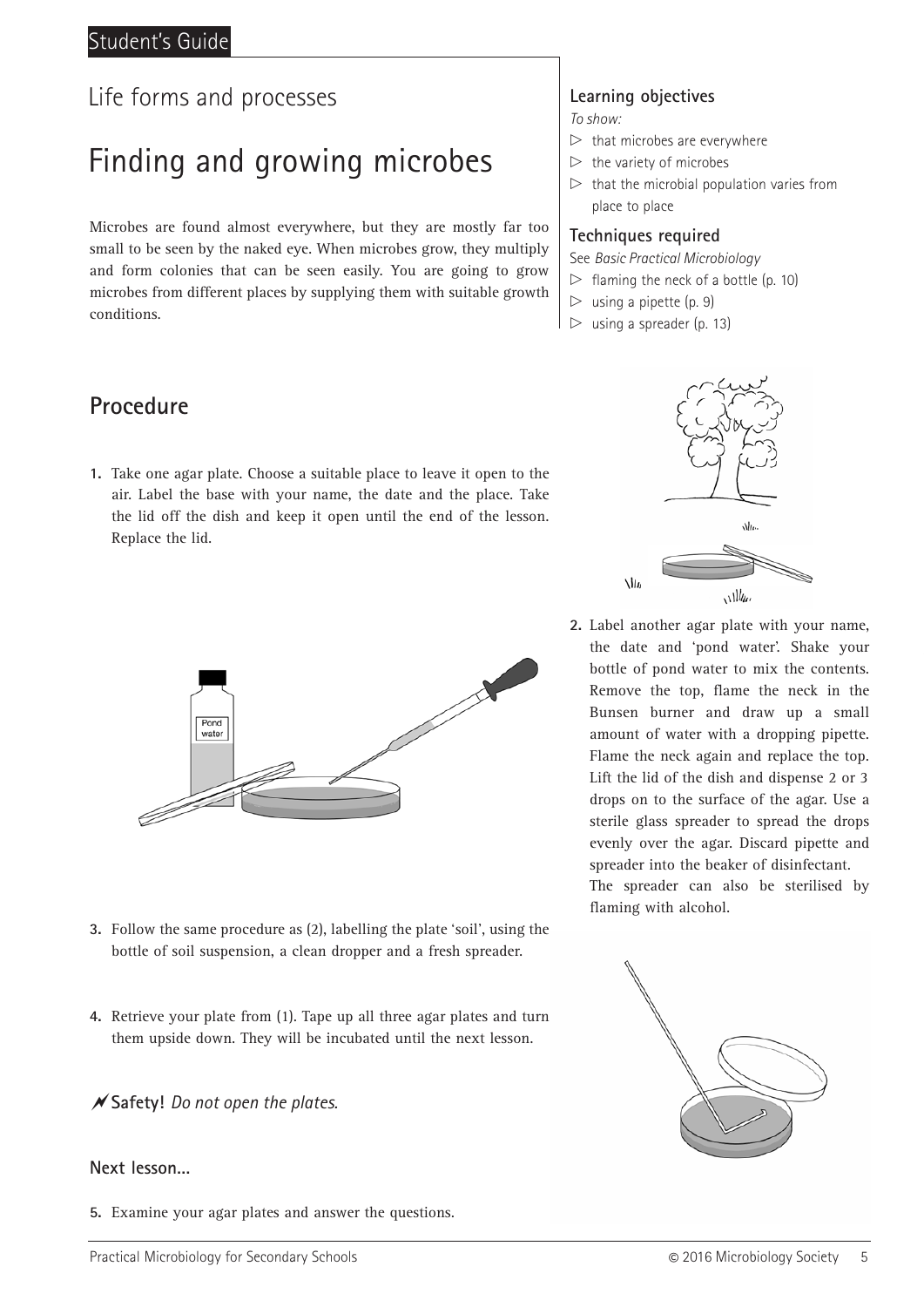#### Teacher's Guide

## Life forms and processes

## Estimating the number of bacteria in water

Most methods of estimating numbers of viable bacteria involve the inoculation of a solid medium with the sample (or diluted sample). After incubation the number of cells in the inoculum can be estimated from the number of colonies which develop on or in the medium. It is usually assumed that each colony has arisen from a single cell; the number of cells that actually grow into colonies depends at least partly on the type of medium used and on the conditions of incubation.

## **Learning objectives**

*To show:*

- $\triangleright$  the presence of bacteria in natural waters
- $\triangleright$  a realistic method of estimating bacterial numbers

#### **Age range**

Year 7 and above

#### **Duration**

| Session 1 | 40 minutes                                    |
|-----------|-----------------------------------------------|
| Session 2 | 30 minutes                                    |
|           | Incubation period: min. 48 h between sessions |

#### **Recommendations**

- **1.** The microbial population of natural waters varies widely from place to place and time to time. It is essential to try this experiment before the lesson, to check that the dilution suggested produces the desired result, i.e. a countable number of colonies.
- **2.** Care should be taken with the temperature of the nutrient agar at pouring. Below 45 °C the agar will start to set and be lumpy; at higher than 55 °C some of the microbes may be killed.
- **3.** When students are mixing the agar and culture in the Petri dish, they should be instructed to swirl the contents gently in a figure of eight to ensure even distribution of the sample.
- **4.** As an alternative to river or pond water, an overnight nutrient broth culture of *Bacillus subtilis* or *Micrococcus luteus* can be used to illustrate the colony counting technique. In this case it is essential to use more dilute samples (1/100, 1/1000) or the growth might be too heavy to count colonies.

#### **Materials (each group)**

- $\triangleright$  pond or river water in a beaker
- $> 2$  Universal bottles each containing ca 15 cm3 molten nutrient agar held at 45–50 °C
- $> 2$  Petri dishes
- $\triangleright$  bottle containing sterile distilled water
- $\triangleright$  sterile clean test tube with cap
- $\triangleright$  2 × 10 cm<sup>3</sup> sterile syringes or calibrated pipettes and fillers
- $\triangleright$  Bunsen burner
- $\triangleright$  beaker of disinfectant
- $\triangleright$  marker pen
- $\triangleright$  adhesive tape

#### **Questions**

#### *Session 1*

- **1.** What was the point of diluting the original water sample?
- **2.** By next lesson, any bacteria in the water will give rise to 'colonies' visible in and on the agar. What will these colonies consist of?
- **3.** What is the difference between a 'viable' cell count and 'total' cell count?
- **4.** What other kinds of microbes might be present in the water sample?
- **5.** How would you expect your dishes to look next lesson?

- **6.** Describe the appearance of your Petri dish and count the number of colonies. Explain your results.
- **7.** Calculate the number of bacteria per litre of your original water sample.
- **8.** How accurate do you think this estimate of numbers is? Explain your answer.
- **9.** If your results are not what you expected, suggest some reasons why not.
- **10.**Do you think the colonies that you can see came from microbes in your original water sample? If not, where else might they have come from? How could you check this?
- **11.** What steps are taken to ensure that no harmful microbes are found in mains water?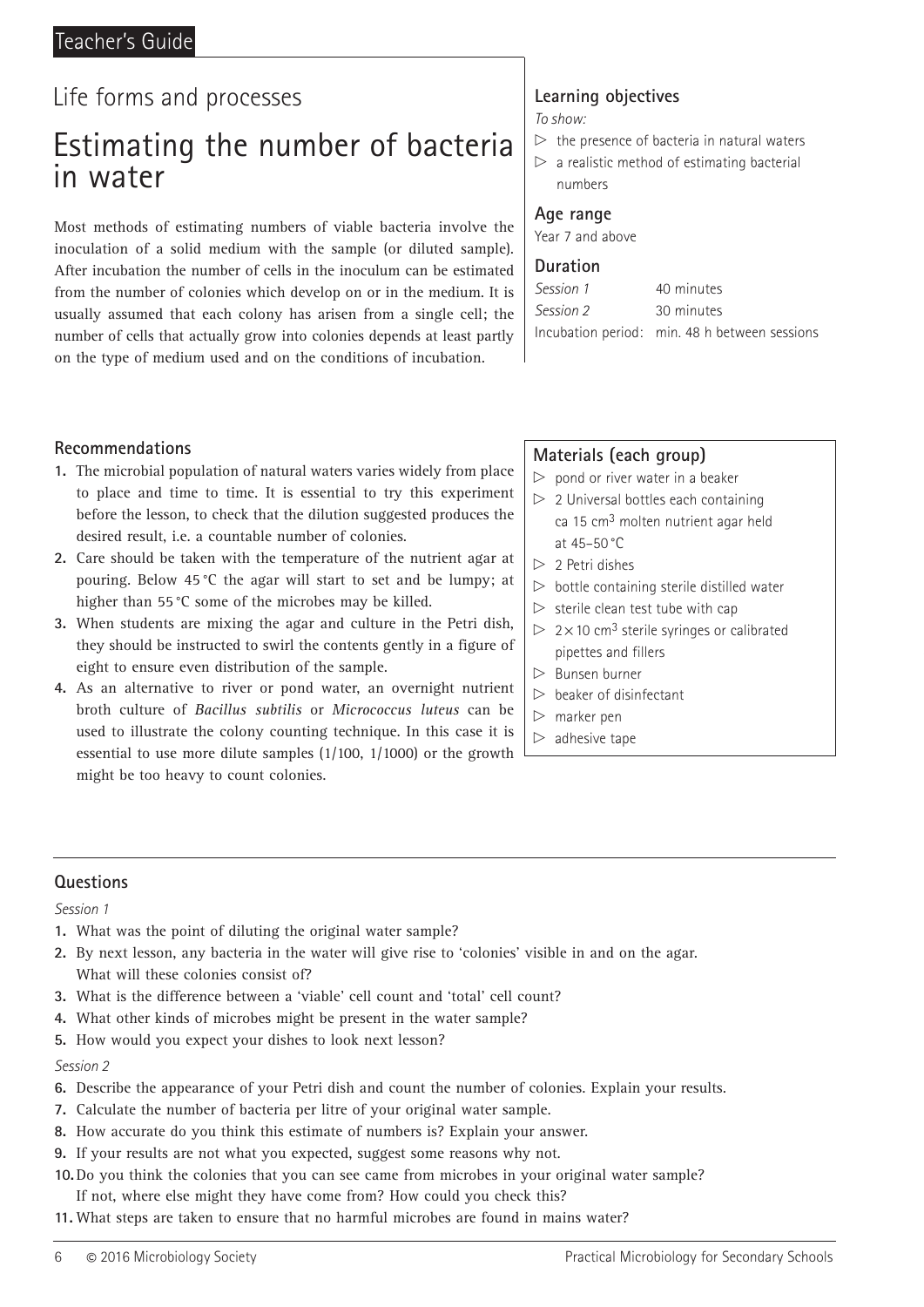## Estimating the number of bacteria in water

River and pond waters contain a wide variety of microbes. Most of these are entirely harmless but dangerous organisms may be present due to contamination from farm animals, etc. It is therefore necessary to treat domestic water supplies to reduce the number and type of microbes to levels considered safe for human consumption. This is known as sanitation. Counting the numbers of microbes in water is an important part of checking the effectiveness of treatment and you are going to use a method of doing this. Because there can be very high numbers of microbes in the water, it is necessary to dilute the samples to carry out an accurate count.

### **Procedure**



*To show:*

- $\triangleright$  the presence of bacteria in natural waters
- $\triangleright$  a realistic method of estimating bacterial numbers

#### **Techniques required**

See *Basic Practical Microbiology*

- $\triangleright$  using a pipette (p. 9)
- $\triangleright$  flaming the neck of a bottle (p. 10)



**1.** Label the base of the Petri dishes A and B and with your name and the date. Use a sterile  $10 \text{ cm}^3$  syringe or calibrated pipette and filler to remove  $2 \text{ cm}^3$  of your pond/river water sample from the beaker. Remove the test tube cap, flame the neck in the Bunsen burner and put 1 cm3 of the sample in to the tube. Flame the neck again and replace the cap. Lift the lid of Petri dish A and place the remaining 1 cm3 of the sample into it. Replace the lid as soon as possible and discard the pipette or syringe into the disinfectant.

**2.** Use another sterile pipette and filler or syringe to add 9 cm3 distilled water to the test tube, flaming the neck after removing the cap. Refill and empty the pipette two or three times to mix the contents. Finally, place 1 cm3 of the diluted sample in Petri dish B. Discard the pipette or syringe into disinfectant.





**3.** Take a bottle of melted agar. Remove the top and pass the neck through the Bunsen flame two or three times. Pour the contents into Petri dish A. Mix the agar and water sample in the Petri dish thoroughly but gently, as directed by your teacher. Avoid splashing the agar on to the cover or over the edge of the dish. Repeat with the other bottle of agar and Petri dish B.

**4.** Allow the agar to set. Tape up the dishes and turn them upside down. They will be incubated until the next lesson.

#### **Safety!** *Do not open the plates.*

#### **Next lesson…**

**5.** Examine your agar plates. Count and record the number of colonies in each one.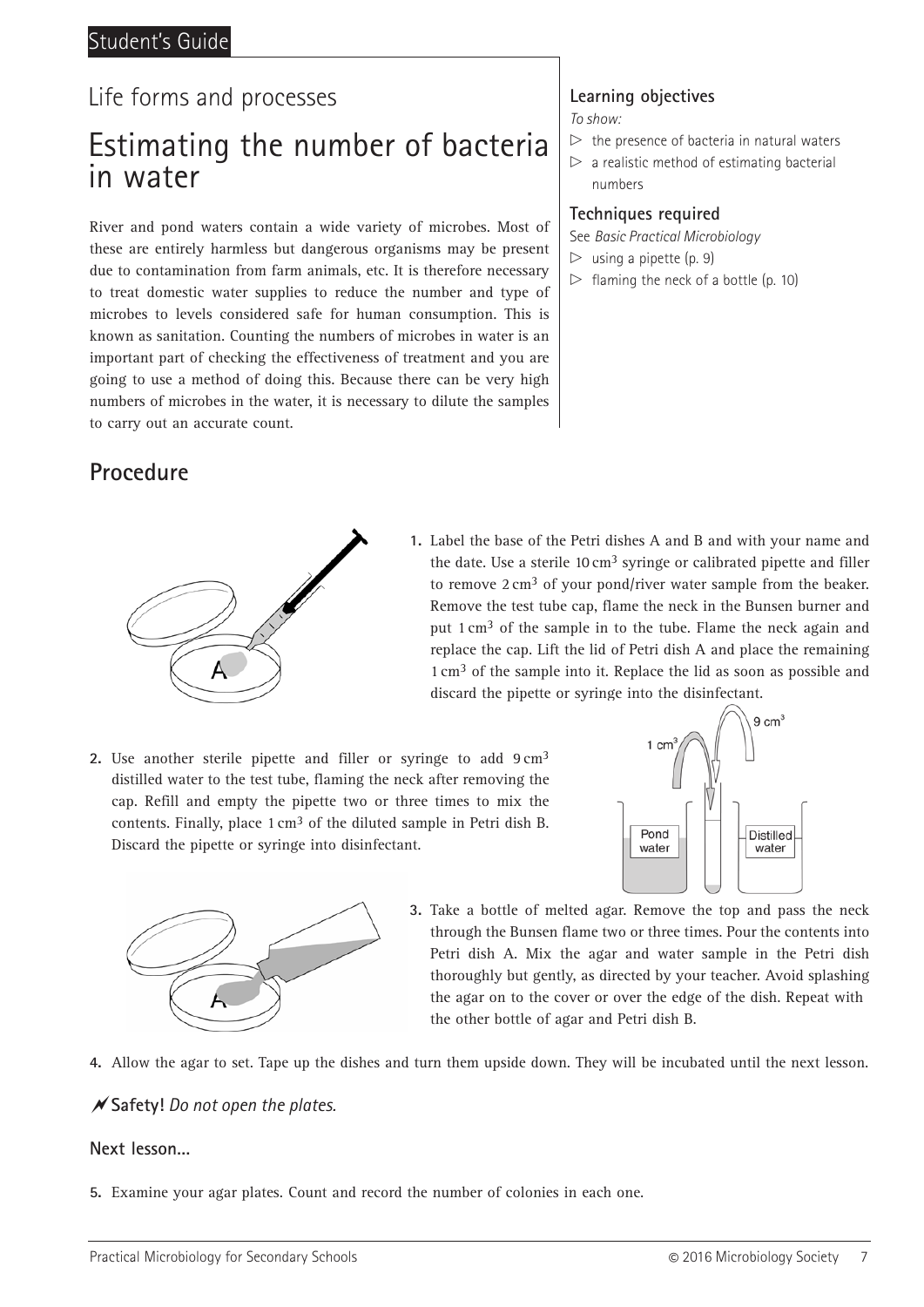## Breakdown of starch by microbes

Amylase enzymes are widespread in many organisms including microorganisms. Microbial amylases are secreted by cells and degrade starch molecules that are too large to pass through the cell wall. The amylases produced by microbes are often used in industry, particularly in starch processing, where the products of starch degradation (sugars, syrups) are used in the manufacture of foods and beverages.

#### **Recommendations**

- **1.** The cultures of *Bacillus subtilis* and *Escherichia coli* should be inoculated into nutrient broth at least 48 hours before the lesson. *B. subtilis* (catalogue no. B53) from Sciento produces amylase.
- **2.** The paper discs can either be purchased (Whatman Antibiotic Assay discs) or punched from filter or chromatography paper with a cork borer (ca 6 mm diameter) or a hole punch.
- **3.** After the first lesson and incubation at room temperature for a few days, the agar plates should be inverted and filter papers soaked in 40 % methanal (formaldehyde)\* solution placed in the lids. These should be left overnight to kill the microbes and then removed, after which the students can irrigate the plates with iodine solution.
- \* *Safety! Methanal is toxic and corrosive. Avoid breathing in the vapour. Use eye protection, gloves and a fume cupboard.*

#### **Notes**

Some strains of *B. subtilis* produce amylases whereas *E. coli* does not. Other microbes suitable for school use, such as the fungus *Aspergillus oryzea*, also show marked amylase activity. This requires starch malt agar, which is made by adding  $100 \text{ cm}^3$  4% starch suspension to each 100  $\text{cm}^3$  malt agar (made with light malt). If using *A. oryzea*, a culture grown in malt extract broth for 7 days is required.

### **Learning objectives**

*To show:*

- $\triangleright$  that some microbes produce amylase
- $\triangleright$  a simple assay technique for amylase activity
- $\triangleright$  an aspect of the industrial importance of microbes

#### **Age range**

Year 9 and above

#### **Duration**

| Session 1 | 40 minutes                                    |
|-----------|-----------------------------------------------|
| Session 2 | 30 minutes                                    |
|           | Incubation period: min. 48 h between sessions |

#### **Materials (each group)**

*Session 1*

- $\triangleright$  test tubes/bottles containing 2 cm<sup>3</sup> each of: *Bacillus subtilis* nutrient broth culture *Escherichia coli* nutrient broth culture
- $\triangleright$  starch nutrient agar plate (Heat 4 g soluble starch in 100 cm3 distilled water to form a suspension. Allow to cool and mix with 100 cm3 molten nutrient agar before sterilisation.)
- $> 0.1$ % amylase solution
- $>$  4 paper discs (see recommendations)
- $\triangleright$  forceps
- $\triangleright$  sterile distilled water
- $\triangleright$  Bunsen burner
- $\triangleright$  beaker of disinfectant
- $\triangleright$  marker pen
- $\triangleright$  adhesive tape

*Session 2*

- $\triangleright$  iodine solution and dropper
- $\triangleright$  graph paper and ruler

#### **Questions**

*Session 1*

- **1.** What reaction is catalysed by amylase enzymes?
- **2.** Why do microbes produce amylase enzymes?
- **3.** What is the purpose of the control disc soaked in distilled water?

- **4.** Describe the appearance of your agar plate after it has been flooded with iodine.
- **5.** Do all microbes produce amylases?
- **6.** What physical factors might affect the amylase activity?
- **7.** Suggest some reasons why microbes are used as a source of industrial amylases.
- **8.** Suggest some uses of amylase enzymes in industry and the home.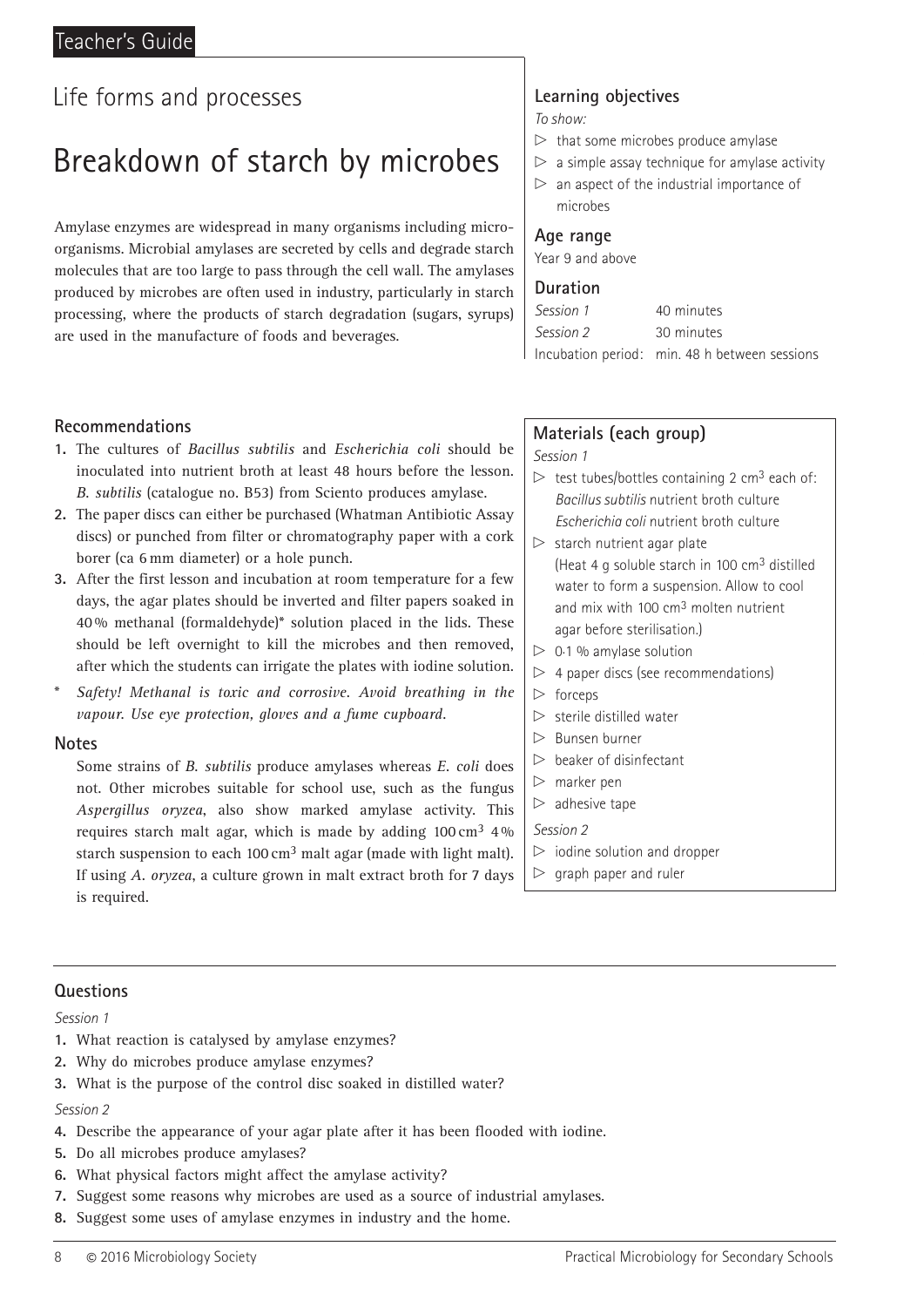## Breakdown of starch by microbes

Amylase is an enzyme which breaks down starch molecules into sugars and is produced by our bodies to break down the starch we eat. Certain microbes also produce amylase. Some of these are used as a source of amylase for the starch processing industry. You are going to compare the activity of amylase from different sources.

### **Procedure**

- **1.** Turn a starch agar plate upside down and divide the base into four sections by drawing on it with a marker pen. Label the sections A, B, C and D. Write your name and date on the plate. Turn the plate the correct way up. You may like to keep a key to the sections:
	- A *Bacillus subtilis*
	- B *Escherichia coli*
	- C  $0.1\%$  amylase solution
	- D Distilled water
- **2.** Pass the forceps through the Bunsen burner flame, allow them to cool and use them to pick up one of the paper discs. Open the culture of *Bacillus subtilis*. Flame the neck of the bottle and dip the disc into the broth. Allow any excess to drain off, reflame the neck and replace the top on the bottle. Transfer the disc to the middle of section A on the agar plate. Flame the forceps.

Repeat using another disc, the culture of *Escherichia coli* and section B of the plate.

Repeat again using another disc, the amylase solution and section C of the plate.

Finally, use the same procedure to place a disc soaked in sterile distilled water on section D of the plate. Place the forceps in the beaker of disinfectant.

Tape up the dish. The plates will be incubated until the next lesson.

#### **Next lesson…**

**3.** Lift the lid of your Petri dish. This is permitted because the microbes have previously been killed. Using a dropper, place just enough iodine solution to cover the surface of the agar. Replace the lid.



**4.** Measure the diameter of any clear zones around the discs, by placing the agar plate on the graph paper. Record your results.

ы

### **Learning objectives**

*To show:*

- $\triangleright$  that some microbes produce amylase
- $\triangleright$  a simple assay technique for amylase activity  $\triangleright$  an aspect of the industrial importance of
- microbes

#### **Techniques required**

See *Basic Practical Microbiology*

 $\triangleright$  flaming the neck of a bottle (p. 10)

 $\frac{11111}{2}$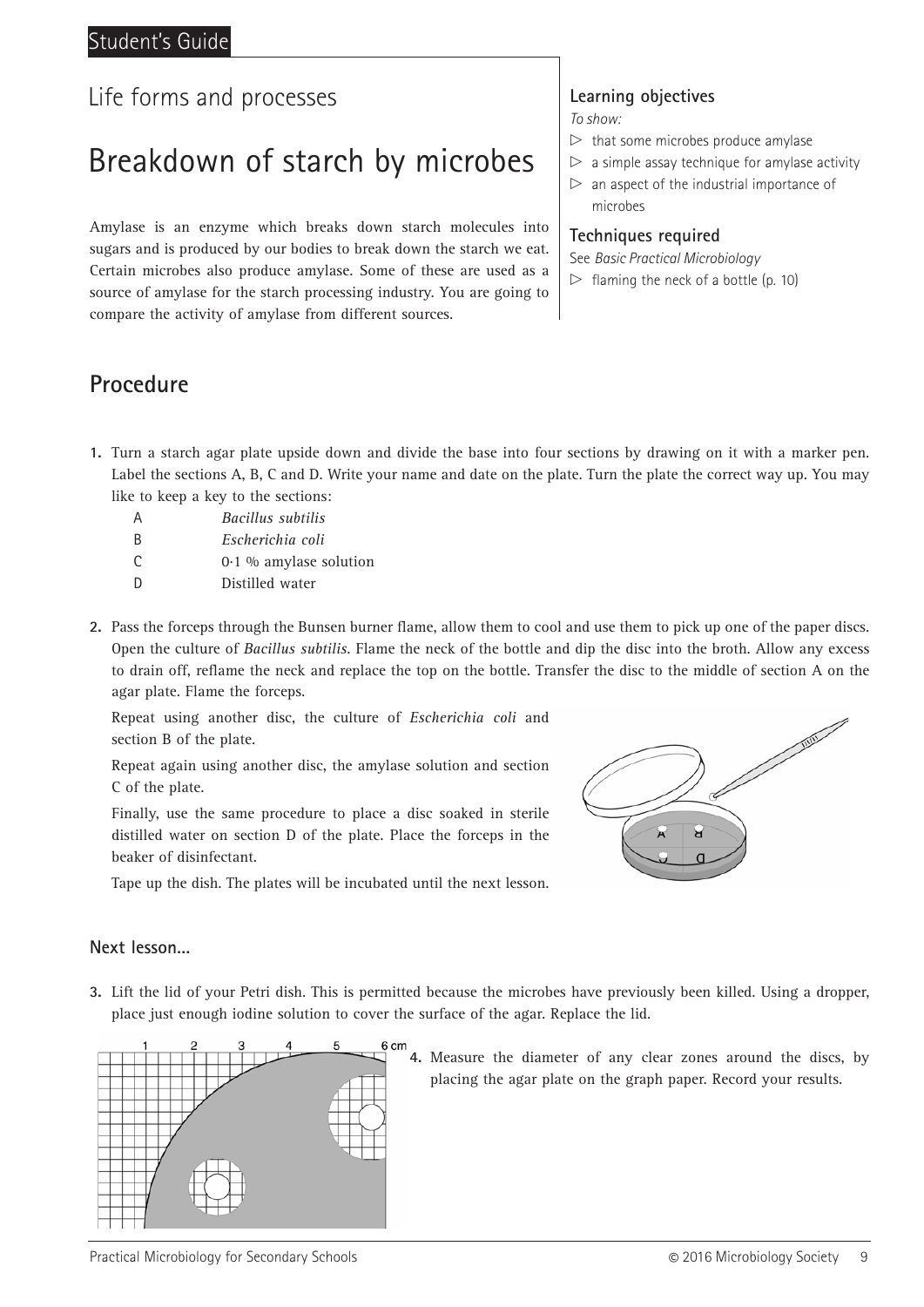## Breakdown of protein by microbes

Protease enzymes are produced by several bacteria and fungi. They catalyse the hydrolysis of proteins to amino acids. Industrial applications of proteases include detergent manufacture, brewing and baking, meat tenderisation and leather preparation. Microbes, including fungi of the genus *Aspergillus*, are used to produce proteases on a commercial scale.

#### **Recommendations**

- **1.** The cultures of *Bacillus subtilis* and *Saccharomyces cerevisiae* should be inoculated at least 48 hours before the lesson.
- **2.** Plates must be treated carefully after inoculation to prevent the spreading of the drops of culture. They should not be inverted until the drops have dried.
- **3.** When the milk agar is made, it is assumed that the microbial population of the milk will not affect the outcome of the investigation. A control plate could be used to cover this possibility, although the uninoculated area of the plate really suffices.

This aspect could form the basis for a question exploring students' understanding of the difference between pasteurised and sterilised milk.

#### **Notes**

- **1.** The milk agar is opaque due to the milk protein casein. After inoculation and incubation, clear areas around microbial colonies indicate protease activity.
- **2.** An alternative procedure using paper discs can be used in this experiment (see page 8).

### **Learning objectives**

*To show:*

- $\triangleright$  that microbes produce proteases
- $\triangleright$  the chemical nature of proteins
- $\triangleright$  the use of proteases in industry

#### **Age range**

Year 9 and above

#### **Duration**

| Session 1 | 40 minutes                                    |
|-----------|-----------------------------------------------|
| Session 2 | 30 minutes                                    |
|           | Incubation period: min. 48 h between sessions |

#### **Materials (each group)**

- $\triangleright$  bottles containing ca 2 cm<sup>3</sup> each of: *Bacillus subtilis* nutrient broth culture *Saccharomyces cerevisiae* malt extract broth culture
- $\triangleright$  2 milk agar\* plates
- $\triangleright$  2 sterile dropping pipettes
- $\triangleright$  Bunsen burner
- $\triangleright$  beaker of disinfectant
- $\triangleright$  marker pen
- $\triangleright$  adhesive tape

\*Milk agar. Make up and sterilise nutrient agar. Allow to cool to 45–50 °C and add pasteurised milk (10 % by volume) aseptically and mix carefully. The milk should be freshly bought and pasteurised. Skimmed, semiskimmed or full cream milk can be used.

#### **Questions**

- **1.** What do proteins consist of?
- **2.** Why are proteins important in our bodies?
- **3.** How are proteins broken down in our bodies?
- **4.** What is causing the cloudiness of the agar in your Petri dishes?
- **5.** If the microbes you are using break down proteins, what do you expect your agar plates to look like next lesson? *Session 2*
- **6.** Describe the appearance of your agar plates.
- **7.** Is there any evidence of protease production by the microbes?
- **8.** If so, how is this beneficial to the microbes?
- **9.** Suggest some uses of protease enzymes in industry.
- **10.**How are these enzymes produced on a large scale?
- **11.** What factors might affect the activity of the enzymes?
- **12.**Suggest a procedure for investigating the effects of one of these factors.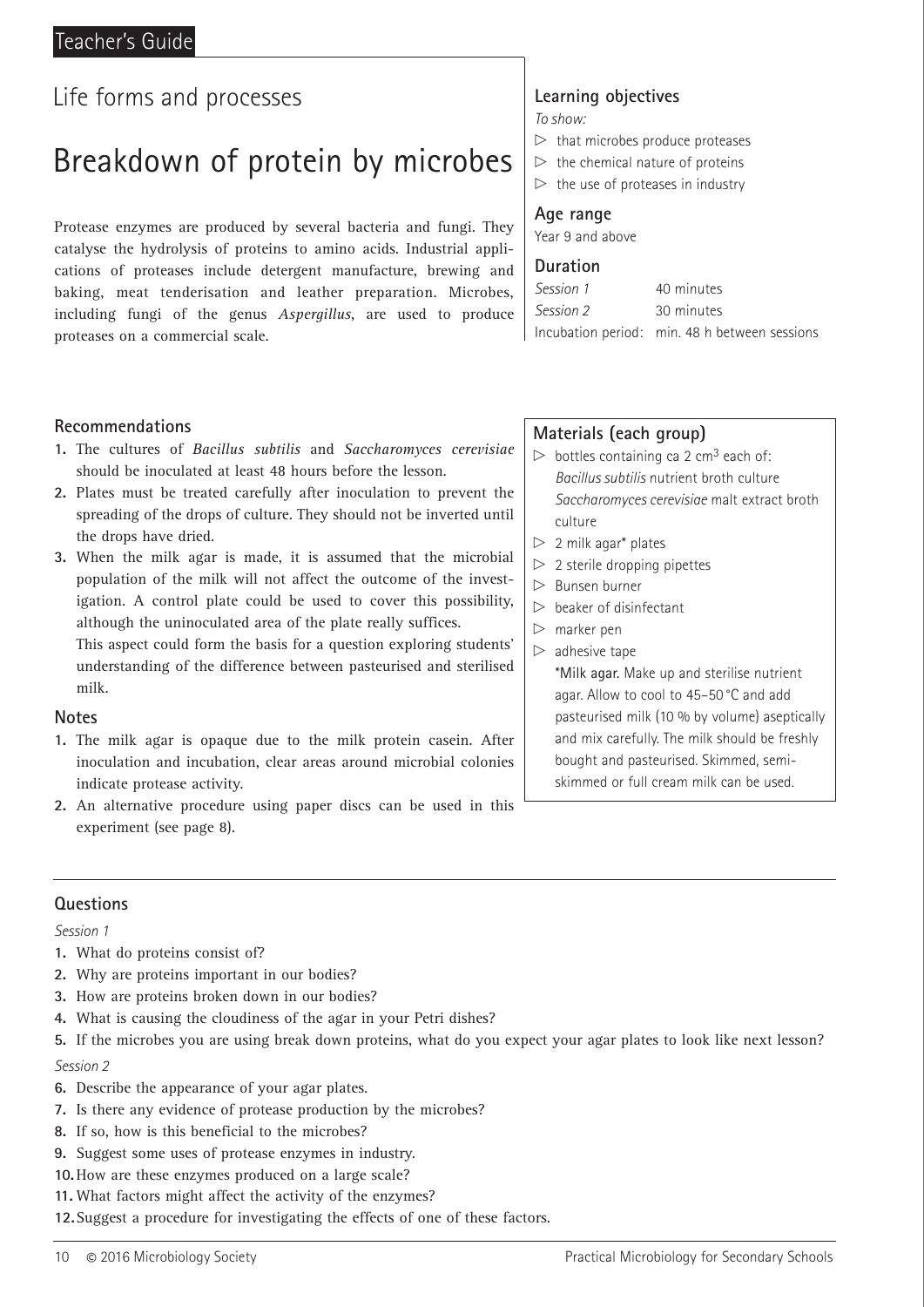### Student's Guide

### Life forms and processes

## Breakdown of protein by microbes

Proteins are large molecules made up of amino acids. They have to be broken down by organisms before they can be used. Milk protein (casein) is white and when mixed with nutrient agar, makes it cloudy. You are going to use the disappearance of this cloudiness as an indicator of protein breakdown by microbes.

## **Learning objectives**

*To show:*

- $\triangleright$  that microbes produce proteases
- $\triangleright$  the chemical nature of proteins
- $\triangleright$  the use of proteases in industry

#### **Techniques required**

See *Basic Practical Microbiology*

- $\triangleright$  using a pipette (p. 9)
- $\triangleright$  flaming the neck of a bottle (p. 10)

### **Procedure**

**1.** Label the base of each agar plate with either *Bacillus subtilis* or *Saccharomyces cerevisiae* plus your name and the date.



- **3.** Lift the lid of the appropriately labelled plate and release one drop of culture on to the middle of the agar. Replace the lid. Place the dropping pipette into the beaker of disinfectant.
- **2.** Open the culture of *Bacillus subtilis*. Flame the neck of the bottle in the Bunsen burner and use one of the dropping pipettes to remove a small amount of culture. Reflame the neck of the bottle and replace the top.



- **4.** Repeat using the other culture, *Saccharomyces cerevisiae,* and other plate plus a fresh dropping pipette.
- **5.** Tape up both of the dishes. Keep the plates upright until the drops have dried, then invert. The plates will be incubated until the next lesson.

**Safety!** *Do not open the plates.*

#### **Next lesson…**

**5.** Examine your agar plates. Answer the questions.



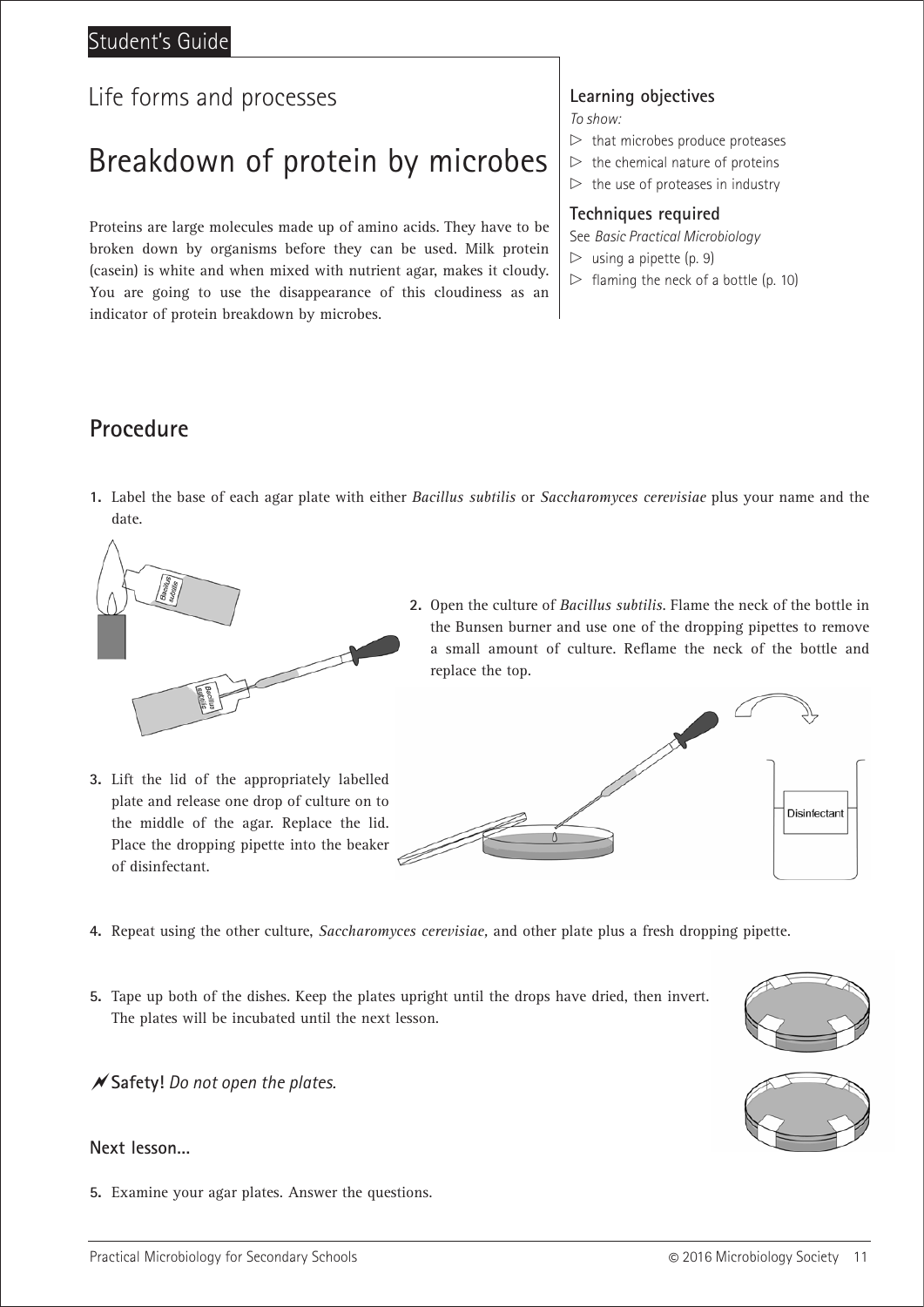## Alcohol production using immobilised yeast cells

In many industrial biotransformations, immobilised enzymes or cells are used. This is often advantageous for the production of high purity products free of residual protein. It also enables expensive enzymes to be recovered and used again. Immobilised yeast cells are not typically used in commercial alcohol production, but they are used here to demonstrate the technique.

#### **Recommendations**

- **1.** The yeast cultures should be inoculated in broth at least 48 hours before the lesson and incubated at 20–25 °C or room temperature.
- **2.** To obtain distinct beads of immobilised cells, the syringe should be held 5 cm above the calcium chloride solution in the beaker. The latter should be swirled gently as the contents of the syringe are released drop by drop. If the syringe contents are released too quickly, separate beads will not be obtained. Although not difficult, the procedure should be demonstrated before students attempt it.
- **3.** A few drops of Universal indicator may be added to the apple juice so that pH changes may be observed.

#### **Notes**

- **1.** Cloudiness in the limewater should be apparent during the first week but after two weeks a crust will form and the solution will become clear.
- **2.** Beads will rise during the incubation period because of carbon dioxide evolution by the entrapped yeast.
- **3.** The investigation could be extended by exploring the continued re-use of the beads in either batch or continuous culture.

## **Learning objectives**

*To show:*

- $\triangleright$  the role of yeast in alcohol production
- $\triangleright$  the production of carbon dioxide by yeast cells
- $\triangleright$  the relative performance of free yeast cells and immobilised yeast cells

#### **Age range**

Year 7 and above

#### **Duration**

| Session 1 | 40 minutes                                      |
|-----------|-------------------------------------------------|
| Session 2 | 20 minutes                                      |
|           | Incubation period: min. 7 days between sessions |

#### **Materials (each group)**

- $\triangleright$  ca 10 cm<sup>3</sup> Saccharomyces cerevisiae culture in malt extract broth in a small beaker
- $> 200$  cm<sup>3</sup> apple juice
- $\geq 250$  cm<sup>3</sup> 2 % calcium chloride solution in 500 cm3 beaker
- $> 10$  cm<sup>3</sup> 3 % sodium alginate solution made up in deionised water
- $\triangleright$  distilled water in a small beaker and in a wash bottle
- $> 100$  cm<sup>3</sup> limewater
- $\triangleright$  2 × 250 cm<sup>3</sup> conical flasks with bungs and connecting tubes
- $\triangleright$  2 × 100 cm<sup>3</sup> conical flasks
- $> 250$  cm<sup>3</sup> beaker
- $\triangleright$  100 cm<sup>3</sup> measuring cylinder
- $> 10$  cm<sup>3</sup> syringe
- $\triangleright$  beaker of disinfectant
- $\triangleright$  filter paper and filter funnel
- $\triangleright$  marker pen

#### **Questions**

*Session 1*

- **1.** Describe what you see when the drops of yeast suspension/alginate are added to calcium chloride solution.
- **2.** How do you explain this observation?
- **3.** Describe what has happened to the yeast cells.
- **4.** What is the purpose of the limewater in this investigation?
- **5.** How will you know whether or not fermentation of sugar to alcohol has occurred in either flask?
- **6.** Do you expect any difference in alcohol production between the two flasks? If so, explain why.

#### *Session 2*

- **7.** Has the limewater gone cloudy in either case?
- **8.** Describe the smell of the contents of either flask. Is this evidence enough to confirm alcohol production?
- **9.** The immobilised cells are trapped in a jelly-like substance. How do they manage to ferment the apple juice?

**10.**How could you tell whether the immobilised cells are as good as the free yeast cells in fermenting the juice?

**11.** Which other factors may affect the rate of alcohol production? Outline some experiments to test your ideas.

**12.**What are the advantages of using immobilised cells in industrial processes?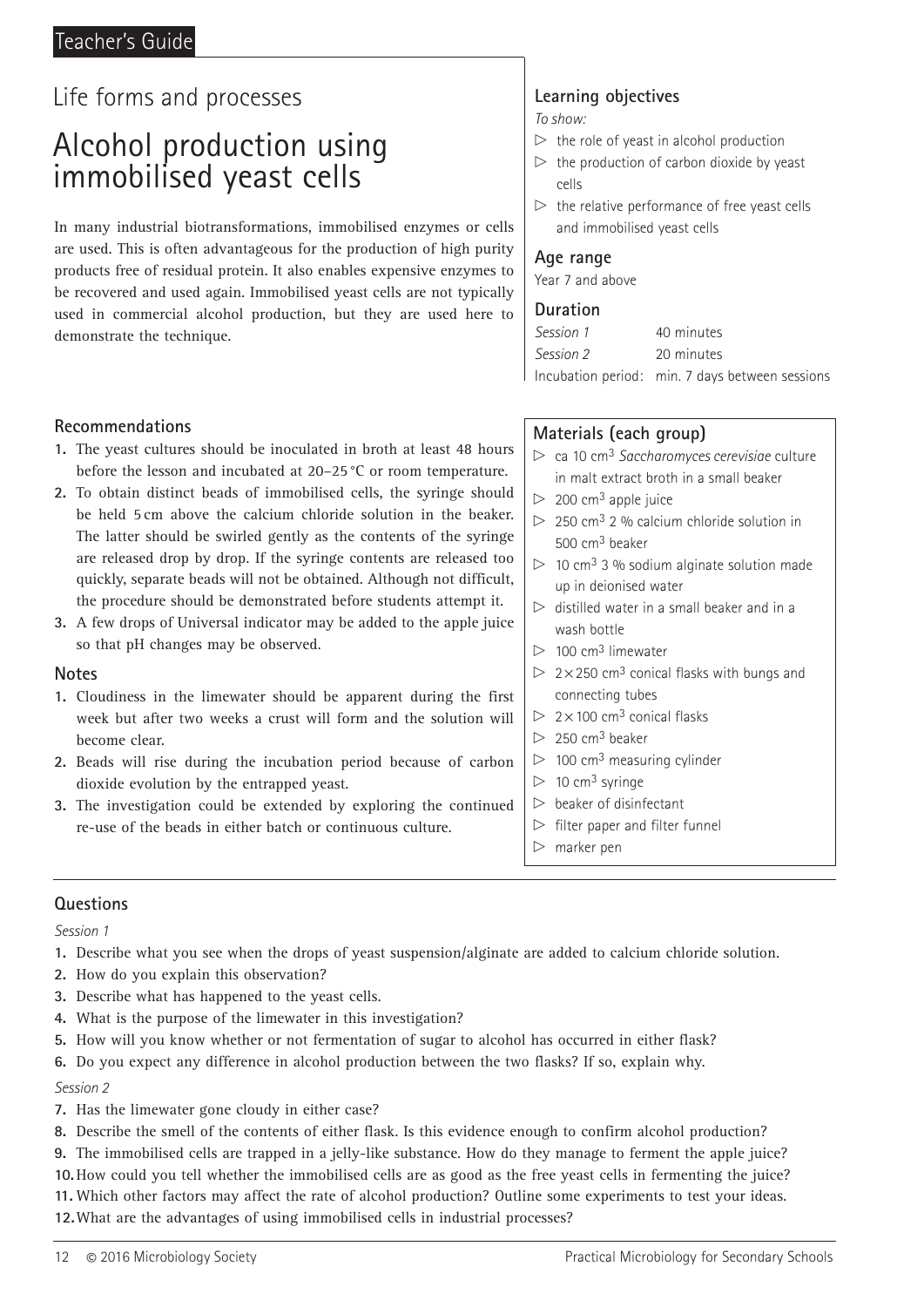## Alcohol production using immobilised yeast cells

Yeasts are microbes which produce carbon dioxide and alcohol from sugars. This process is called fermentation. You are going to try two methods of making wine from fruit juice. One uses 'free' yeast cells, the other uses yeast cells immobilised in calcium alginate.

### **Procedure**

### **Learning objectives**

*To show:*

- $\triangleright$  the role of yeast in alcohol production
- $\triangleright$  the production of carbon dioxide by yeast cells
- $\triangleright$  the relative performance of free yeast cells and immobilised yeast cells

**1.** Label the 250 cm3 conical flasks with your name and the date, one with 'free cells', the other with 'immobilised cells'. Use the measuring cylinder to pour 100 cm<sup>3</sup> apple juice into each of the conical flasks.



**2.** Use the syringe to put  $4 \text{ cm}^3$  yeast culture and  $6 \text{ cm}^3$  distilled water into the flask marked 'free cells'. Replace the bung and connecting

tube. The other end of the tube should be placed in a 100 cm3 conical flask containing about 50 cm3 limewater. Ensure that the end is under the surface of the limewater.



**3.** Draw up 6 cm3 sodium alginate solution into the syringe, followed by  $4 \text{ cm}^3$  yeast culture. Thoroughly mix the contents of the syringe by turning it upside down several times. While swirling the beaker of calcium chloride gently to avoid spillages, release the contents of the syringe drop by drop, holding the nozzle about 5 cm above the solution. Discard the syringe into disinfectant.



- **4.** Filter the contents of the beaker, using a filter paper in a funnel. Rinse the beads with distilled water.
- **5.** Tip the beads into the other flask of apple juice. Fit the bung and connecting tube, placing the other end of the tube under the surface of the limewater in the other flask. Leave your flasks at room temperature.

**Safety!** *Discard your syringe into a beaker of disinfectant.*

#### **Next lesson…**

**6.** Examine your flasks regularly over the next 1–2 weeks. Answer the questions.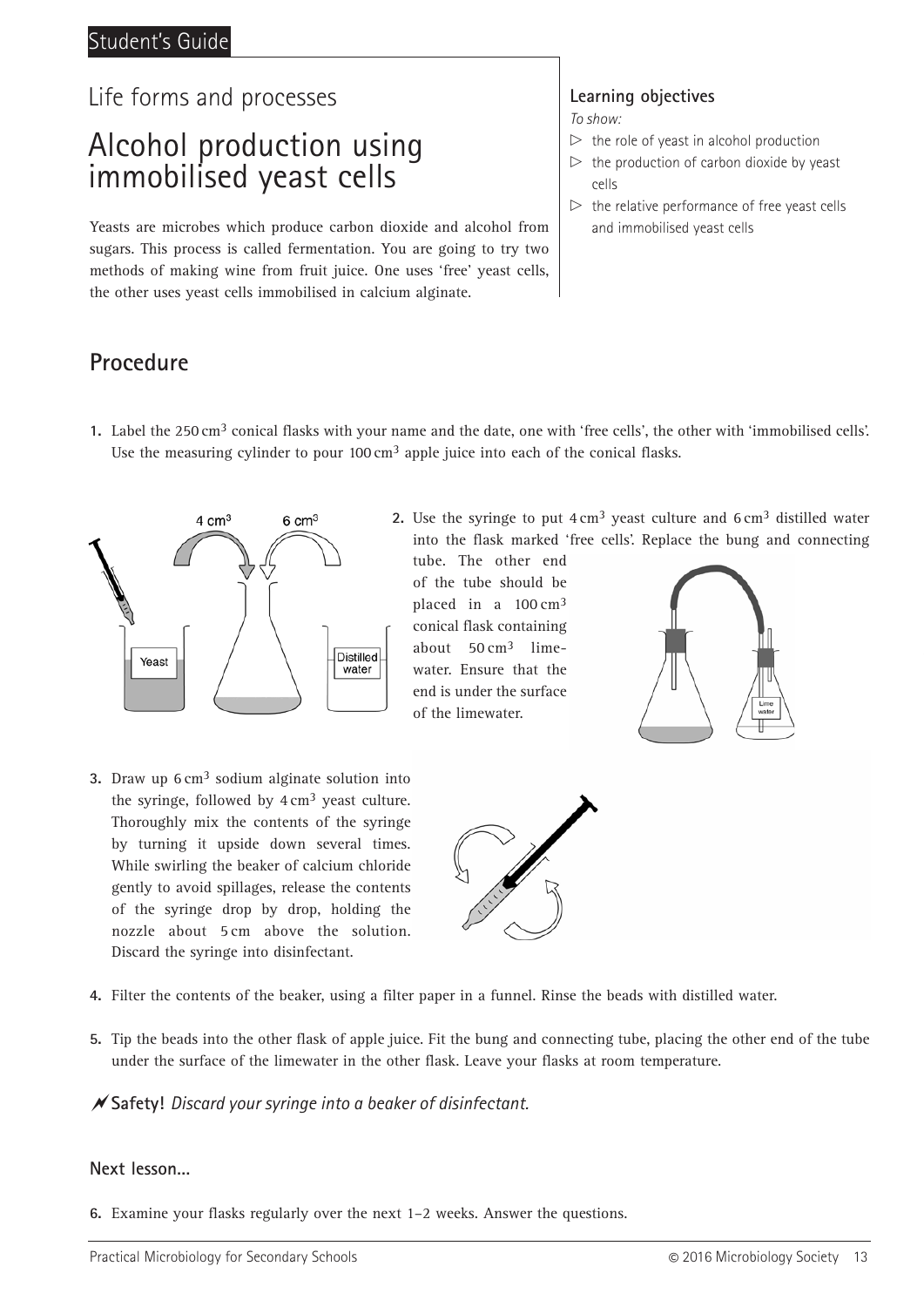## A microbe which moves towards light

*Euglena*, a single-celled organism, possesses chloroplasts and can photosynthesise like a plant. If cultured in the dark it tends to lose its chloroplasts. It moves by means of a flagellum. The organism contains a light-sensitive eyespot (or stigma) consisting of several pigmentcontaining lipid droplets.

## **Learning objectives**

*To show:*

- $\triangleright$  some characteristics of *Euglena*
- $\triangleright$  the wavelengths of light that are useful in photosynthesis
- $\triangleright$  the importance of photosynthetic microbes in the carbon cycle

#### **Age range**

Year 9 and above

#### **Duration**

| Session 1 | 60 minutes                                    |
|-----------|-----------------------------------------------|
| Session 2 | 20 minutes                                    |
|           | Incubation period: min. 48 h between sessions |

#### **Recommendations**

- **1.** Considerable forward planning is required for this investigation because a relatively large volume of actively growing *Euglena* culture is needed. Cultures obtained from Sciento are usually dense and active. If necessary, grow up the *Euglena* in Biobred Algae Medium (also from Sciento), following the instructions provided.
- **2.** Filters: sets of gelatin sheets of different colours can be purchased from school science suppliers (Philip Harris, Cinemoid colour filter sheets).
- **3.** It is very important to ensure that no light enters the tube except via the 'windows'. The tubes should be left in natural light, but not direct sunlight (a north facing window ledge is ideal), for at least 2 days. If in a test tube rack, make sure that no windows are obscured by it.
- **4.** The tubes should be removed gently from the cardboard sleeves, otherwise cells will become detached from the sides.
- **5.** To aid microscopic examination, a drop of 10 % methyl cellulose can be added to the drop of *Euglena* culture on the slide. This will slow down movement and help detailed observation. Focus on the culture using the low power lens first.

#### **Materials (each group)**

- $\triangleright$  bottle containing 10 cm<sup>3</sup> *Euglena* culture (available from Sciento and other suppliers)
- $> 20$  cm<sup>3</sup> Biobred Algae Medium (available from Sciento)
- $\triangleright$  large boiling tube
- $\triangleright$  dropping pipette
- $\triangleright$  coloured filters (see recommendations)
- $\triangleright$  black paper
- $\triangleright$  sticky tape
- $\triangleright$  non-absorbent cotton wool
- $\triangleright$  aluminium foil
- $\triangleright$  scissors
- $\triangleright$  slide and cover slip
- $\triangleright$  microscope
- $\triangleright$  Bunsen burner
- $\triangleright$  marker pen
- $\triangleright$  beaker of disinfectant

#### **Notes**

The greatest accumulation of cells will occur at the colourless window. More cells will be concentrated at the red and blue windows than the green and yellow ones. The experiment is worthwhile even if microscopic examination is excluded.

#### **Questions**

*Session 1*

- **1.** What enables *Euglena* to move?
- **2.** Why is *Euglena* not a typical protozoan?
- **3.** What is the name of the process by which *Euglena* makes its own food?
- **4.** What is needed (besides light) for this process to occur?
- **5.** What are the products of the process?
- **6.** Which windows do you think *Euglena* will be most attracted to?

- **7.** Do your results confirm the prediction you made last lesson? If not, suggest some reasons why.
- **8.** Which colours does *Euglena* absorb most?
- **9.** How reliable do you consider your results to be?
- **10.** Suggest further investigations which could be carried out to test your conclusions.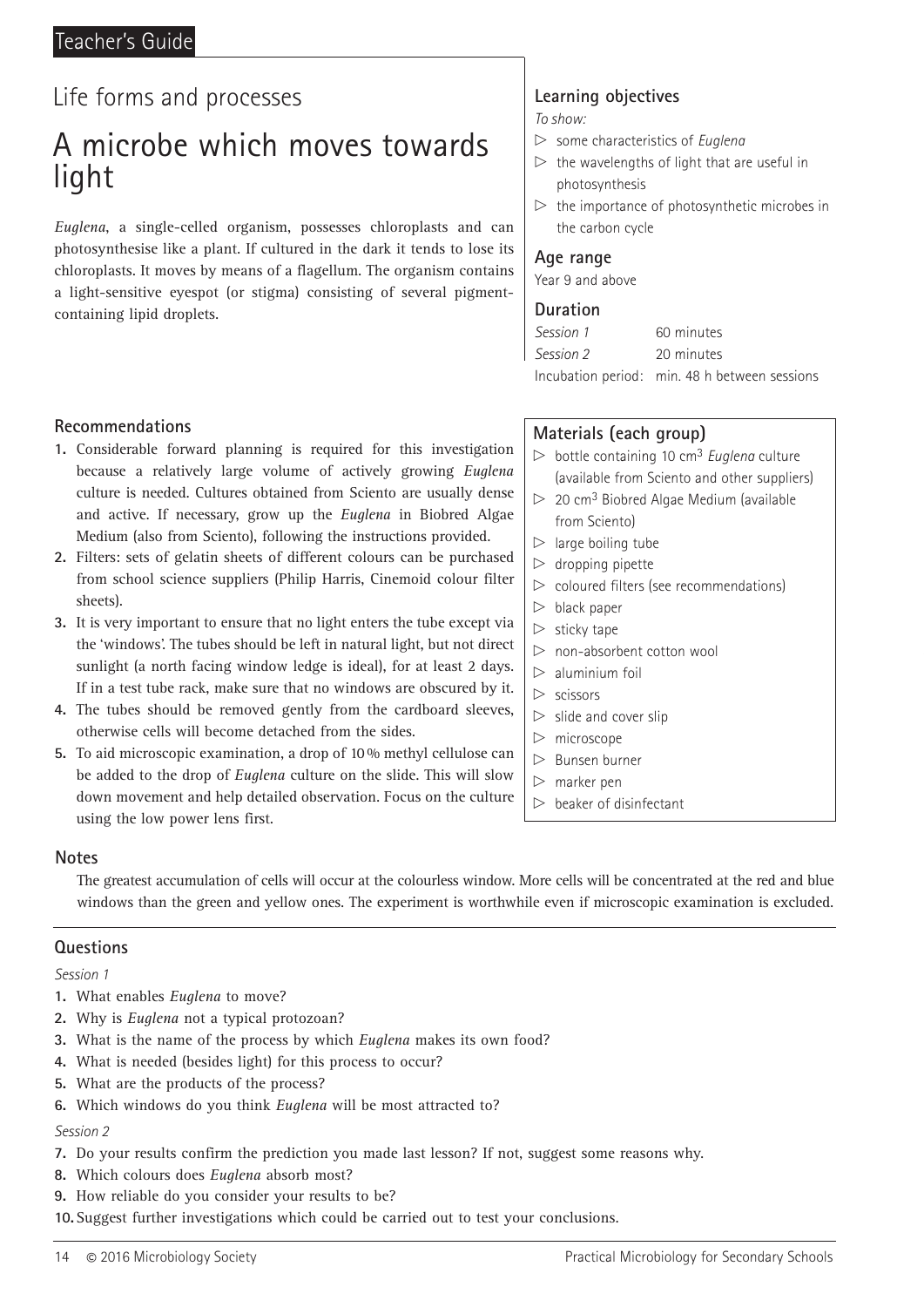## A microbe which moves towards light

*Euglena* is a microbe that makes its own food by photosynthesis. It is also able to move, by means of a flagellum. You are going to find out how *Euglena* responds to different colours in light.

### **Learning objectives**

*To show:*

- x some characteristics of *Euglena*
- $\triangleright$  the wavelengths of light that are useful in photosynthesis
- $\triangleright$  the importance of photosynthetic microbes in the carbon cycle

#### **Techniques required**

See *Basic Practical Microbiology*

- $\triangleright$  using a pipette (p. 9)
- $\triangleright$  flaming the neck of a bottle (p. 10)
- $\triangleright$  using a microscope (p. 22)

### **Procedure**

- **1.** Gently swirl the contents of the bottle of *Euglena* culture. Take the top off and flame the neck. Draw a small amount of culture up into the dropping pipette. Flame the neck again and replace the bottle top.
- **2.** Place one drop of culture on the microscope slide and put the cover slip over it carefully. Discard the pipette into a beaker of disinfectant. Examine the drop under first low  $(x 100)$  and then high power  $(x 400)$  with your microscope.



- **3.** See how many of the labelled parts you can observe under the microscope. Draw one of the *Euglena* cells.
- **4.** Cut a piece of black paper large enough to make a sleeve around your boiling tube. Cut five windows in the sleeve, each about 1 cm2. Using small pieces of sticky tape, fix a different colour filter over each of the windows. Use red, yellow, green, blue and colourless filters.



**5.** Roll the sleeve around the boiling tube and stick it together with tape. Do not stick it to the tube as you will have to remove it later.

Flame the neck of the culture bottle in the Bunsen burner and pour the remaining *Euglena* culture into your boiling tube. Fill the tube almost to the top with growth medium, leaving room for the bung. Make a cotton wool bung for your tube. Label the tube near the top with your name and the date. Finally, cover the top and bottom of the tube with foil and stand it in a well-lit place until the next lesson. Make sure none of the windows are obscured.

#### **Next lesson…**

**6.** Gently remove the foil and the sleeve from the boiling tube. The *Euglena* cells should have moved towards the light and become stuck to the sides of the tube in the places where the light shone through the windows. Record your results and answer the questions.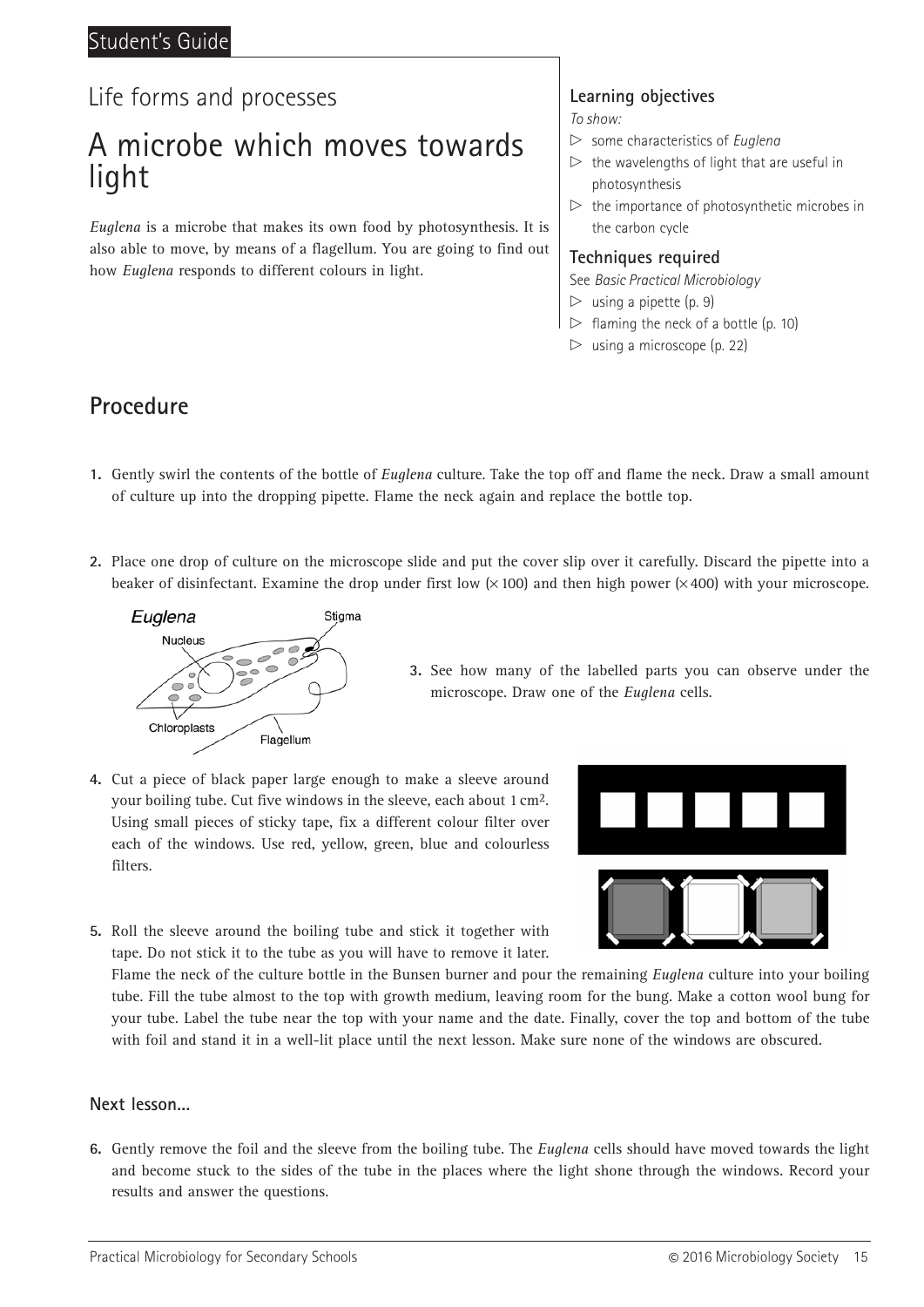## Microbes and cellulose

Cellulose, a polymer of glucose, is used as a carbon source by a number of fungi and bacteria found in soil and compost heaps, etc., and by certain bacteria in the rumen (the grass-digesting part of the gut) in cows and other ruminants. These microbes produce cellulase enzymes that can degrade certain types of cellulose outside the cell into products which include glucose.

## **Learning objectives**

*To show:*

- $\triangleright$  the role of microbes in decomposing organic waste
- $\triangleright$  the role of microbes in the carbon cycle
- $\triangleright$  the role of microbes in the production of industrial enzymes

#### **Age range**

Year 7 and above

#### **Duration**

| Session 1 | 30 minutes                                      |
|-----------|-------------------------------------------------|
| Session 2 | 20 minutes                                      |
|           | Incubation period: up to 3 wks between sessions |

#### **Notes**

- **1.** The types of paper indicated are only suggestions. Different types of paper have different physical and chemical properties that will make them more or less susceptible to cellulose degradation. Cardboard, for example, contains a lot of lignin which protects the cellulose from degradation, because of its branching structure. Ink on heavily printed paper is known to have a protective role against cellulose degradation because it forms a physical barrier to the enzyme.
- **2.** An open-ended investigation to explore a cellulolytic activity is provided on p. 42.

#### **Materials (each group)**

- $> 6$  test tubes with caps/cotton wool plugs
- $> 60$  cm<sup>3</sup> sterile nutrient broth
- $> 5$  a soil
- $\triangleright$  250 cm<sup>3</sup> conical flask
- $\triangleright$  sterile 5 cm<sup>3</sup> graduated pipette and filler
- $\triangleright$  marker pen
- $\triangleright$  1 × 2 cm<sup>2</sup> strips of different types of paper: filter paper  $(x 2)$ unprinted newspaper heavily printed newspaper glossy magazine cover
	- thin cardboard
- $\triangleright$  beaker of disinfectant

#### **Questions**

#### *Session 1*

- **1.** What is the main component of paper?
- **2.** What is produced when this substance is broken down?
- **3.** What kind of animals have cellulase enzymes in their gut?
- **4.** What is the main industrial source of cellulase enzymes?
- **5.** How are microbes important in the carbon cycle?
- **6.** Do you expect to see any differences between your tubes next lesson? Explain your answer.

- **7.** Which tubes show evidence of cellulase activity? Try to explain any differences.
- **8.** What happens to domestic waste paper?
- **9.** What are landfill sites? What are some of the major problems that they present?
- **10.**What is compost? How are microbes important in its production?
- **11.** Why is it important that microbes degrade cellulose?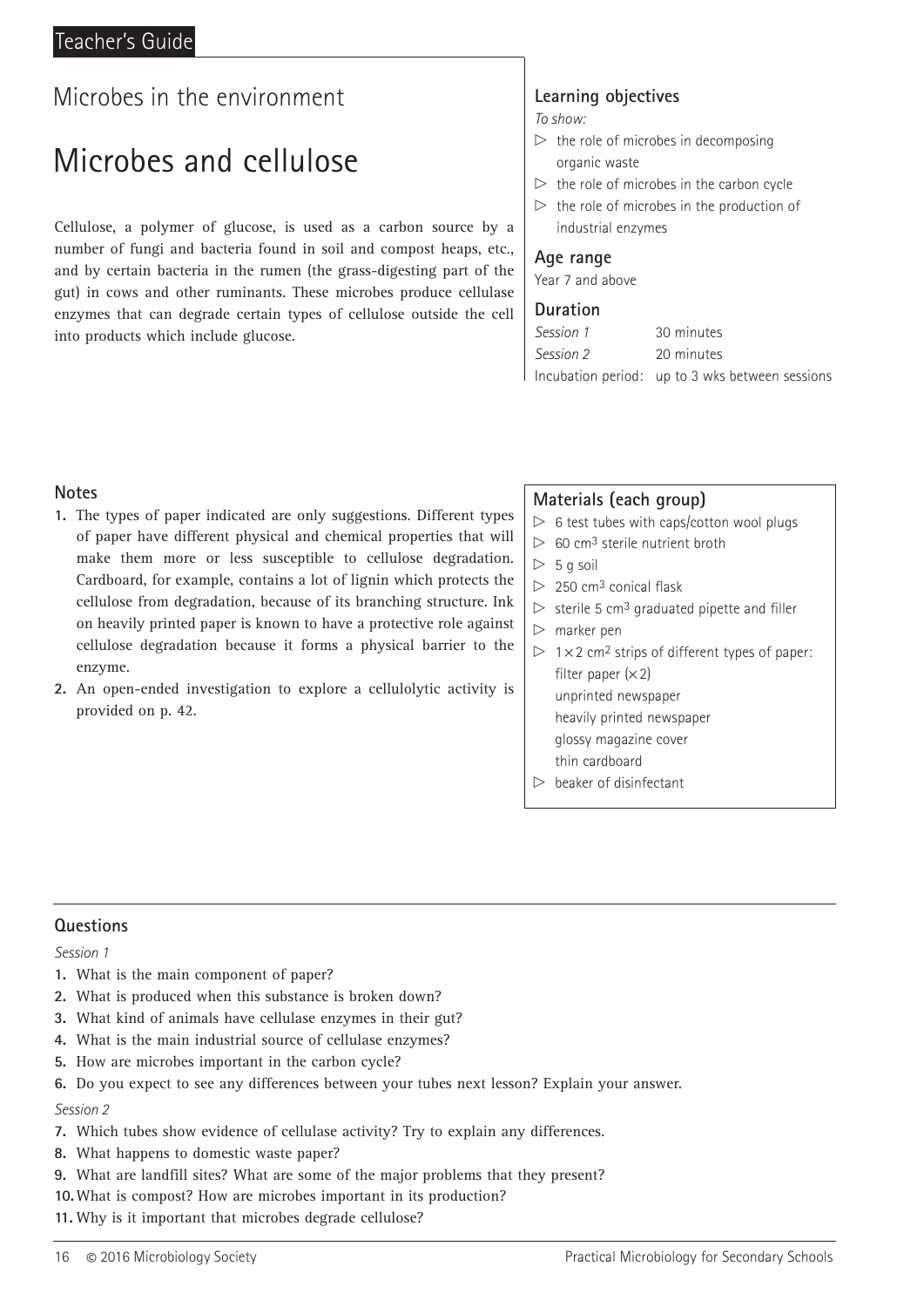## Microbes and cellulose

Cellulose is one of the main components of plant cell walls. It consists of long chains of glucose molecules. These can be broken down by cellulase enzymes produced by certain microbes in the soil and in the gut of certain animals, e.g. cattle. You are going to investigate the effectiveness of these enzymes in breaking down different types of paper.

### **Procedure**

| Tube | Content                  | Type of paper               |
|------|--------------------------|-----------------------------|
| A    | Nutrient broth (sterile) | Filter paper                |
| B    | Nutrient broth $+$ soil  | Filter paper                |
|      | Nutrient broth $+$ soil  | Newspaper (no print)        |
|      | Nutrient broth $+$ soil  | Newspaper (heavily printed) |
|      | Nutrient broth $+$ soil  | Glossy magazine cover       |
|      | Nutrient broth $+$ soil  | Thin cardboard              |

**1.** Label your tubes. You are going to set them up as follows:

Also label with your name and the date.

- **2.** Use the graduated pipette and filler to place 5 cm<sup>3</sup> nutrient broth in tube A.
- **3.** Place the soil and 30 cm3 nutrient broth in the conical flask. Swirl the contents to form a soil suspension. Allow this to settle for a minute to avoid blocking the pipette.



- **4.** Pipette 5 cm3 of the supernatant of the nutrient broth/soil suspension into each of the remaining tubes. Discard the pipette into a beaker of disinfectant.
- **5.** Set up your tubes as shown, according to the table shown in (1). Leave them at room temperature for at least a week.

#### **Next lesson…**

**6.** Give each tube a tap with your finger. Carefully observe what happens to the paper strip. Record your results and answer the questions.

*To show:*

- $\triangleright$  the role of microbes in decomposing organic waste
- $\triangleright$  the role of microbes in the carbon cycle
- $\triangleright$  the role of microbes in the production of industrial enzymes

#### **Techniques required**

See *Basic Practical Microbiology*  $\triangleright$  using a pipette (p. 9)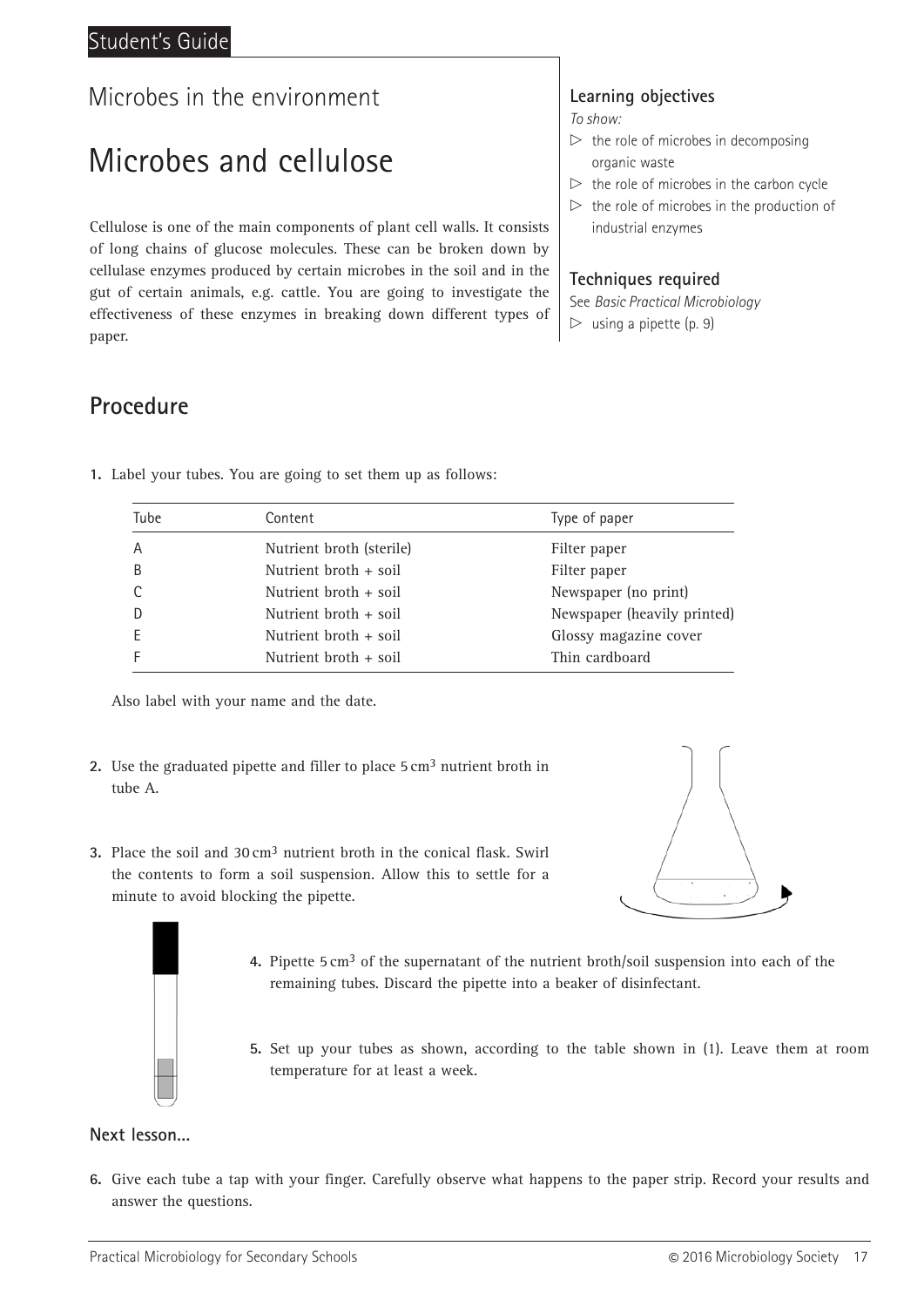## Microbes and water pollution

Dissolving various minerals and other nutrients in pond or river water can simulate the effects of common sources of pollution. Different combinations and concentrations promote the growth of certain microbes selectively, leading to noticeable changes in the colour and opacity of the water.

### **Learning objectives**

*To show:*

- $\triangleright$  changes in microbial populations of natural waters caused by pollution
- $\triangleright$  some of the major sources of water pollution
- $\triangleright$  some of the problems associated with eutrophication

#### **Age range**

Year 10 and above

#### **Duration**

*Session 1* 40 minutes *Subsequent sessions* 10–15 minutes Incubation period: over 3–4 wks

**Materials (each group)**  $> 600$  cm<sup>3</sup> pond or river water

 $> 1.5$  g nutrient broth powder  $> 1$  g potassium nitrate  $> 1$  g potassium phosphate  $> 6 \times 250$  cm<sup>3</sup> conical flasks  $\triangleright$  100 cm<sup>3</sup> measuring cylinder  $\triangleright$  non-absorbent cotton wool

 $\triangleright$  hay (chopped)

 $\triangleright$  access to a balance

 $\triangleright$  marker pen

#### **Recommendations**

- **1.** Pond or river water samples should preferably be collected on the day of the lesson or the day before, ensuring that they come from a place where there is no risk from farm or sewage effluent.
- **2.** Depending on facilities, it may be necessary to provide students with pre-weighed ingredients (especially 0.01 g nutrient broth powder).
- **3.** If the number of conical flasks or storage space is limited, the experiment can be run as a demonstration.
- **4.** Illumination by direct light (e.g. on a window sill) is adequate, but continuous artificial illumination, especially in winter, is more effective.
- **5.** A shallow layer of water and use of cotton wool rather than rubber bungs helps aeration of the flask contents.

#### **Notes**

- **1.** This is a long-term investigation which can be run for 4 weeks or more. Considerable fluctuations in the populations of different microbes are evident from week to week. This results in visible changes in colour and opacity.
- **2.** Flasks B–D are likely to yield algae. Flask E will show cloudiness and a surface skin caused by the rapid growth of bacteria. Duplicates of these could be kept in the dark for comparison with those in the light.
- **3.** Hay (flask F) provides microbes not naturally present in the water. Straw is less effective. Different substances can be added to the flasks to simulate industrial pollution, e.g. dehydrated potato or milk as examples from the food industry. These will also add different microbes.

#### **Questions**

- **1.** Why is it important for the flasks to be kept in the light?
- **2.** How do you ensure that the air supply to the flasks is the same as that in the natural environment?
- **3.** When you examine the flasks over the next few weeks, what would you expect the water in each of them to look like? Explain your answer.
- **4.** What are the major sources of water pollution?
- **5.** What is eutrophication?
- **6.** Explain the sequence of events that might connect the death of fish in a river with the use of fertiliser on the land. *Session 2*
- **7.** Suggest possible reasons for differences between your own results and those of other groups.
- **8.** How are the conditions in the experiment different from those in nature?
- **9.** What conclusions, if any, can be drawn from your results? Describe further investigations that you could carry out to test your conclusions.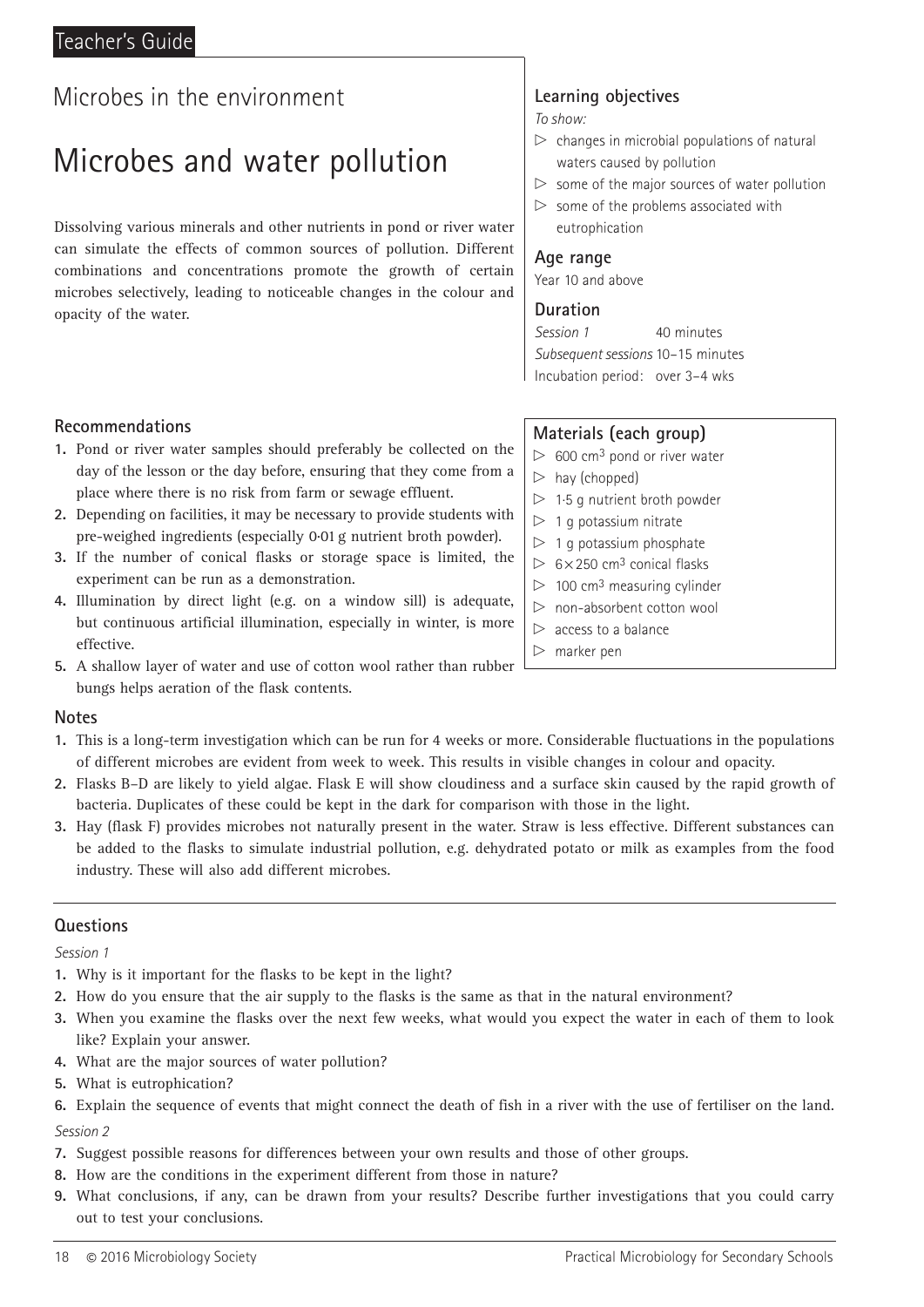## Microbes and water pollution

Common sources of water pollution include 'run-off' of soluble materials from farmland, domestic sewage and industrial waste. When these reach natural waters, they encourage the growth of certain microbes that use them as a food supply. The microbes use up oxygen in the water, preventing the growth of larger organisms. You are going to investigate some microbes which might be found in water polluted in different ways.

#### **Learning objectives**

*To show:*

- $\triangleright$  changes in microbial populations of natural waters caused by pollution
- $\triangleright$  some of the major sources of water pollution
- $\triangleright$  some of the problems associated with eutrophication

## **Procedure**

**1.** Label the flasks A to F. Add your name and the date. Weigh or place the appropriate materials into the flasks as follows:

| Flask         | Content                                                 |
|---------------|---------------------------------------------------------|
| A             | Nil                                                     |
| B             | $0.1$ g potassium nitrate                               |
| $\mathcal{C}$ | $0.1$ g potassium nitrate + $0.1$ g potassium phosphate |
| - D           | 0.01 g nutrient broth powder                            |
| F             | 1 g nutrient broth powder                               |
|               | Chopped hay (enough to cover the palm of your hand)     |

2. Using the measuring cylinder, place 100 cm<sup>3</sup> river or pond water into each of flasks A–F. Plug the neck of each flask with cotton wool. Leave the flasks in a well-lit place at room temperature.

#### **Safety!** *Do not open the flasks.*



#### **Next lesson…**

**3.** Over the next few weeks, at regular intervals, examine the general appearance of each flask. Note the colour of the water and whether it is clear or cloudy. Record your results in a table and answer the questions.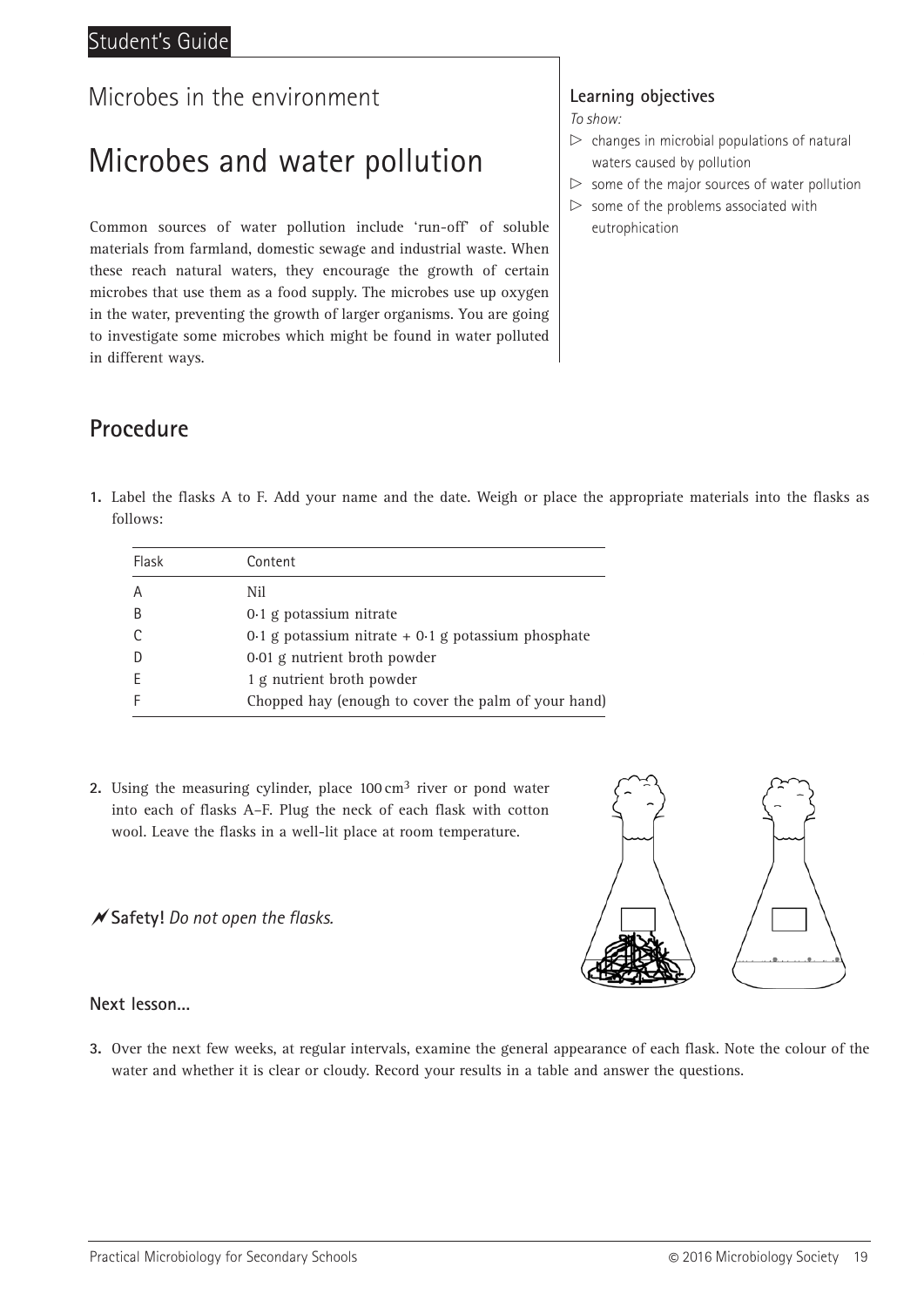## Nitrogen-fixing bacteria

The reduction of nitrogen to ammonia by nitrogen-fixing organisms is catalysed by a nitrogenous enzyme complex. As nitrogenase activity is very sensitive to the presence of oxygen, in aerobic bacteria inactivation by oxygen is prevented in several ways. *Azotobacter*, for example, has the highest respiratory rate of any organism, leading to rapid removal of oxygen by respiration. It also produces a protective slime layer which facilitates its identification in this investigation. *Azotobacter* is able to fix nitrogen when free-living in the soil (compare *Rhizobium*, pp. 22–23).

#### **\*Nitrogen-free mineral salts agar**

For 500 cm<sup>3</sup>, first dissolve 0.05 g FeCl<sub>3</sub>.6H<sub>2</sub>O in 500 cm<sup>3</sup> distilled water. Add 2 g  $K_2HPO_4$ , 0.25 g MgSO<sub>4</sub>.7H<sub>2</sub>O and 10 g glucose. Dissolve and check pH, adjust to 8.3 if necessary using 0.1 M NaOH. Pour into a bottle containing 1 g  $CaCO<sub>3</sub>$  and 7.5 g agar. Autoclave at 121 °C for 20 minutes. When pouring into plates, mix to disperse the  $CaCO<sub>3</sub>$  first.

Nitrogen-free mineral salts agar can also be purchased from Philip Harris. Agar powder can be added to this at the rate of 2 g per 100cm3 before sterilisation.

#### **Recommendations**

The plates containing soil should be kept at room temperature or incubated at 20–25 °C for 2–3 days.

### **Learning objectives**

*To show:*

- $\triangleright$  that free-living nitrogen-fixing bacteria occur in the soil
- $\triangleright$  one role of microbes in the nitrogen cycle
- $\triangleright$  how bacteria may be isolated from soil

#### **Age range**

Year 9 and above

#### **Duration**

*Session 1* 20 minutes *Subsequent sessions* 20 minutes Incubation period: min. 48 h between sessions

### **Materials (each group)**

- $\triangleright$  nutrient agar plate
- $\triangleright$  nitrogen-free mineral salts agar plate (*for recipe, see left*)\*
- $\triangleright$  soil
- $\triangleright$  forceps or spatula
- $\triangleright$  marker pen
- $\triangleright$  adhesive tape

#### **Questions**

*Session 1*

- **1.** What is the difference between the two growth media?
- **2.** What sources of nitrogen are available to microbes in the soil?
- **3.** What sources of nitrogen are available to microbes in the two dishes?
- **4.** Do you expect to see any difference between your dishes next lesson? Explain your answer.
- **5.** Why is nitrogen essential for living organisms?

- **6.** Are there any similarities or differences between the plates? If so, do these confirm your predictions?
- **7.** How can you identify any colonies of *Azotobacter* on either of the plates?
- **8.** If you can, does this confirm that these bacteria are able to 'fix' nitrogen from the atmosphere?
- **9.** Where else do nitrogen-fixing bacteria occur?
- **10.**What would happen to the nitrogen cycle if nitrogen-fixing bacteria did not exist?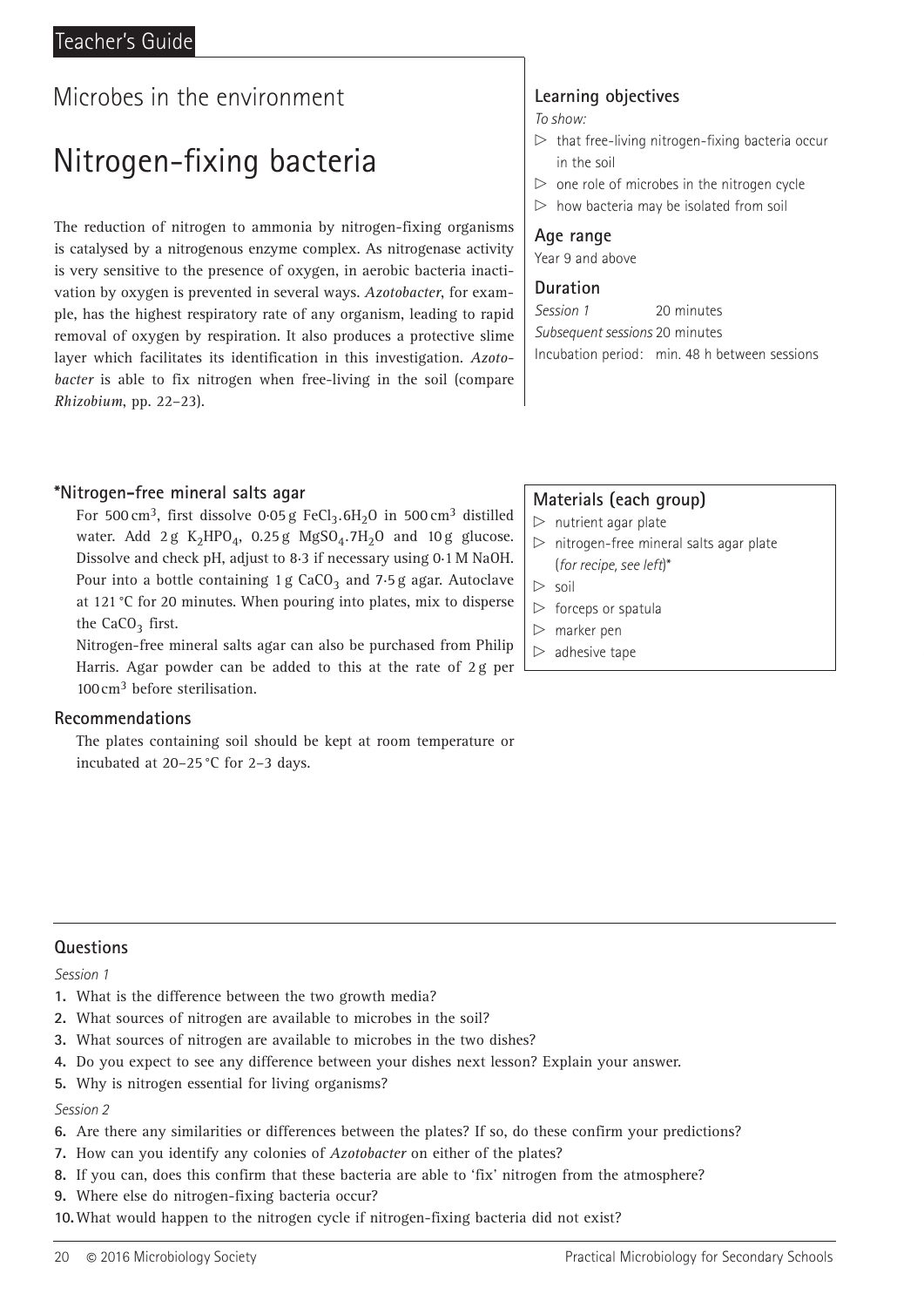### Student's Guide

### Microbes in the environment

## Nitrogen-fixing bacteria

Microbes that can 'fix' nitrogen from the air occur freely in soil as well in the root nodules of certain plants. Despite their importance, they only occur in small numbers compared with other soil bacteria. Therefore, special methods which prevent or discourage the growth of other organisms have to be used in the laboratory to grow them from natural sources. In this investigation you will attempt to grow the nitrogen-fixing bacterium *Azotobacter* from the soil using media with and without nitrogen.

### **Procedure**

- **1.** Take the Petri dish containing the nitrogen-fixing mineral salts agar medium and, using the spatula or forceps, place 10–20 crumbs of soil evenly over the surface. Replace the lid and tape and label it with your name, the date and 'N-free'.
- **2.** Repeat step 1 using the nutrient agar plate. Label it with your name, the date and 'NA'.
- **3.** The plates will be incubated until the next lesson.
- **Safety!** *Do not open the plates.*



#### **Next lesson…**

**4.** Examine the plates for microbial growth. Colonies of *Azotobacter* look mucoid (slimy) and are often colourless. They will be found around the soil particles. Compare the growth on the dishes and answer the questions.

#### **Learning objectives**

*To show:*

- $\triangleright$  that free-living nitrogen-fixing bacteria occur in the soil
- $\triangleright$  one role of microbes in the nitrogen cycle
- $\triangleright$  how bacteria may be isolated from soil

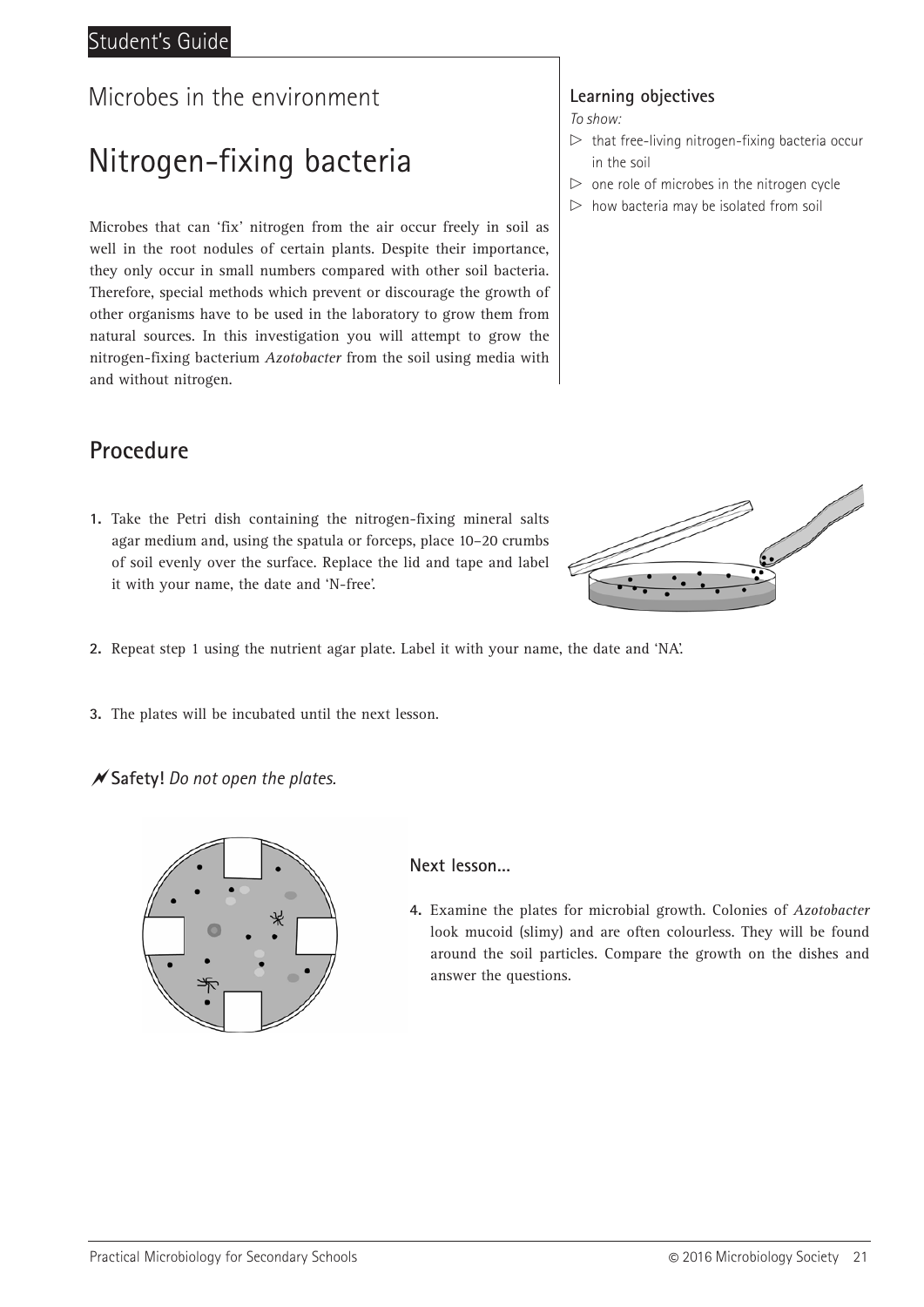### Teacher's Guide

## Microbes in the environment

## Isolating microbes from root nodules

The roots of leguminous plants have small swellings (nodules) containing bacteria of the genus *Rhizobium*. This is a symbiotic relationship, with the plant providing nutrients and protection while the *Rhizobium* supplies the plant with 'fixed' nitrogen from the atmosphere. Plant growth is therefore enhanced even in nitrogen-poor soils. A nitrogen-containing medium is used here because *Rhizobium* is able to fix nitrogen only when inside the nodule.

#### **\*Mannitol yeast extract agar (MYEA)**

Suspend 10 g agar in 11 water. Heat to dissolve. Add  $0.5 g K<sub>2</sub>HPO<sub>4</sub>$ , 0.2 g MgSO<sub>4</sub>.7H<sub>2</sub>O, 0.2 g NaCl, 0.2 g CaCl<sub>2</sub>.6H<sub>2</sub>O, 10 g mannitol and 0.4 g yeast extract. Dispense and sterilise by autoclaving.

#### **Recommendations**

- **1.** Advance planning is necessary to obtain suitable plant material. Clover (obtain seeds from school science suppliers or plants from a field or lawn) is recommended as the nodules are relatively soft.
- **2.** Potato dextrose agar supplemented with 0.25 g yeast extract per litre may be used instead of mannitol yeast extract agar.
- **3.** The plates should be incubated preferably at 20–25 °C for 2–3 days or at room temperature.
- **4.** If the nodules are cleaned well in the alcohol, a population of predominantly *Rhizobium* should result. Students should be informed that they are using sterile apparatus so that any bacteria that do grow on their plates are likely to have come from the root nodules.
- **5.** 1% bleach solution can be used instead of alcohol to clean the nodules.
- **6.** The colonies of *Rhizobium* are off-white with a sticky appearance. Colonies of other colours are NOT *Rhizobium*; they may be either intracellular contaminants from the nodule or soil microbes that have survived the washing and alcohol treatment.

#### **Questions**

*Session 1*

- **1.** What is the alcohol treatment for?
- **2.** What kinds of plants have root nodules? What are they?
- **3.** How do root nodules help the plant?
- **4.** Does the plant help the microbes?
- **5.** What name is given to this type of relationship?
- **6.** What do you expect to see growing on your agar plate next lesson?

#### *Session 2*

- **7.** Is there just one type of microbe growing, or more than one?
- **8.** Where do you think most of the microbes growing on the dish have come from?
- **9.** Where might any other microbes have come from?
- **10.**Are the microbes fixing nitrogen while they are growing on the agar plate?
- **11.** Explain the importance of nitrogen-fixing microbes in the nitrogen cycle.

## **Learning objectives**

*To show:*

- $\triangleright$  the role of microbes in the nitrogen cycle
- $\triangleright$  how microbes can be grown from root nodules
- $>$  an example of symbiosis

#### **Age range**

Year 11 and above

#### **Duration**

| Session 1 | 30 minutes                                    |
|-----------|-----------------------------------------------|
| Session 2 | 20 minutes                                    |
|           | Incubation period: min. 48 h between sessions |

#### **Materials (each group)**

- $\triangleright$  plant with root nodules e.g. clover, peas
- $\triangleright$  mannitol yeast extract agar plate (*for recipe, see left*)\*
- $\triangleright$  sterile distilled water in beaker (covered)
- $\triangleright$  70 % (v/v) industrial denatured alcohol in a small beaker or glass Petri dish covered in foil (*CAUTION: flammable, keep covered away from lit Bunsen burner*)
- $> 5$  sterile Petri dishes
- $\triangleright$  Bunsen burner
- $\triangleright$  dropping pipettes: 1 sterile, 1 non-sterile
- $\triangleright$  sterile glass rod
- $\triangleright$  scalpel
- $\triangleright$  metal forceps (can be pre-sterilized by autoclaving)
- $\triangleright$  wire loop
- $\triangleright$  beaker of disinfectant
- $\triangleright$  marker pen
- $\triangleright$  adhesive tape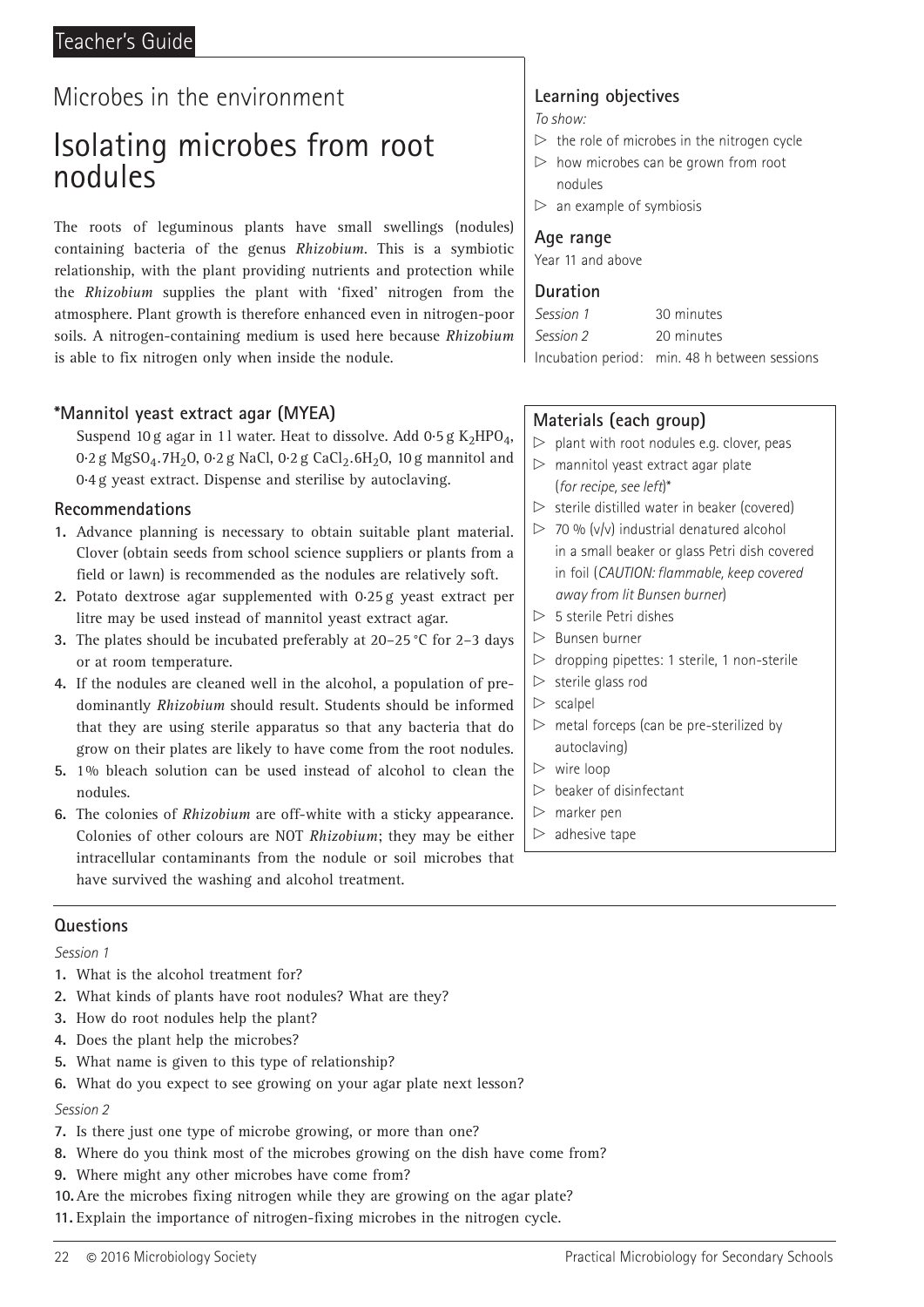## Isolating microbes from root nodules

Leguminous plants such as peas and beans usually have lumps or nodules on their roots. A bacterium called *Rhizobium* grows within these nodules which is able to change nitrogen gas from the air into a compound that the plant can use to help it grow. This process is called nitrogen fixation and it occurs only inside the nodules. Green plants use this supply of fixed nitrogen to make proteins that enter and pass through the food chain. You are going to isolate some of these microbes and grow them.

## **Procedure**

- **1.** Choose a length of root that has nodules and cut off a portion about 1 cm long using a scalpel. Hold the portion of root by forceps and wash free of soil using tap water.
- **2.** Transfer several drops of 70% (v/v) industrial denatured alcohol by Pasteur (dropping) pipette fitted with a teat to a sterile Petri dish. The pipette need not be sterile for this operation; put the pipette into a discard pot. Transfer the washed portion of the root to the alcohol in the Petri dish with forceps and leave immersed for 1–2 minutes to sterilise it.

#### *Use aseptic technique from this stage forward.*

**3.** Transfer sufficient sterile water to cover the base of another Petri dish using a sterile Pasteur pipette fitted with a teat. If it is necessary to re-use the pipette, keep it sterile, e.g. by resting under the lid of a sterile Petri dish base.



- **4.** Use sterile forceps or sterilise them by dipping in alcohol (keeping the points facing downward) and passing quickly through the Bunsen burner flame, allow to cool and use to transfer the portion of root to the sterile water in the Petri dish to rinse off the alcohol. Repeat this operation at least twice more with fresh sterile water. If using alcohol take care to keep the pot well away from the Bunsen burner flame.
- **5.** Transfer a few drops of sterile water to a sterile Petri dish and add the portion of root using flamed metal forceps. Macerate the nodules using a sterile glass rod (or forceps) to produce a milky fluid.
- **6.** Label the base of a mannitol-yeast extract agar plate with your name, the date and MYEA. Sterilise a wire loop by flaming, cool it, take a loopful of the nodule macerate and streak it out on the plate as shown here. Reflame the loop. Tape the plate, invert it and incubate for 3–4 days. Dispose of contaminated materials appropriately.



#### **Next lesson…**

**7.** Examine the MYEA plate without removing the lid, noting the appearance of any colonies growing on the agar. Answer the questions.

### **Learning objectives**

*To show:*

- $\triangleright$  the role of microbes in the nitrogen cycle
- $\triangleright$  how microbes can be grown from root nodules
- $\triangleright$  an example of symbiosis

#### **Techniques required**

See *Basic Practical Microbiology*

- $\triangleright$  using a wire loop (p. 8)
- $\triangleright$  making a streak plate (p. 11)
- $\triangleright$  sterilising forceps (p. 7)

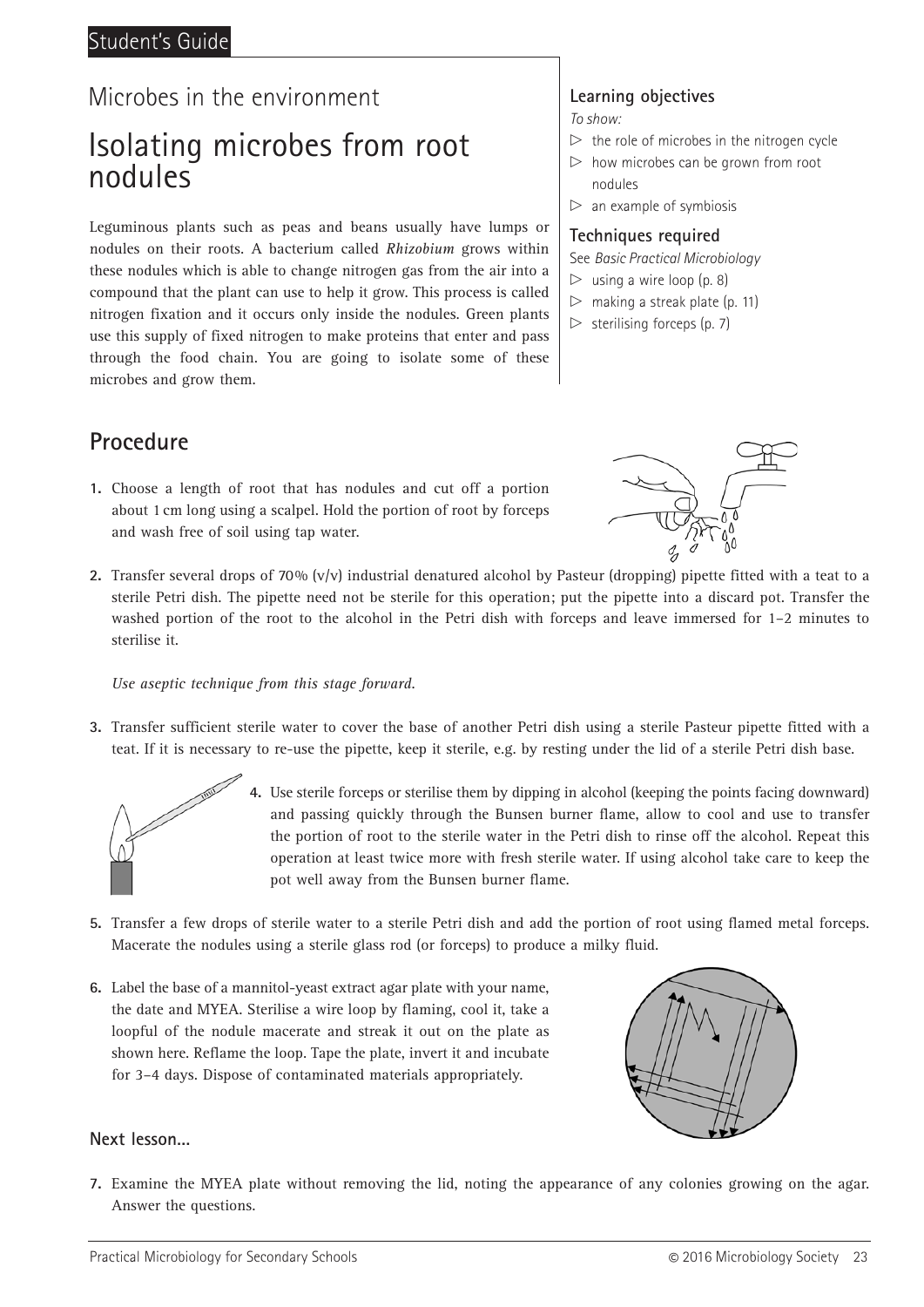## Effects of chemical elements on microbial growth

In this investigation, the green alga *Scenedesmus* provides an alternative to traditional water culture experiments with higher plants to demonstrate the effects of mineral deficiency on growth. *Scenedesmus* is one of the commonest bloom-forming freshwater algae and it can therefore provide a useful introduction to the effects of eutrophication in natural waters.

#### **Recommendations**

- **1.** This investigation requires a large number of conical flasks per group.
- **2.** A large quantity of an actively growing culture of *Scenedesmus* (available from Sciento) is required. Add the stock liquid culture to, e.g. 100 cm<sup>3</sup> complete Sach's medium in a 500 cm<sup>3</sup> flask. Add more growth medium at intervals until the required quantity is achieved. *Scenedesmus* should be kept in bright light (not direct sunlight). If daylight is inadequate (e.g. in winter) a bank of two or three 'warm light' fluorescent tubes can be used. The cultures for the investigation should be bright green in colour. Bulking up inevitably depends on the condition of the original culture and the time of year.

#### **Eutrophication**

In water enriched with inorganic ions beneficial to plant growth, algae may undergo a population explosion (an 'algal bloom'), particularly in the summer. Degradation of their dead remains eventually leads to the production of hydrogen sulphide and this, in addition to the deoxygenation of the water by saprophytic bacteria, causes the death of other organisms such as fish.

### **Learning objectives**

*To show:*

- $\triangleright$  the relative importance of selected chemical elements on plant growth
- $\triangleright$  the uses of different elements by plants
- $\triangleright$  the process of eutrophication

#### **Age range**

Year 9 and above

#### **Duration**

| Session 1 | 40 minutes                                  |
|-----------|---------------------------------------------|
| Session 2 | 30 minutes                                  |
|           | Incubation period: 2-3 wks between sessions |

#### **Materials (each group)**

- $\triangleright$  bottle containing 20 cm<sup>3</sup> culture of *Scenedesmus* in complete Sach's medium (Mineral Deficiency Sach's Water Culture Set is available from Philip Harris. Make up stock solutions as required.)
- $> 5 \times 250$  cm<sup>3</sup> labelled conical flasks with nonabsorbent cotton wool plugs containing:
	- A 100 cm<sup>3</sup> complete medium
	- B 100 cm<sup>3</sup> medium without K
	- C 100 cm3 medium without P
	- D 100 cm<sup>3</sup> medium without N
	- $E = 100 \text{ cm}^3$  distilled water
- $> 5$  cm<sup>3</sup> sterile syringe/calibrated pipette and filler
- $\triangleright$  sterile dropping pipette
- $\triangleright$  beaker of disinfectant
- $\triangleright$  slides and coverslips
- $\triangleright$  mounted needle
- $\triangleright$  microscope
- $\triangleright$  marker pen
- $\triangleright$  Bunsen burner

#### **Questions**

#### *Session 1*

- **1.** What elements are needed to make proteins?
- **2.** Why are fertilisers used by farmers?
- **3.** What elements are included in the fertilisers?
- **4.** What do you expect the appearance of your flasks to have in 2–3 weeks' time?

- **5.** In which flask has most growth taken place and in which flask has least growth taken place?
- **6.** Which element(s) are most important for growth of the algae?
- **7.** What do you think would happen if the flasks were kept in the dark?
- **8.** When fertiliser runs off from farm land into waterways, what effect do you think this may have on: (a) microscopic plants; (b) larger water plants; (c) animals; (d) bacteria?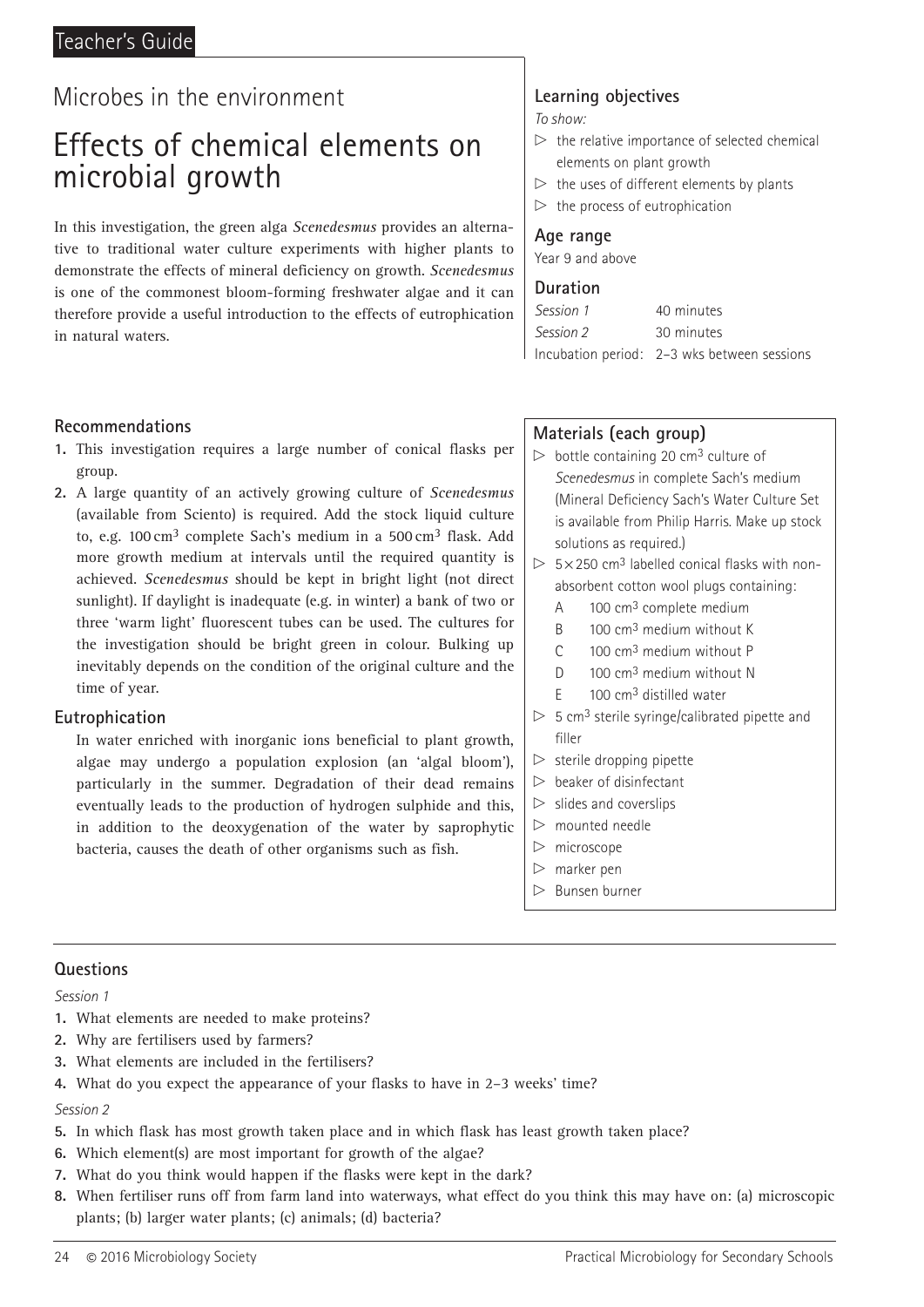## Effects of chemical elements on microbial growth

Green plants need a variety of chemical elements, such as nitrogen, potassium and phosphorus to grow well. The roots take in these elements. Farmers often use fertilisers to increase the amounts of these elements in the soil. You are going to use a green alga called *Scenedesmus* to investigate the effects of some elements on plant growth.

### **Procedure**

| 1. The conical flasks marked A-E contain different growth media as below: |  |  |  |  |  |
|---------------------------------------------------------------------------|--|--|--|--|--|
|                                                                           |  |  |  |  |  |

| Flask | Content                   |
|-------|---------------------------|
| А     | Complete medium           |
| B     | Medium without potassium  |
| C     | Medium without phosphorus |
| D     | Medium without nitrogen   |
|       | Distilled water only      |
|       |                           |



Write your name and the date on each flask.



- **2.** Light the Bunsen burner. Gently shake the bottle of algal culture to mix the contents. Remove the cap, flame the neck of the bottle, draw up  $1 \text{ cm}^3$  of culture with the pipette or syringe, flame the neck again and replace the cap. Take the cotton wool plug from flask A, flame the neck and empty the culture from the pipette/syringe into it. Flame the neck and replace the plug. Repeat for flasks B–E. Discard the pipette/syringe into the beaker of disinfectant. Gently swirl the contents of each flask to mix the contents. The flasks will be left at room temperature in the light for a few weeks.
- **3.** Draw up a small amount of the remaining algal culture with the dropping pipette. Place a drop on a microscope slide and carefully place a coverslip over it using a mounted needle. Discard the pipette into disinfectant. Using first low power and then high power magnification (e.g.  $\times$  400), look at some of the cells. Try to identify features such as the cell wall, nucleus, chloroplasts, etc., and draw a typical algal cell.



#### **Safety!** *Do not break the coverslip.*

#### **After 2–3 weeks…**

**4.** Examine the flasks and record the appearance of each. Answer the questions.

## **Learning objectives**

*To show:*

- $\triangleright$  the relative importance of selected chemical elements on plant growth
- $\triangleright$  the uses of different elements by plants
- $\triangleright$  the process of eutrophication

#### **Techniques required**

See *Basic Practical Microbiology*

- $\triangleright$  flaming the neck of a bottle (p. 10)
- $\triangleright$  using a microscope (p. 22)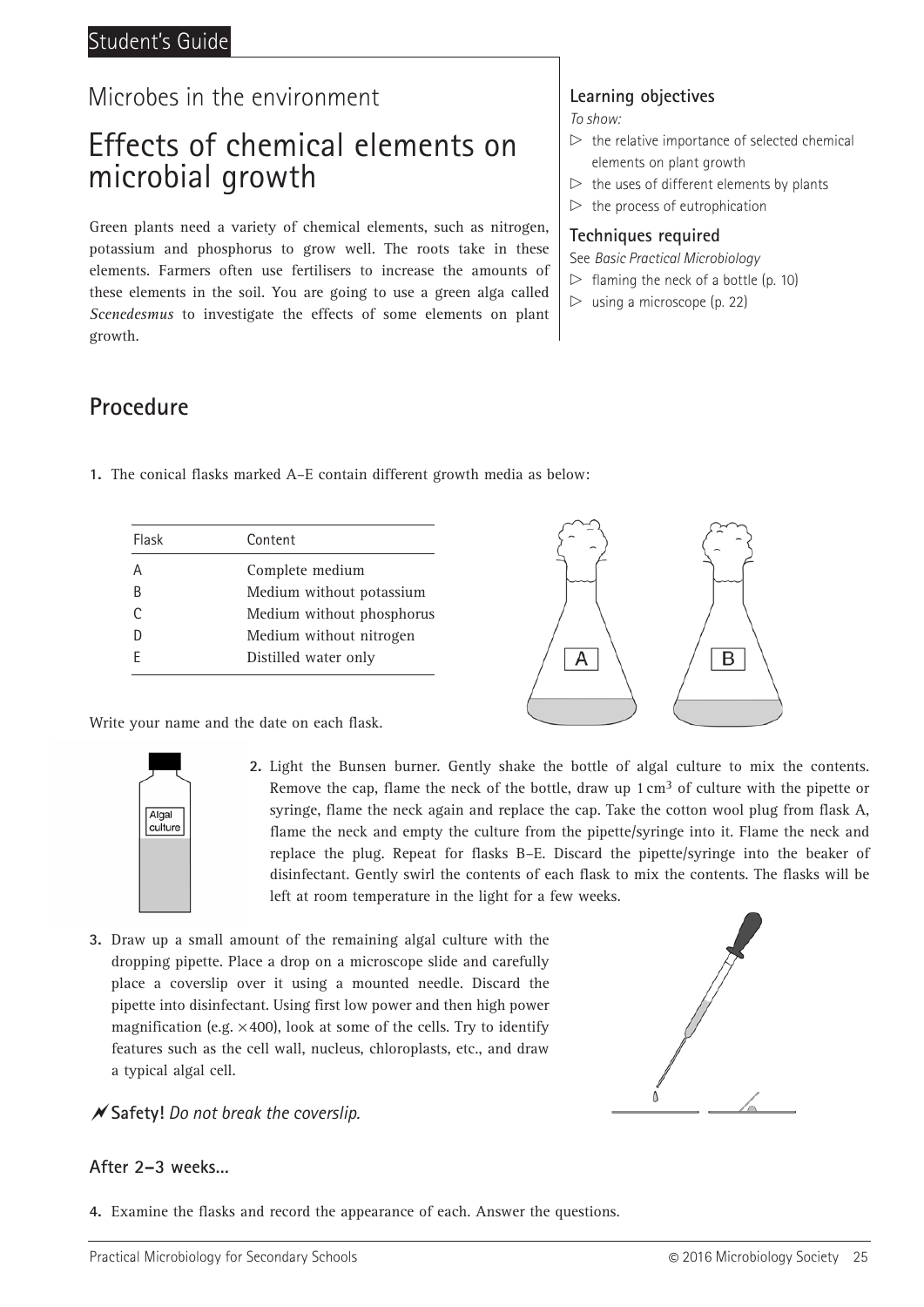## Breakdown of pectin by microbes

The ability of some microbes to degrade complex polymers into fermentable substances is fundamental to the carbon cycle. Pectin is a polymer in plant cell walls where it acts as a kind of glue, holding the walls together. Microbial breakdown of pectin leads to soft-rot in fruit and vegetables. Pectinase, the enzyme responsible, is produced commercially using micro-organisms such as *Aspergillus niger* and *Bacillus subtilis* for use in wine and fruit juice production. Some pectin passes into the juice during fruit pressing, reducing juice yields and increasing viscosity. This can be overcome by adding pectinases to fruit pulp prior to pressing.

#### **Learning objectives**

*To show:*

- $\triangleright$  that microbes produce pectinase
- $\triangleright$  that microbes are important in decomposition and nutrient recycling
- $\triangleright$  how pectinase is useful in the fruit juice industry

#### **Age range**

Year 9 and above

#### **Duration**

| Session 1 | 40 minutes                               |
|-----------|------------------------------------------|
| Session 2 | 30 minutes                               |
|           | Incubation period: 72 h between sessions |

#### **Recommendations**

- **1.** An actively growing culture of *Erwinia carotovora* is required. This should be grown up in nutrient broth incubated at 20–25 °C for at least 48 hours before the lesson.
- **2.** The potato slices must be cut thinly so that they do not touch the lid of the Petri dish.
- **3.** Carrots can be used as an alternative to potato, or as a comparison. Fruits could also be tested.

#### **Notes**

- **1.** The effects of 'soft rot' should be visible in the inoculated potato slices after about 3 days.
- **2.** Pectinases degrade pectin ultimately to simple sugars. Pectin molecules are too large to enter microbial cells and are degraded outside the cell by pectinases secreted by the micro-organism.

#### **Materials (each group)**

- $\triangleright$  bottle containing ca 2 cm<sup>3</sup> culture of *Erwinia carotovora*
- $\triangleright$  2 Petri dishes each containing a slice of potato
- $\triangleright$  distilled water
- $\triangleright$  beaker of disinfectant
- $\triangleright$  Bunsen burner
- $\triangleright$  2 sterile dropping pipettes
- $\triangleright$  marker pen
- $\triangleright$  adhesive tape

#### **Questions**

*Session 1*

- **1.** Where is pectin found in plants?
- **2.** What effect would the breakdown of pectin have on plant cells?
- **3.** What source of pectinase are you using in this investigation?
- **4.** Do you expect to see any difference in the potato slices next lesson?

- **5.** Describe the appearance of each vegetable slice. Explain any differences. Do your results support your predictions?
- **6.** Do you think pectinase made by microbes is stored in the microbial cells or released outside them? Explain your answer.
- **7.** How might pectinase be of use to a company that produces apple juice?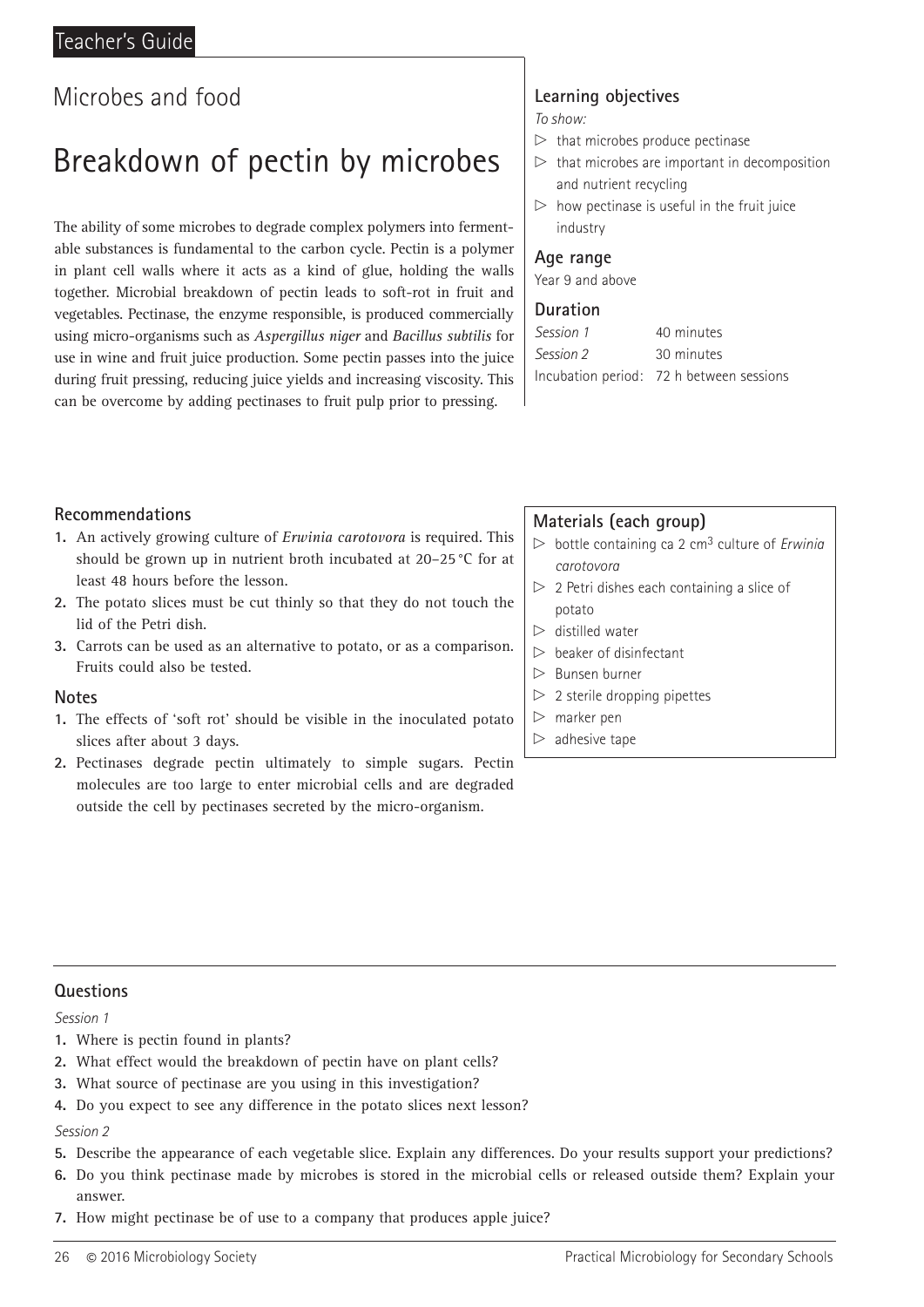## Breakdown of pectin by microbes

Microbes help to decompose organic matter. This releases chemicals that can be used again for building cells in plants or animals. Microbes produce enzymes which cause decomposition. Pectinase is an enzyme which breaks down pectin, a substance in cell walls, into sugars. As well as being important in nature, this enzyme is used widely in the manufacture of fruit juice. You are going to test the effect of *Erwinia carotovora*, a bacterium which produces pectinase, on vegetable matter.

#### **Learning objectives**

*To show:*

- $\triangleright$  that microbes produce pectinase
- $\triangleright$  that microbes are important in decomposition and nutrient recycling  $\triangleright$  how pectinase is useful in the fruit juice
- industry

#### **Techniques required**

See *Basic Practical Microbiology*

- $\triangleright$  using a pipette (p. 9)
- $\triangleright$  flaming the neck of a bottle (p. 10)

### **Procedure**

**1.** Take a Petri dish containing a slice of potato or carrot. Use a dropping pipette to place 2–3 drops of distilled water in the centre of one slice. Discard the pipette into the beaker of disinfectant. Put the lid on the Petri dish, tape it and label with your name, the date and 'control'.





**2.** Take the culture of microbes. Remove the top from the bottle and pass the neck through a Bunsen burner flame two or three times. Take up a small amount of culture with a sterile dropping pipette. Flame the neck again and replace the top on the culture bottle. Use the pipette to place 2–3 drops of culture on the other slice of potato. Discard the pipette into the beaker of disinfectant. Replace the lid on the Petri dish, tape it and label with your name, the date and '*Erwinia*'. Wash your hands. The dishes will be incubated with the lids uppermost until the next lesson.

**Safety!** *Do not open the plates.*

#### **Next lesson…**

**3.** Examine the potato slices, without removing the lids of the plates, and record your observations. Answer the questions.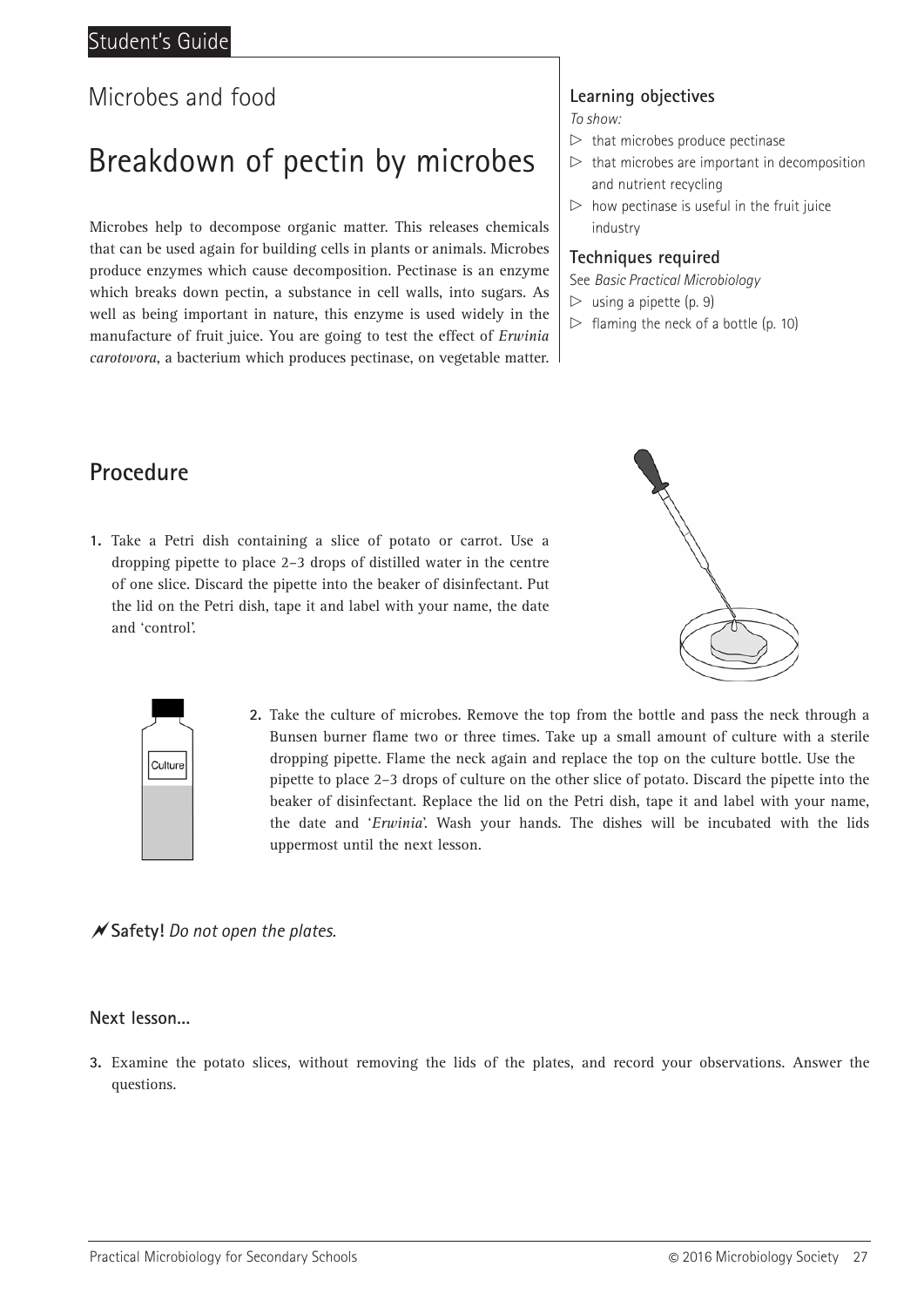## Microbes and breadmaking

Bread and related bakery products are normally produced from wheat flour, water or milk, salt, fat, sugar and the yeast *Saccharomyces cerevisiae*. When the ingredients are mixed and the sugars fermented, the dough rises due to the formation of carbon dioxide. The alcohol produced by the fermentation is lost during baking. The fermentation achieves three primary objectives: leavening (carbon dioxide production), flavour development and texture changes in the dough.

#### **Recommendations**

- **1.** \*The yeast suspension should be prepared in a beaker before the lesson. Add a 15 g sachet of dried bakers yeast and a teaspoon of sugar to each 150 cm<sup>3</sup> water.
- **2.** The use of a paste as opposed to a proper dough ensures useful results in a limited period of time. It is important that the paste does not touch the sides of the measuring cylinder when being transferred from the beaker.
- **3.** Wide-necked funnels, e.g. powder funnels, should be used if available.
- **4.** Each group should be allocated to a waterbath at a particular temperature. Glass measuring cylinders are preferable to plastic ones which may float.
- **5.** After 35–45 minutes, the protein (gluten) skin of the paste will break and carbon dioxide will escape. Readings need only be taken up to this point.

#### **Notes**

In addition to illustrating the effects of temperature on yeast (enzyme) activity, the experiment can be extended to investigate the effects of substrate concentration, quantity of yeast and pH.

## **Learning objectives**

*To show:*

- $\triangleright$  the importance of yeast in breadmaking
- $\triangleright$  the effect of temperature on yeast activity
- $\triangleright$  the relationship between yeast activity and enzyme activity

#### **Age range**

Year 7 and above

#### **Duration**

50 minutes

#### **Materials (each group)**

- $> 30$  cm<sup>3</sup> yeast suspension (see left)\*
- $\triangleright$  1 g sugar
- $>$  25 g plain or wholemeal flour
- $\triangleright$  250 cm<sup>3</sup> beaker
- $\triangleright$  funnel
- $> 50$  cm<sup>3</sup> measuring cylinder
- $\triangleright$  250 cm<sup>3</sup> measuring cylinder
- $\triangleright$  spatula
- $\triangleright$  stopclock
- $\triangleright$  access to a balance
- $\triangleright$  3 waterbaths: 20 °C, 30 °C, 37 °C
- $\triangleright$  graph paper
- $\triangleright$  marker pen

#### **Questions**

- **1.** What makes the dough paste rise?
- **2.** Did it start to rise immediately? If not, after how long?
- **3.** Why was sugar added to the mixture?
- **4.** Describe the effect of temperature on the rate of rising.
- **5.** Do you think the paste would have risen quickly or slowly or not at all at the following temperatures:  $0^{\circ}C$ ,  $10^{\circ}C$ , 40 °C, 60 °C? Explain your answers.
- **6.** What is yeast?
- **7.** What do yeast cells produce that enables them to use the sugar?
- **8.** How could you prove that the activity of the yeast cells was responsible for making the dough rise?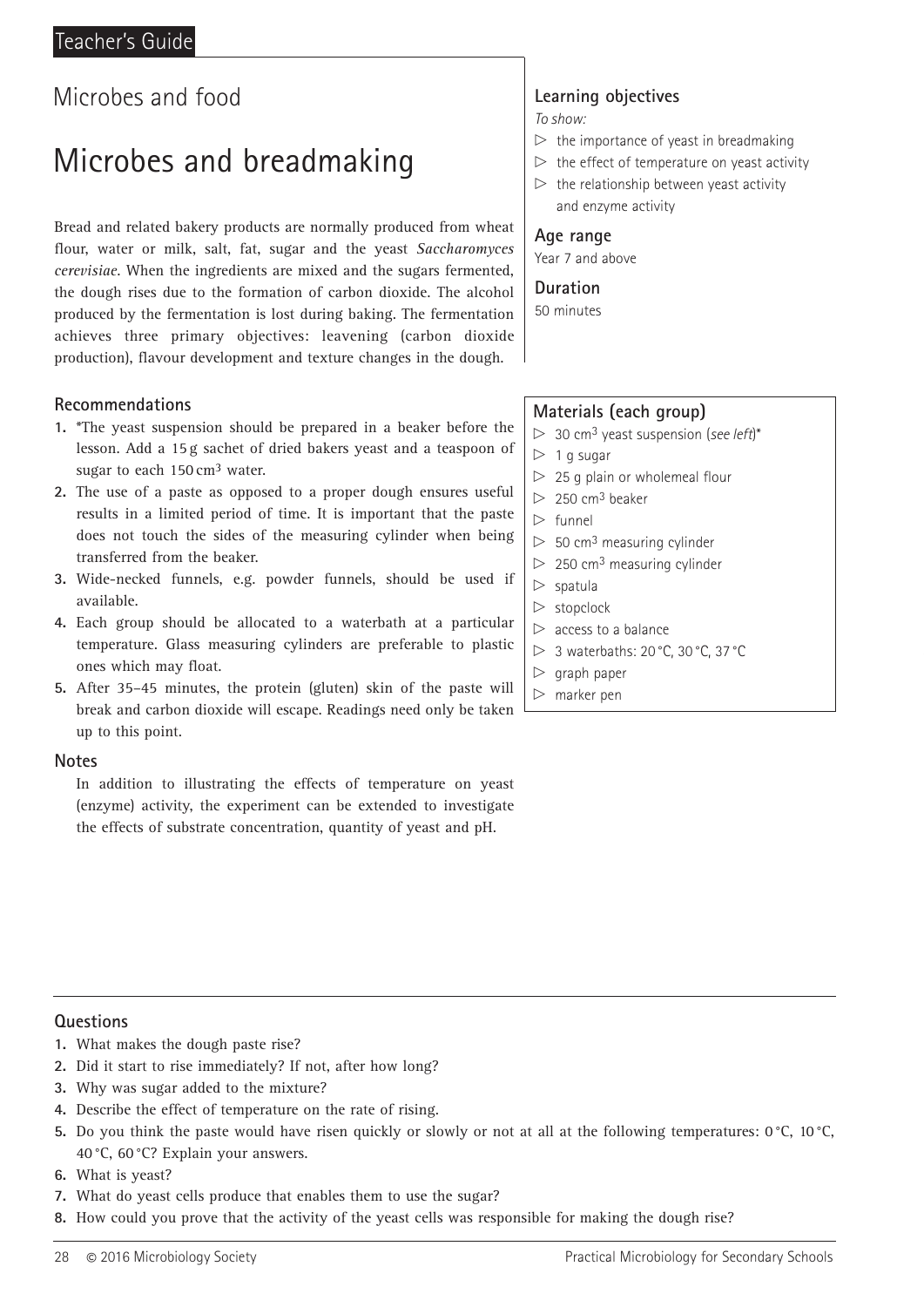## Microbes and breadmaking

Yeast is a type of microbe used in breadmaking. It ferments the sugar, releasing carbon dioxide gas which makes the dough rise. You are going to investigate the effect of temperature on the activity of the yeast.

### **Learning objectives**

*To show:*

- $\triangleright$  the importance of yeast in breadmaking
- $\triangleright$  the effect of temperature on yeast activity
- $\triangleright$  the relationship between yeast activity and enzyme activity

### **Procedure**

- **1.** Weigh 25 g flour into the beaker and then add 1 g sugar.
- **2.** Measure 30 cm3 yeast suspension in the small measuring cylinder. Add it to the flour and sugar in the beaker. Stir with the spatula until you have a smooth paste.
- **3.** Carefully pour the paste into the large measuring cylinder. Use a funnel and do not allow the paste to touch the side of the cylinder. You may need to push the paste down the funnel with the spatula. Label the cylinder near the top with your name.
- **4.** Record the volume of the paste in the measuring cylinder. Place the cylinder in one of the three water baths as directed by your teacher. Note the temperature. Start the clock and record the volume of the paste every 5 minutes for about half an hour. Make a table as shown and copy the results for other temperatures from two other groups.

| Time      | Volume |       |       |  |  |
|-----------|--------|-------|-------|--|--|
| (minutes) | 20 °C  | 30 °C | 37 °C |  |  |
|           |        |       |       |  |  |
|           |        |       |       |  |  |
|           |        |       |       |  |  |
|           |        |       |       |  |  |
|           |        |       |       |  |  |

**5.** Plot a graph showing how the volume of paste increased with time. On the same graph, plot the results of other students who used waterbaths at the other temperatures, so that you have three graphs on the same sheet of paper. Answer the questions.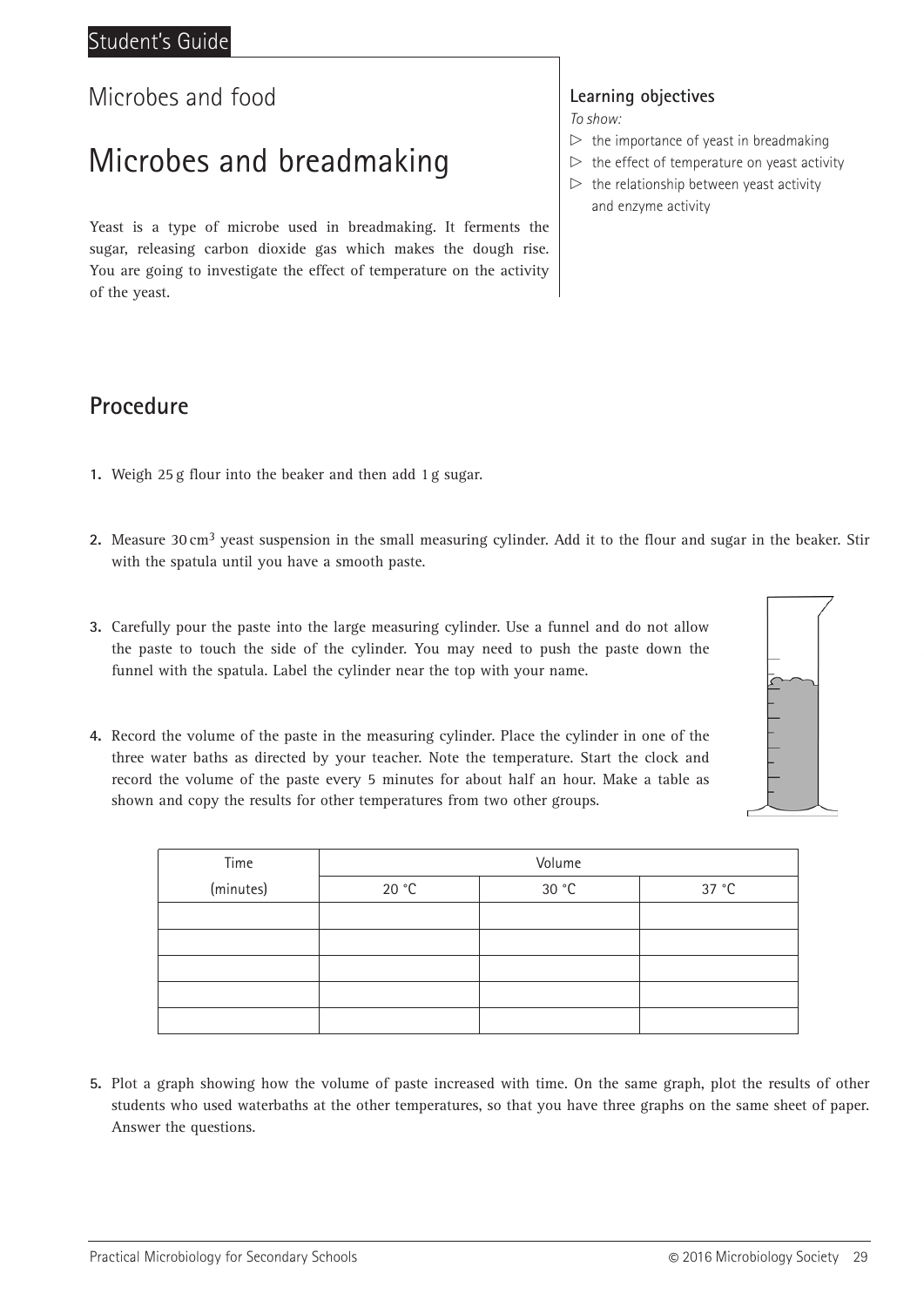## Preserving food

The various methods of food preservation aim to prevent or delay microbial and other forms of spoilage, and to guard against food poisoning. Such methods therefore help the product to retain its nutritional value, extend its shelf-life and keep it safe for consumption. Preservation techniques include refrigeration, packaging, acidity, chemicals such as nitrite or metabisulphate and heat treatment.

#### **Recommendations**

Tube A should be kept in a refrigerator. Tubes B–H should be incubated at room temperature or at 20–25 °C and for at least 48 hours.

#### **Notes**

**1.** The turbidity produced in the tubes is caused by microbes (mainly bacteria) already present on the peas, growing on the nutrients of the vegetable. Very dense turbidity indicates around 109 microbes per cm3 and turbidity just visible to the naked eye about 106 per cm3.

**2.** When considering the preservatives used, it is interesting to compare the peas with bacon. The latter contains 3–6 % NaCl and small quantities (parts per million) of nitrite. Nitrite content is limited by law because of possible health dangers, but its antimicrobial action is enhanced in the presence of NaCl, in heat-treated foods and at acid pH values of 5–6. As an extension activity, students could experiment with combinations of preservatives in the tubes.

## **Learning objectives**

*To show:*

- $\triangleright$  that microbes can cause food spoilage
- $\triangleright$  that controlling microbial growth aids food preservation
- $\triangleright$  different methods of food preservation

#### **Age range**

Year 7 and above

#### **Duration**

| Session 1 | 30 minutes                               |
|-----------|------------------------------------------|
| Session 2 | 20 minutes                               |
|           | Incubation period: 48 h between sessions |

#### **Materials (each group)**

 $> 24$  frozen peas

- $\triangleright$  stock flasks containing: dilute (1 %, w/v) sodium chloride solution concentrated (20 %, w/v) sodium chloride solution sodium nitrite (5 %, w/v) solution sucrose (20 %, w/v) solution
- clear white vinegar
- $\triangleright$  8 test tubes
- $\triangleright$  forceps
- $\triangleright$  non-absorbent cotton wool
- $\triangleright$  marker pen

#### **Questions**

#### *Session 1*

- **1.** Why is food in shops marked with a 'use-by' date?
- **2.** What causes food to go off?
- **3.** How does vinegar act as a preservative?
- **4.** What other methods of preservation are being used in this investigation? How do they work?
- **5.** Some foods are preserved by vacuum-packing. How does this affect the growth of microbes?
- **6.** How are packet soup and instant potato preserved?
- **7.** How was meat preserved before refrigerators were invented?
- **8.** What methods are used to preserve fish?
- **9.** How do you keep food fresh at home?

**10.**How do you expect the liquid and/or peas in each tube to appear next lesson? Explain your answers. *Session 2*

- **11.** Describe the appearance of the peas and liquid in each tube. Why has the liquid sometimes gone cloudy? **12.**Do your results confirm your predictions? If not, suggest reasons for any differences.
- **13.**From your results, describe the effect of temperature on the growth of microbes.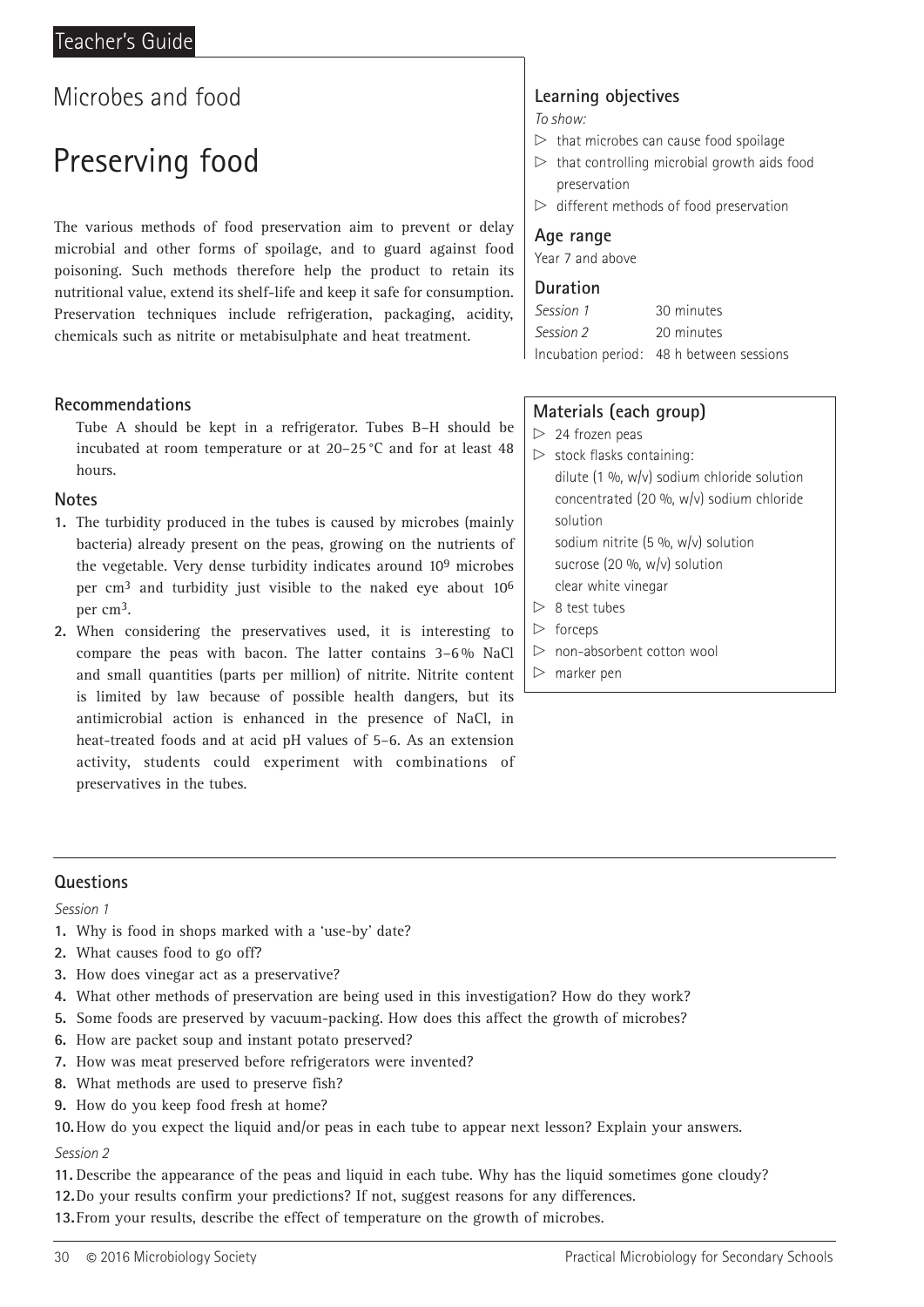## Preserving food

Most of the food we buy contains small numbers of microbes. These are usually harmless and do not spoil the food. If they multiply, however, they may cause the food to 'go off'. You are going to investigate various methods of preserving food.

### **Learning objectives**

*To show:*

- $\triangleright$  that microbes can cause food spoilage
- $\triangleright$  that controlling microbial growth aids food preservation
- $\triangleright$  different methods of food preservation

### **Procedure**

**1.** Label the test tubes A to H. Write your name and the date on each one. Using the forceps, put three peas in each tube.

| Tube | Content                    |
|------|----------------------------|
| A    | None                       |
| B    | None                       |
| ◠    | Distilled water            |
|      | Dilute salt solution       |
| F    | Concentrated salt solution |
| F    | Sugar solution             |
| G    | Vinegar                    |
|      | Sodium nitrite solution    |

**2.** Add nothing to tubes A and B. Partly fill tubes C–H as follows:



**3.** Plug each tube with cotton wool. Tube A will be kept in a refrigerator until the next lesson. Tubes B–H will be incubated at room temperature.

**Safety!** *Do not open the tubes.*

#### **Next lesson…**

**4.** Examine your tubes and record the appearance of the peas and the solutions. Answer the questions.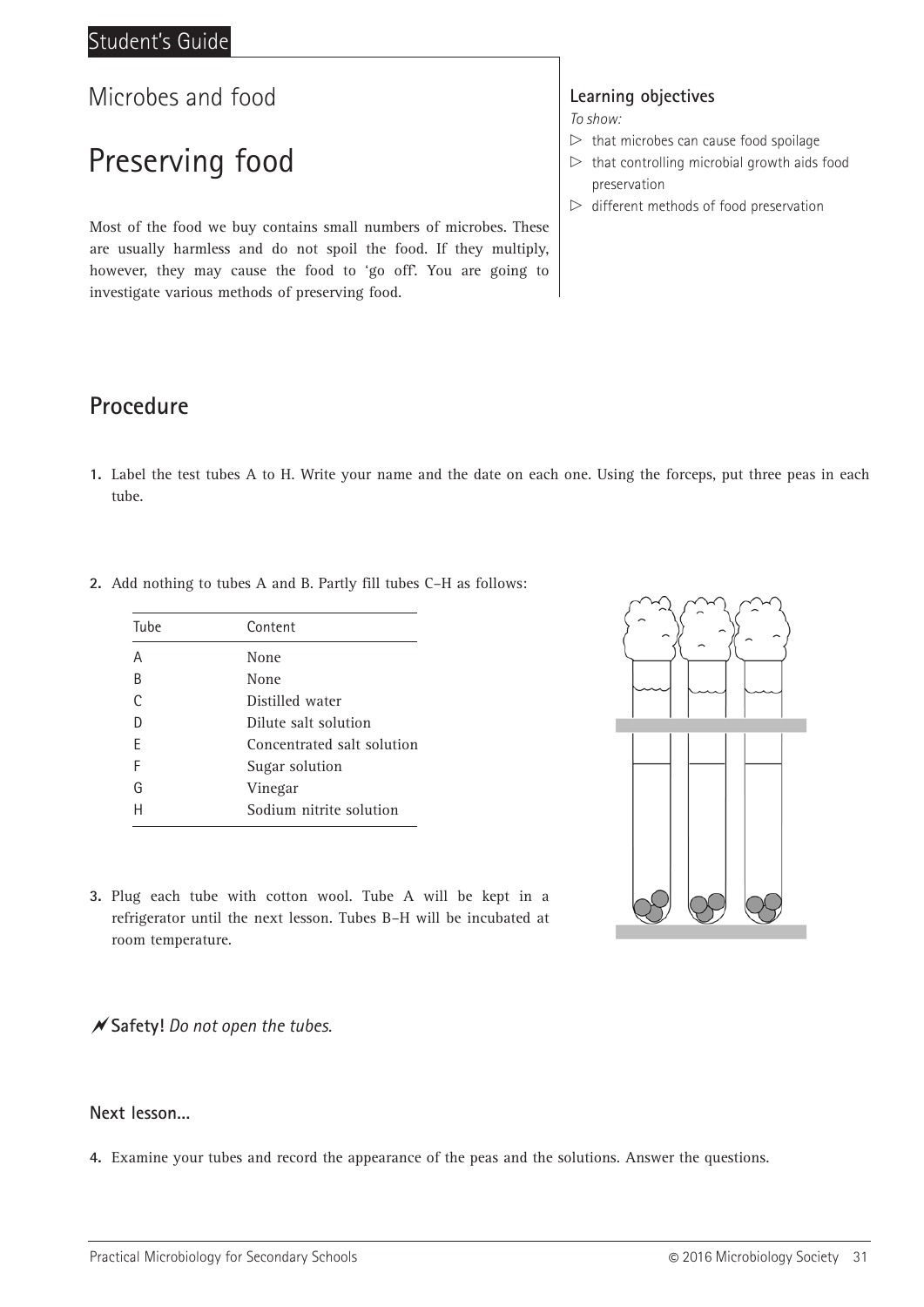## Microbes and yoghurt making

Yoghurt is usually made from pasteurised low-fat milk that is high in milk solids. The milk is inoculated with a mixed culture of lactic acid bacteria (*Lactobacillus bulgaricus* and *Streptococcus thermophilus*) and incubated at 35–45 °C for several hours; the pH falls to ca 4.3, coagulating the milk proteins. The bacteria act co-operatively: *L. bulgaricus* breaks down proteins to amino acids and peptides, which stimulate the growth of *S. thermophilus*; formic acid produced by *S. thermophilus* in turn stimulates growth of the lactobacilli which convert lactose in the milk to lactic acid, producing the characteristic flavour.

#### **Recommendations**

- **1.** Add 0.5 % (w/v) glucose to nutrient agar before dispensing in bottles and sterilising. The glucose provides a fermentable substrate for the lactic acid bacteria.
- **2.** Live yoghurt must be used (i.e. not pasteurised and containing no preservatives) or the investigation will not work. The product label often includes the names of the bacteria in the yoghurt.
- **3.** \*Resazurin tablets are available from school science suppliers. Dissolve 1 tablet in 50 cm<sup>3</sup> distilled water to give a 0.005%  $(w/v)$ solution. Resazurin is a blue redox indicator dye which changes colour in response to microbial growth. It is pink when oxidised and colourless when reduced. The test gives an indication of the microbial activity of the sample.
- **4.** The beakers of yoghurt need to be removed from the waterbath/ incubator after 24 hours and refrigerated.

#### **Notes**

This investigation should be carried out in a laboratory. If students This investigation should be carried out in a laboratory. If students wish to make yoghurt which they can taste, then this should be wish to make yoghurt which they can taste, then this should be done in a food technology room using a method suitable for kitchen conditions. One is available from the Microbiology Society on see **www.microbiologyonline.org.uk**). request (or see **www.microbiologyonline.org.uk**).

#### **Learning objectives**

*To show:*

- $\triangleright$  the importance of microbes in yoghurt making
- $\triangleright$  that the process involves the production of acid
- $\triangleright$  the effect of heat on microbes

#### **Age range**

Year 7 and above

#### **Duration**

| Session 1 | 40 minutes                                    |
|-----------|-----------------------------------------------|
| Session 2 | 20 minutes                                    |
|           | Incubation period: min. 48 h between sessions |

#### **Materials (each group)**

- $\triangleright$  live yoghurt in a 50 cm<sup>3</sup> beaker
- $\triangleright$  250 cm<sup>3</sup> UHT milk in a beaker
- x resazurin dye (*see left*)\*
- $\triangleright$  Universal indicator
- $\triangleright$  2 glucose nutrient agar plates
- $\triangleright$  distilled water in a wash bottle
- $\triangleright$  3 test tubes labelled A, B, C, with bungs
- $\triangleright$  2 × 50 cm<sup>3</sup> beakers labelled HY and UY
- $> 1 \times 10$  cm<sup>3</sup> syringe
- $> 1 \times 1$  cm<sup>3</sup> syringe
- $> 1$  teaspoon
- $> 2$  pipettes and fillers
- $\triangleright$  wire loop
- x waterbaths/incubators: 37 °C, 43 °C
- $\triangleright$  stopclock
- $\triangleright$  Bunsen burner, tripod and gauze
- $\triangleright$  adhesive tape
- $\triangleright$  clingfilm
- $\triangleright$  marker pen
- $\triangleright$  eye protection

#### **Questions**

*Session 1*

- **1.** What is UHT milk? How does it differ from pasteurised milk?
- **2.** Resazurin becomes decolourised by microbial activity. What changes do you expect to see in tubes A, B and C?
- **3.** Describe the effect of heat on the microbes in the yoghurt.
- **4.** What differences do you expect to see in the contents of beakers HY and UY next lesson?
- **5.** What differences do you expect to see between the agar plates next lesson?

- **6.** Describe the appearance of the agar plates and the milk in the beakers. Were your predictions correct?
- **7.** What difference, if any, is there in pH between the contents of the beakers?
- **8.** Does this investigation prove that microbes are responsible for yoghurt production?
- **9.** If not, suggest how it could be modified so that it did.
- **10.**What is the name of the sugar present in milk? What happens to it during yoghurt making?
- **11.** Why is it important to ensure that milk used for yoghurt making is free from antibiotics?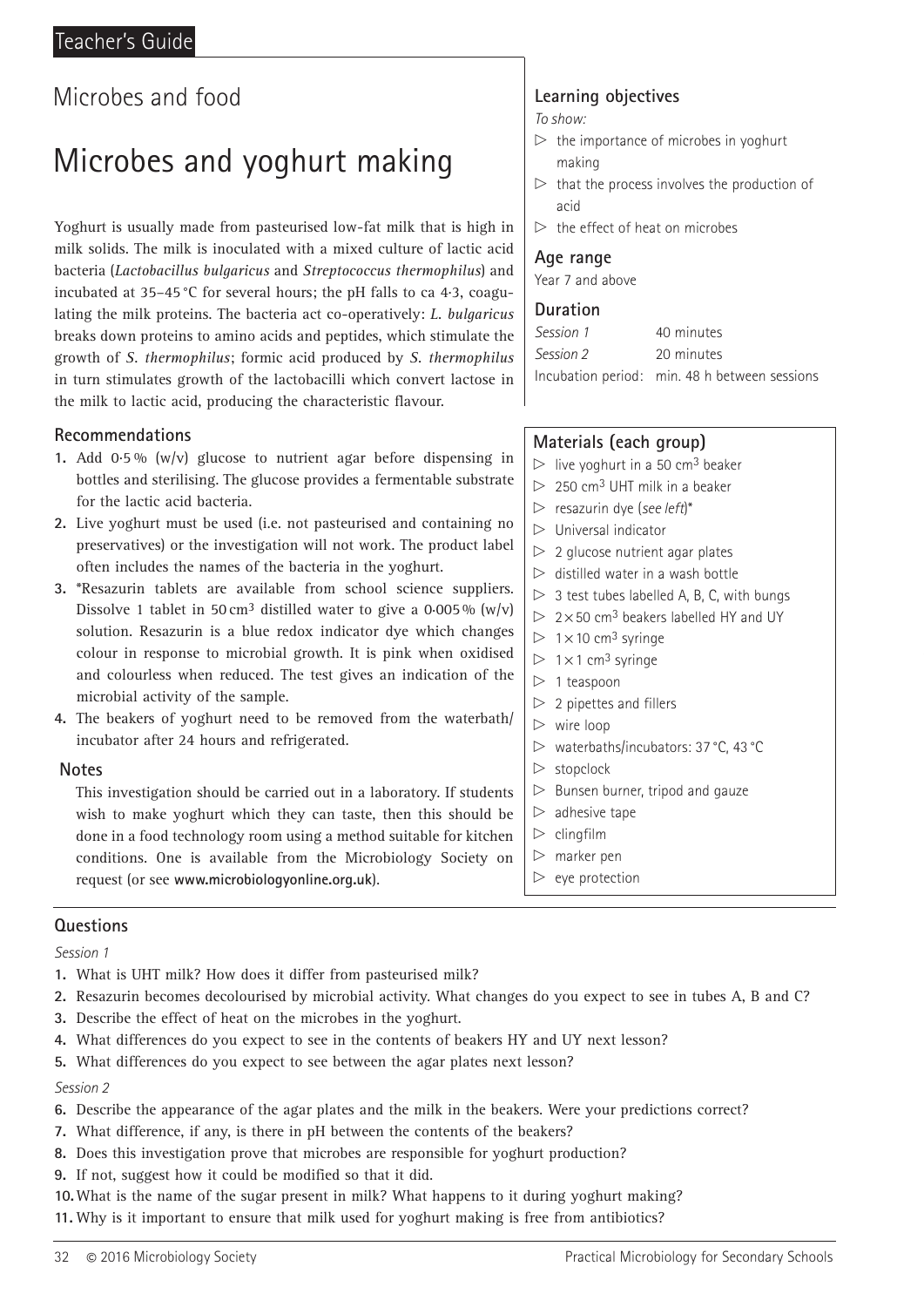## Microbes and yoghurt making

Yoghurt is made by the action of certain microbes on milk. It was first made in hot countries where raw milk goes sour quickly because, in the warmth, microbial numbers increase rapidly. However 'yoghurt' microbes stop the ordinary 'souring' microbes from spoiling the milk. Before the days of pasteurisation, by making it into yoghurt, raw milk could be kept edible for longer. You are going to make some yoghurt and show the presence of microbes in the final product as indicated by the change in colour of a dye.

## **Procedure**

- **1.** Put 3 teaspoonfuls of yoghurt into the beaker labelled HY. Wearing eye protection, stir it while heating gently on a tripod and gauze over a Bunsen burner. When it begins to bubble, turn off the gas and leave to cool. Wash the teaspoon.
- **2.** Use the larger syringe to place 10 cm3 UHT milk into test tube A and 5 cm3 into each of test tubes B and C.
- **3.** When the heated yoghurt has cooled, use a pipette and filler to put about 5 cm<sup>3</sup> into test tube B. Use a clean pipette and filler to put about 5 cm<sup>3</sup> unheated yoghurt into test tube C.
- **4.** Use the smaller syringe to put 1 cm3 resazurin dye into each of the three test tubes. Replace the bungs and invert each tube gently several times to mix the contents. Label the tubes with your name and place them in a 37 °C waterbath or incubator. Set the stopclock and leave them for 10 minutes.
- **5.** Whilst the tubes are incubating, heat the wire loop in the Bunsen burner flame. Let it cool and dip it into the heated yoghurt. Lift the lid of one of the agar plates and gently spread the contents of the loop over the agar. Heat the loop again. Replace the lid, tape the plate and invert it. Label the bottom with 'HY', your name and the date.

Repeat using the unheated yoghurt and the other agar plate, labelling it 'UY'. The plates will be incubated until the next lesson.

#### **Safety!** *Do not open the plates.*

- **6.** After 10 minutes, remove test tubes A, B and C from the waterbath. Record the colour of each tube, using one of the shades from the list opposite.
- **7.** Use some of the remaining milk to half fill beaker HY containing the remains of the heated yoghurt. Into beaker UY put a teaspoon of the untreated yoghurt using a clean teaspoon, then half fill with the remaining milk. Cover each beaker with clingfilm. Label each beaker with your name. The beakers will be kept warm at 43 °C for 24 hours and then put in a refrigerator for you to see next lesson.

#### **Next lesson…**

**8.** Look at the beakers and record the appearance and smell of the contents. Test the pH of each with a few drops of Universal indicator. Answer the questions.

#### **Learning objectives**

*To show:*

- $\triangleright$  the importance of microbes in yoghurt making
- $\triangleright$  that the process involves the production of acid
- $\triangleright$  the effect of heat on microbes

#### **Techniques required**

See *Basic Practical Microbiology*

 $\triangleright$  using a wire loop (p. 8)



| Colour of sample | Quality of milk |
|------------------|-----------------|
| Blue (no change) | Excellent       |
| Lilac            | Good            |
| Deep pink/mauve  | Fair            |
| Pink             | Poor            |
| White            | Bad             |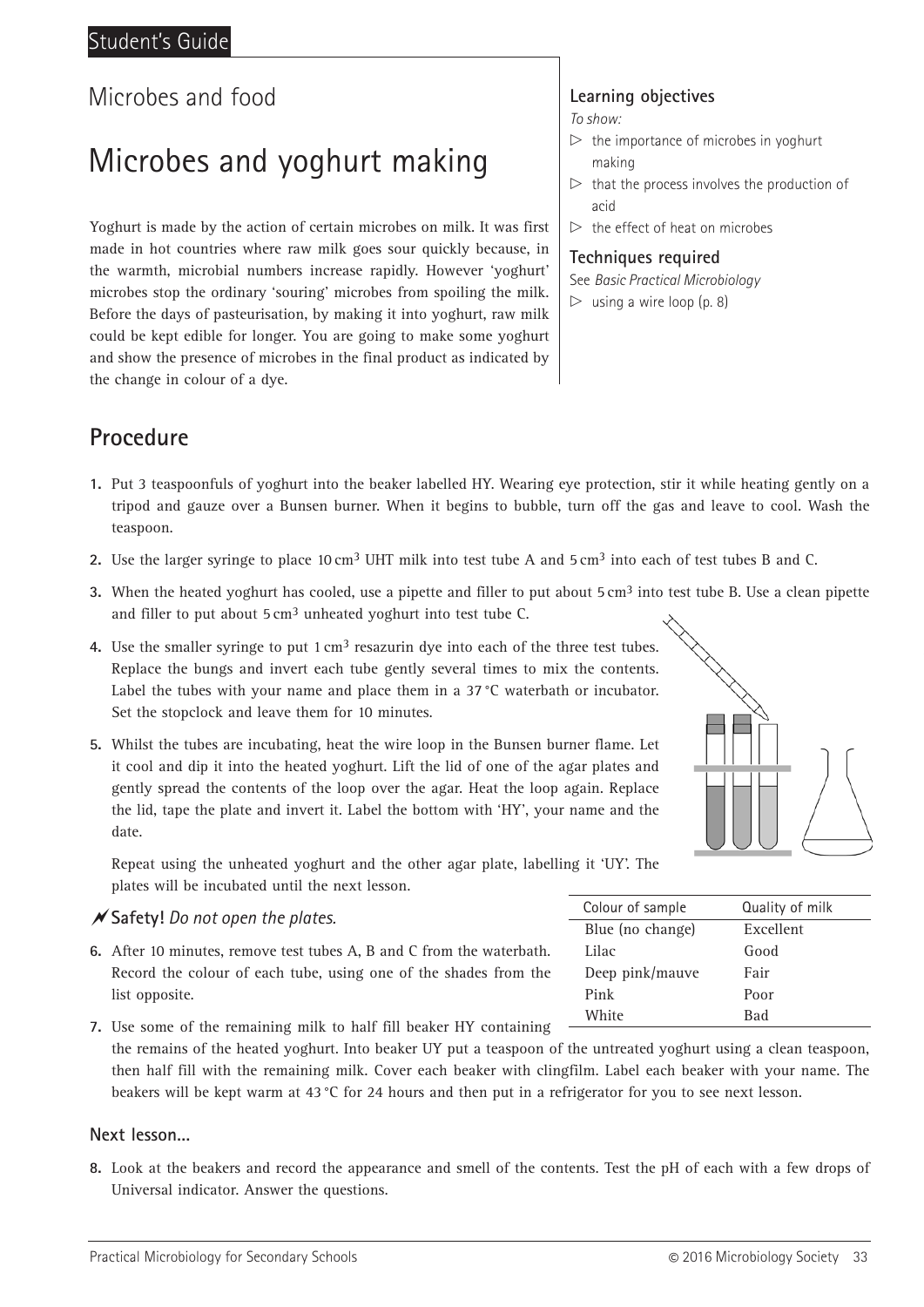## Microbes and food spoilage

Almost any kind of food is a good medium for microbial growth. The process of 'going off' occurs when microbes grow on or in the food, altering its consistency, taste and smell. The processes used to preserve foods (see p. 30) are those that delay or prevent microbial growth. This investigation demonstrates the rate of bacterial growth in food, using a routine method of estimating microbial numbers.

#### **Recommendations**

- **1.** Ideally the apparatus should be sterile for best results; it should certainly be very clean.
- **2.** The peas are in tubes to avoid contamination by the students.
- **3.** The agar plates should be poured prior to the investigation to ensure that their surfaces are dry. After inoculation, they should not be disturbed until the drops have dried.
- **4.** The plates should be incubated at 20–25 °C or at room temperature for 2–3 days and refrigerated until examined.
- **5.** A Pasteur pipette can be calibrated by drawing into it a known volume, e.g. 1 cm3 water, and counting the number of drops formed when this volume is discharged. Alternatively, plastic disposable Pasteur pipettes are available from school science suppliers. The drop size from these is ca 0.02 cm3.

#### **Notes**

- **1.** It is safe to use uncooked vegetables because of the types of microbe present, unlike raw meat which may contain pathogens and must not be used.
- **2.** This is known as the Miles and Misra technique for estimating viable cell counts. Drops that contain large numbers of viable cells give rise to circular areas of confluent growth. Any drop containing less than about 15 viable cells will produce a small, countable number of colonies.

#### **Questions**

#### *Session 1*

- **1.** Describe some types of food spoilage.
- **2.** Which peas do you expect to have most microbes on them?
- **3.** What is the purpose of making the two dilution series?
- **4.** Why are the samples used in the order suggested?
- **5.** What do you expect your agar plates to look like next lesson? *Session 2*
- **6.** Why do some of the six spots on each plate show more growth than others?
- **7.** Do all the colonies look the same? If not, what does this suggest?
- **8.** If one microbe gives rise to each colony, work out how many microbes were in each of the original pea suspensions.
- **9.** Has storage for 24 hours after defrosting made any difference to the numbers of microbes?
- **10.**Why is it unwise to refreeze frozen food that has thawed and been kept at room temperature?
- **11.** Suggest the main sources of error in this investigation. How would you improve it to obtain reliable estimates of microbial numbers?

#### **Learning objectives**

*To show:*

- $\triangleright$  the rapid increase in microbial numbers during storage of defrosted food
- $\triangleright$  the role of microbes in food spoilage
- $\triangleright$  the dangers of re-freezing thawed food

#### **Age range**

Year 9 and above

#### **Duration**

| Session 1 | 40 minutes                                    |
|-----------|-----------------------------------------------|
| Session 2 | 30 minutes                                    |
|           | Incubation period: min. 48 h between sessions |

#### **Materials (each group)**

- $\triangleright$  test tube A containing 3 freshly defrosted peas
- $\triangleright$  test tube B containing 3 peas defrosted and left at room temperature for 24 hours
- $> 2$  nutrient agar plates
- $>$  2 clean glass rods
- $\triangleright$  2 × sterile 1 cm<sup>3</sup> syringes/pipettes and fillers
- $\triangleright$  2 × sterile 10 cm<sup>3</sup> syringes/pipettes and fillers
- $> 150 \text{ cm}^3$  sterile distilled water
- $\triangleright$  adhesive tape
- $\triangleright$  marker pen
- $> 10$  test tubes
- $\triangleright$  2 calibrated dropping pipettes
- $\triangleright$  beaker of disinfectant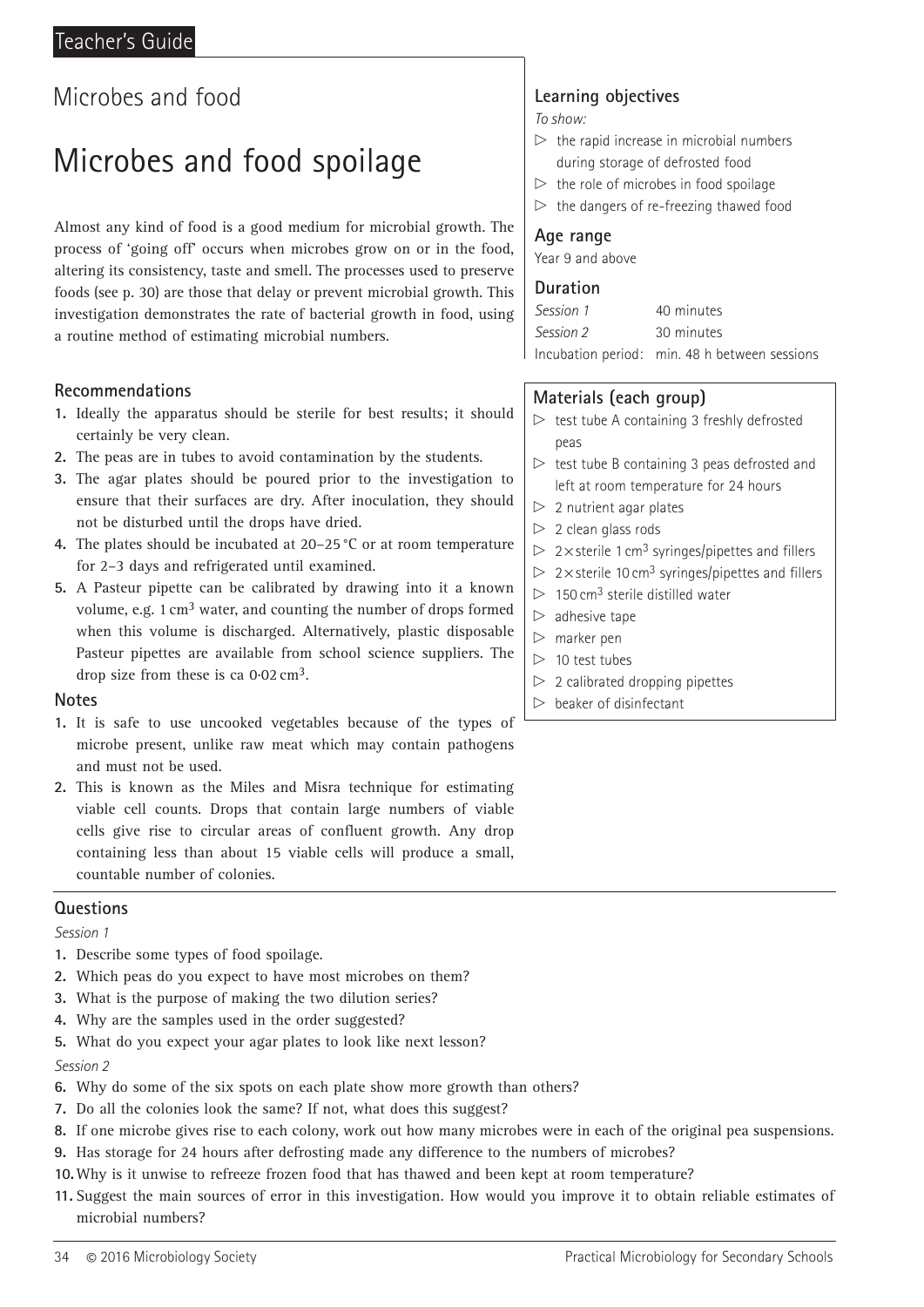## Microbes and food spoilage

Although some microbes are deliberately used to make foods such as yoghurt and cheese, other microbes spoil food. Various methods are used to prevent foods from 'going off', such as preservatives, heat treatment, and drying and freezing. You are going to investigate what happens to microbes on frozen peas after the peas have been defrosted and stored.

### **Learning objectives**

*To show:*

- $\triangleright$  the rapid increase in microbial numbers during storage of defrosted food
- $\triangleright$  the role of microbes in food spoilage
- $\triangleright$  the dangers of re-freezing thawed food

## **Techniques required**

See *Basic Practical Microbiology*  $\triangleright$  using a pipette (p. 9)

### **Procedure**

- **1.** Use the 10 cm3 syringe or a pipette to add 5 cm3 distilled water to test tube A containing freshly defrosted peas. Use a glass rod to gently crush the peas in the tube and mix them with the water as thoroughly as possible. Allow the mixture to settle.
- **2.** Label five test tubes A1, A2, A3, A4, A5. Use the  $10 \text{ cm}^3$  syringe or pipette to place  $9 \text{ cm}^3$  distilled water in each one.



**3.** Using a 1 cm3 syringe or pipette, mix the contents of tube A thoroughly by filling and emptying the syringe/pipette several times. Then transfer  $1 \text{ cm}^3$  water from tube A to A1. Now transfer 1 cm3 from A1 to A2. Mix thoroughly after each transfer. Continue to prepare the 'dilution series' as shown.

- **4.** Mark an agar plate on the bottom as shown below. Label it with your name, the date and FP. Use the calibrated dropping pipette to draw up a small amount of sample from tube A5. Lift the lid of the Petri dish and release one drop on to the agar at position A5. The drop should be released as closely to the surface of the agar as possible to avoid splashing. Replace the lid. Return any excess sample from the dropping pipette to tube A5. Using the same pipette, repeat with the contents of tubes A4, A3, A2, A1 and A in that order. Discard the pipette into disinfectant. Allow the drops to soak into the agar. Tape the agar plate and invert it.
- **5.** Label the other agar plate with '1DP', your name and the date. Repeat steps 1–4, using the 'day old' peas and clean test tubes and syringes/pipettes. Tape up and invert the plate as before. Both plates will be incubated until the next lesson.

#### **Safety!** *Do not open the plates.*

#### **Next lesson…**

**6.** Examine your agar plates and count the number of colonies visible at A, A1, A2, A3, A4, A5. Record your results in a table in two columns headed 'Fresh peas' and '1-day old peas'. Answer the questions.

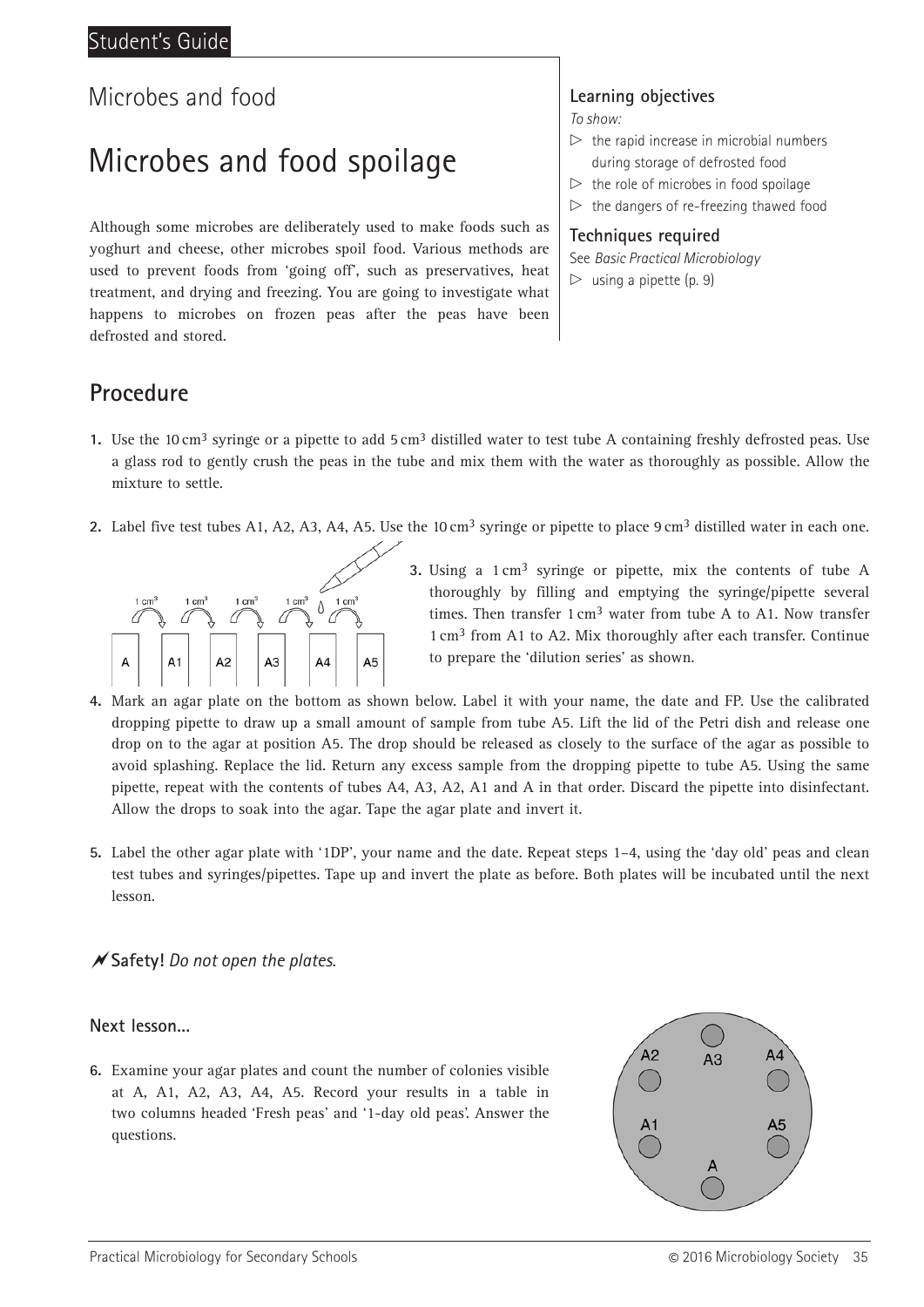## Microbes and milk quality

Milk contains water, protein, sugar, fat, vitamins and minerals. It is an excellent medium for growth of many bacteria. Pasteurisation kills pathogens which can be carried in milk, such as *Salmonella* and *Mycobacterium bovis*, as well as much of the natural milk flora. It also inactivates certain bacterial enzymes (e.g. lipases) which would otherwise cause spoilage. Milk is held at a minimum temperature of 72°C for at least 15 seconds. Some harmless bacteria survive the process, multiplying as the milk ages and causing it to sour. UHT milk is heated to well above boiling point for about 4 seconds, killing virtually all bacteria and spores.

#### **Recommendations**

- **1.** The milk should be kept at room temperature for 24 or 48 hours as required.
- **2.** Marking the tubes at 10 cm3 levels precludes the need for several pipettes.
- **3.** \*Resazurin tablets are available from school science suppliers. Dissolve one table in 50 cm<sup>3</sup> distilled water to give a 0.005% (w/y) solution. Resazurin is a blue redox indicator dye which changes colour in response to microbial growth. It is pink when oxidised and colourless when reduced. The test gives an indication of the microbial activity of the sample.

#### **Notes**

During incubation of the milk samples, the metabolic activity of the microbes present causes the resazurin to change colour. The extent and range of colour change are a reflection of microbial activity in the sample. The colour code given on the worksheet is a simplification of that formerly used in the dairy industry for grading the keeping quality of milk. This is a simple investigation that gives visual evidence of the differences between samples within the duration of one lesson.

## **Learning objectives**

*To show:*

- $\triangleright$  the presence of microbes in milk
- $\triangleright$  that microbial numbers increase in milk during storage
- $\triangleright$  the different effects of pasteurisation and ultra-high heat treatment on microbes in milk

#### **Age range**

Year 7 and above

**Duration** 50 minutes

#### **Materials (each group)**

- $\triangleright$  6 × 10 cm<sup>3</sup> labelled milk samples:
	- A fresh pasteurised
	- B 24 h pasteurised
	- C 48 h pasteurised
	- D fresh UHT
	- E 24 h UHT
	- F 48 h UHT
- $\triangleright$  20 cm<sup>3</sup> resazurin dye solution (see left)\*
- $> 6$  test tubes marked at 10 cm<sup>3</sup>, with bungs
- $\triangleright$  pipette and filler/syringe
- $\triangleright$  waterbath at 37 °C
- $\triangleright$  stopclock
- $\triangleright$  marker pen

#### **Questions**

- **1.** What causes milk to go sour?
- **2.** Does UHT milk go sour when kept? If not, why not?
- **3.** What parameter could you use to assess the quality of milk?
- **4.** How reliable do you think the resazurin test is? List the advantages and disadvantages of the test.
- **5.** What is causing the dye to change colour?
- **6.** Why are the tubes incubated at 37 °C?
- **7.** Explain your results. What difference do they indicate between UHT and pasteurised milk?
- **8.** How could you improve the reliability of your results?
- **9.** What further investigations could you carry out to test the conclusions in your answer to question 7?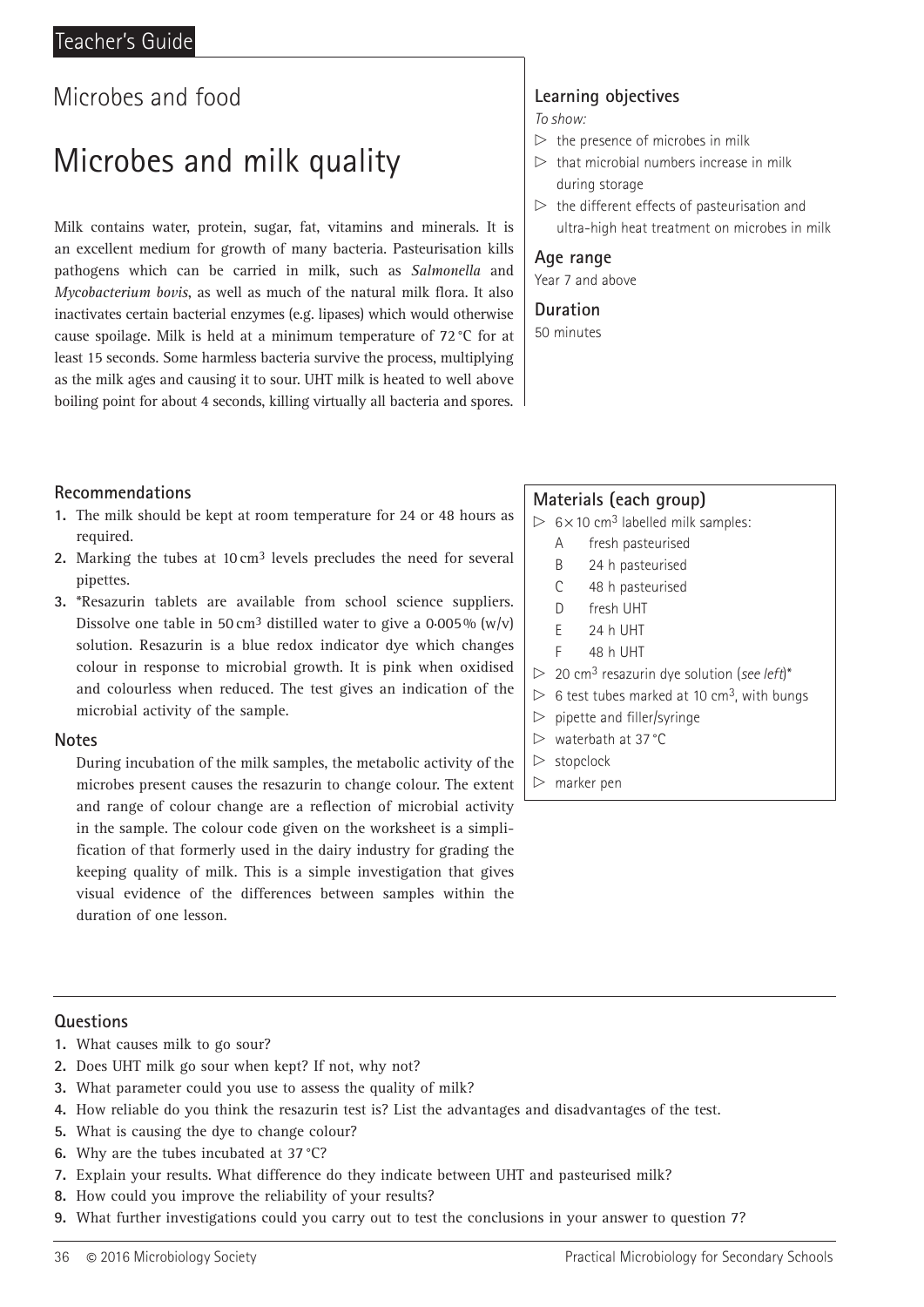## Microbes and milk quality

Milk is a good source of food for microbes as well as for ourselves. Pasteurisation is a heating process which kills the harmful microbes that sometimes are found in raw milk. Some microbes survive this process and can cause the milk to 'go off'. Ultra-high temperature (UHT) milk is heated to a much higher temperature, killing virtually all bacteria. The number of microbes in milk is a measure of its quality. This can be estimated by finding the rate of change of colour of resazurin dye.

## **Procedure**

- **1.** Label your test tubes A–F, together with your name. Use a syringe or calibrated pipette and filler to place 2 cm3 resazurin dye in the bottom of each tube.
- **2.** The key to the milk samples is as follows:

| A | fresh pasteurised |
|---|-------------------|
| B | 24h pasteurised   |
| C | 48h pasteurised   |
| D | fresh UHT         |
| F | 24h UHT           |
|   | 48h UHT           |
|   |                   |



Add milk sample A to tube A up to the  $10 \text{ cm}^3$  mark. Replace the bung and turn the tube upside down three times. Repeat for the other five milk samples and tubes.

**3.** Record the colour of the contents of each tube, using the best match from the list opposite.

Place the tubes in the waterbath and start the stopclock. Record the colours every 5 minutes for 30 minutes in a table as shown below. Answer the questions.

| Colour of sample | Quality of milk |
|------------------|-----------------|
| Blue (no change) | Excellent       |
| Lilac            | Good            |
| Deep pink/mauve  | Fair            |
| Pink             | Poor            |
| White            | <b>Bad</b>      |

#### **Safety!** *Do not open the tubes.*

|                     | Sample         |   |  |    |  |  |
|---------------------|----------------|---|--|----|--|--|
| Time<br>  (minutes) | $\overline{A}$ | R |  | IJ |  |  |
|                     |                |   |  |    |  |  |
| 5                   |                |   |  |    |  |  |
| 10                  |                |   |  |    |  |  |
| 15                  |                |   |  |    |  |  |
| $20\,$              |                |   |  |    |  |  |
| 25                  |                |   |  |    |  |  |
| 30                  |                |   |  |    |  |  |

### **Learning objectives**

*To show:*

- $\triangleright$  the presence of microbes in milk
- $\triangleright$  that microbial numbers increase in milk during storage
- $\triangleright$  the different effects of pasteurisation and ultra-high heat treatment on microbes in milk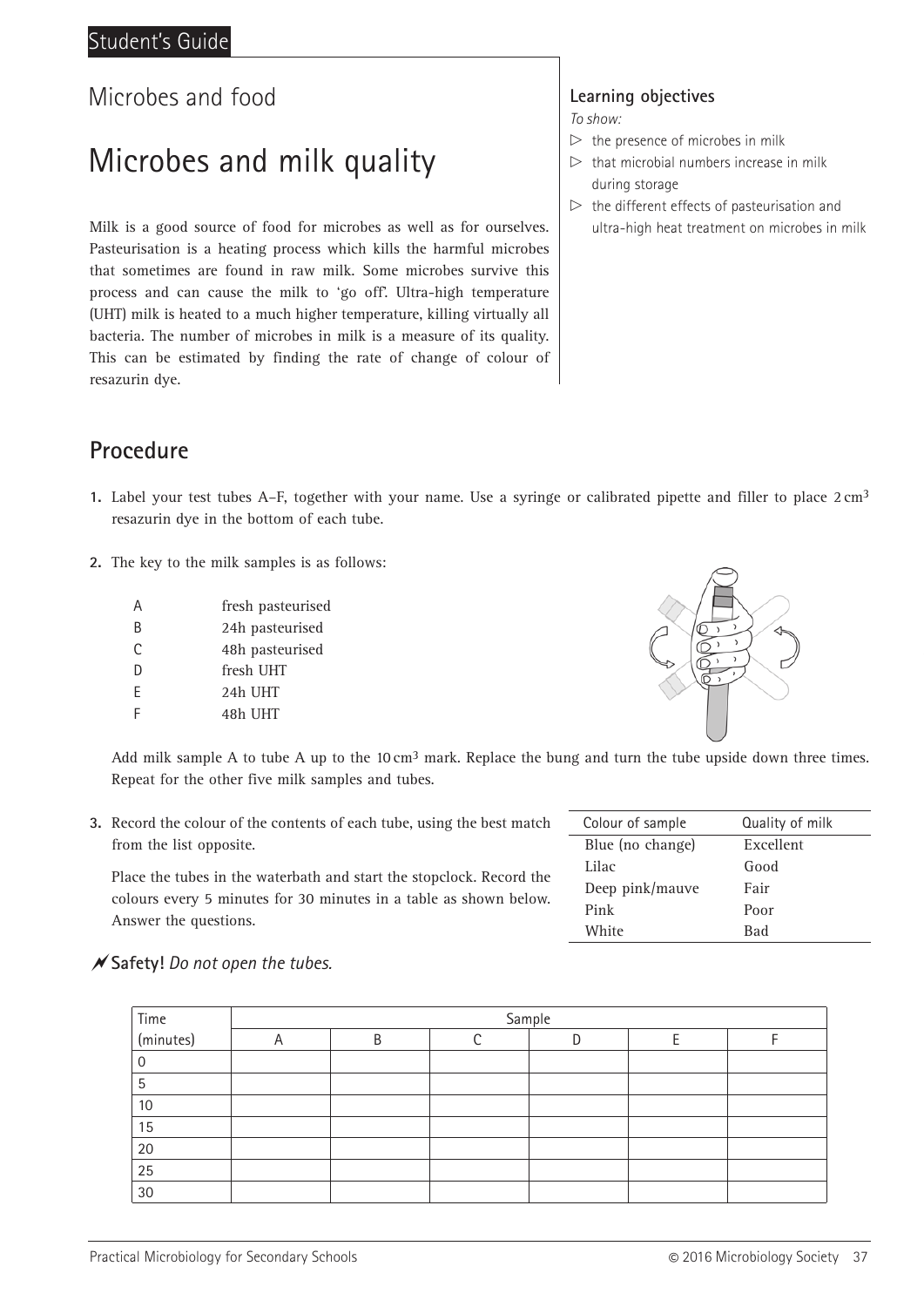## Effects of antiseptics on microbes

Antiseptics are used in the disinfection of living tissue. They may be used prophylactically (i.e. to prevent infection) or therapeutically (i.e. to treat infection). Any given antiseptic is usually more effective against some microbes than others and its activity may be greatly affected by factors such as dilution, temperature, pH or the presence of organic matter or detergent.

#### **Recommendations**

- **1.** The culture of *Bacillus subtilis* should be inoculated in nutrient broth and incubated at 25 °C at least 48 hours before the lesson.
- **2.** Any proprietory antiseptic can be used.
- **3.** The plates should be incubated preferably at 20–25 °C for 2–3 days, but can be kept at room temperature.
- **4.** Filter paper discs (Whatman Antibiotic Assay discs) are available from school science suppliers or they can be cut from Whatman No. 1 filter paper with a cork borer (ca 6 mm diameter) or a hole punch.
- **5.** When students are mixing the agar and the culture in the Petri dish, they should be instructed to swirl the contents gently a few times clockwise, anti-clockwise, forwards and sideways.

#### **Notes**

- **1.** Other suitable bacteria include e.g. *Micrococcus luteus*, *Escherichia coli* and *Bacillus subtilis*.
- **2.** Inhibition of growth is shown by a clear area around the disc. Growth appears either as many small colonies visible to the naked eye or, if a large volume of cells was added, a confluent area of turbidity.
- **3.** The same approach can be used to investigate the effects of other antimicrobial compounds – see p. 43.

#### **Learning objectives**

*To show:*

- $\triangleright$  the effects of antiseptics on microbial growth
- $\triangleright$  the effects of dilution of antiseptics on microbial growth

#### **Age range**

Year 9 and above

#### **Duration**

| Session 1 | 50 minutes                                    |
|-----------|-----------------------------------------------|
| Session 2 | 20 minutes                                    |
|           | Incubation period: min. 48 h between sessions |

#### **Materials (each group)**

- x *Bacillus subtilis* culture in nutrient broth
- $\triangleright$  Universal bottle containing ca 20 cm<sup>3</sup> molten nutrient agar held at ca 45–50 °C
- $\triangleright$  70 % (v/v) industrial denatured alcohol in a small beaker or glass Petri dish covered in foil (*CAUTION: flammable*)
- $\triangleright$  Petri dish
- $\triangleright$  sterile dropping pipette
- $\triangleright$  ca 10 cm<sup>3</sup> antiseptic, e.g. TCP, Dettol, in Universal bottle labelled A
- $\triangleright$  2 Universal bottles labelled B and C
- $\triangleright$  distilled water in a beaker
- $\triangleright$  beaker of disinfectant
- $> 10$  cm<sup>3</sup> syringe or pipette and filler
- $\triangleright$  metal forceps (can be pre-sterilised by autoclaving)
- $> 4$  sterile paper discs
- $\triangleright$  Bunsen burner
- $\triangleright$  adhesive tape
- $\triangleright$  marker pen
- $\triangleright$  graph paper

#### **Questions**

*Session 1*

- **1.** What are antiseptics?
- **2.** What is the difference between antiseptics and antibiotics?
- **3.** What might affect the growth of microbes between now and the next lesson?
- **4.** What is the concentration of antiseptic in bottles B and C?
- **5.** Why are the discs added in the order suggested?
- **6.** What do you expect the appearance of your agar plates to be next lesson?

- **7.** Do your results support the predictions you made last lesson?
- **8.** Describe the range of results obtained by the class for each dilution. Suggest possible reasons for any differences between the groups.
- **9.** Do the class results all indicate the same overall pattern? If so, what conclusions can you draw from them?
- **10.**What further experiments could you do to confirm these conclusions?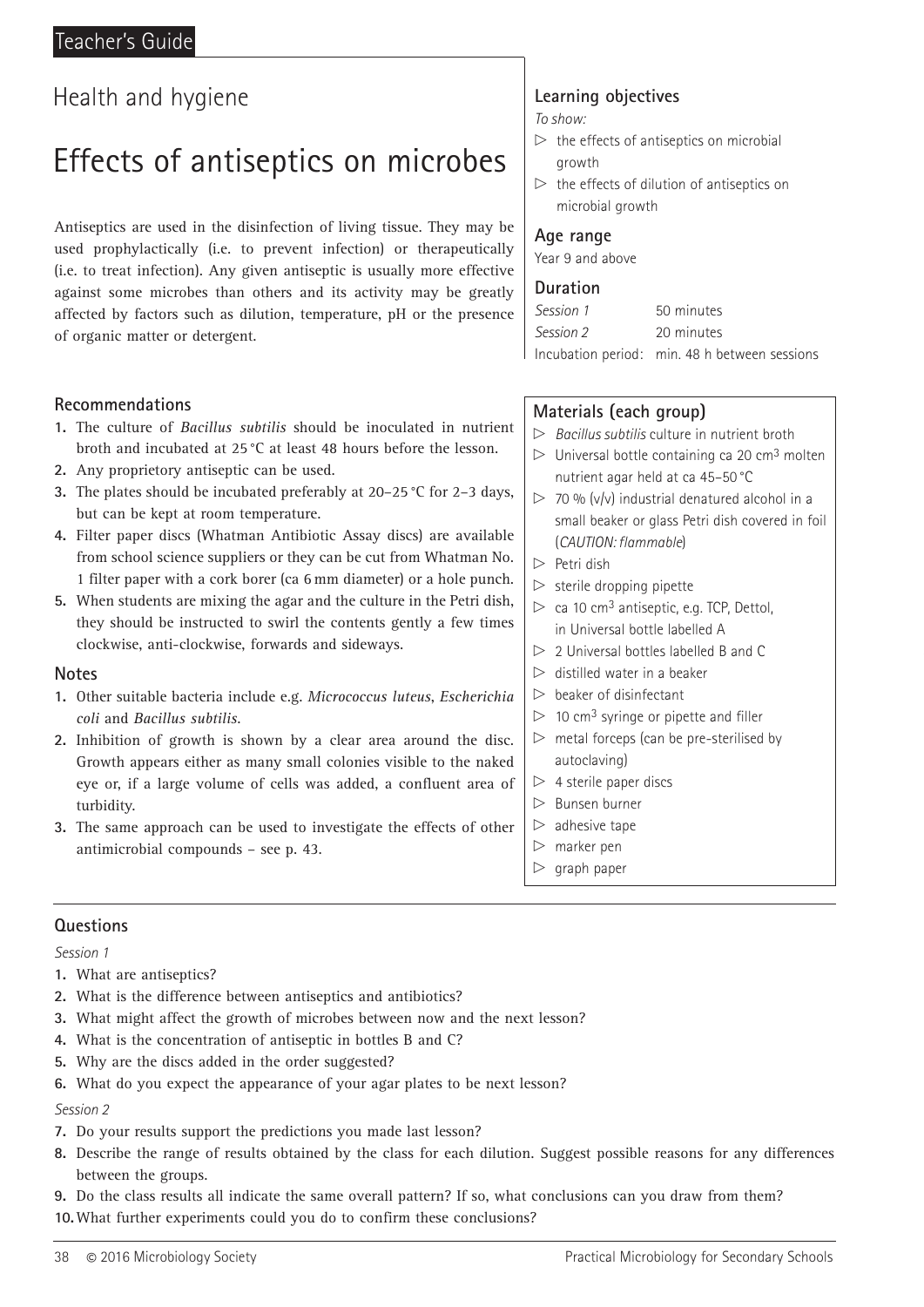## Effects of antiseptics on microbes

Antiseptics are used to reduce the numbers of microbes in living tissue, e.g. from a cut or graze. They are milder than disinfectants that are used to clean objects and surfaces. You are going to investigate the effect of different dilutions of an antiseptic on microbes.

#### **Learning objectives**

*To show:*

- $\triangleright$  the effects of antiseptics on microbial growth
- $\triangleright$  the effects of dilution of antiseptics on microbial growth

#### **Techniques required**

See *Basic Practical Microbiology*

- $\triangleright$  using a pipette (p. 9)
- $\triangleright$  flaming the neck of a bottle (p. 10)
- $\triangleright$  sterilizing forceps (p. 7)

### **Procedure**

- **1.** Light your Bunsen burner. Remove the cap from the bottle containing the culture of *Bacillus subtilis*. Pass the neck through the Bunsen burner flame 2–3 times. Remove a few drops of culture with the sterile dropping pipette. Flame the bottle neck again and replace the cap.
- **2.** Lift the lid of the Petri dish. Place 2–5 drops of culture in the centre of the dish. Replace the lid as quickly as possible. Discard the dropping pipette into the beaker of disinfectant.
- **3.** Take the bottle of melted agar. Remove the cap and pass the neck through the Bunsen burner flame 2–3 times. Pour the contents into the Petri dish carefully. Replace the lid as quickly as possible. Flame the neck again and replace the cap on the bottle.
- **4.** Keeping the Petri dish flat on the bench, mix the agar thoroughly by gently swirling the plate as directed by your teacher. Avoid splashing the agar on to the lid or over the edge of the dish. Allow the agar to set. This is known as a pour plate.  $9 \text{ cm}^3$
- **5.** Use a pipette and filler (or syringe) to place 9 cm3 distilled water into empty bottles B and C. Using the same pipette, transfer 1 cm3 antiseptic from bottle A to bottle B. Gently shake B to mix the contents, then transfer 1 cm3 from B into C.





**Safety!** *Do not open the plates.*

- **6.** When the agar has set, turn the dish upside down. Divide the base into four sections by drawing a cross on it with a marker pen. Label the sections A, B, C and D. Turn the dish over again.
- **7.** Take sterile forceps, or sterilise them by dipping in alcohol (keeping the points facing downwards) and passing quickly through the Bunsen burner flame.
- **8.** Using the sterile forceps, dip a paper disc into the remaining distilled water. Drain excess liquid from it, then place it on section D of the agar. Replace the lid as soon as possible.
- **9.** Repeat for the other three sections using the samples in the order C, B, A. Tape and label the dish with your name and the date. It will be incubated until the next lesson.

#### **Next lesson…**

**10.** Examine your agar plate. Place it on a sheet of graph paper and record the diameter of any clear areas around the discs. Answer the questions.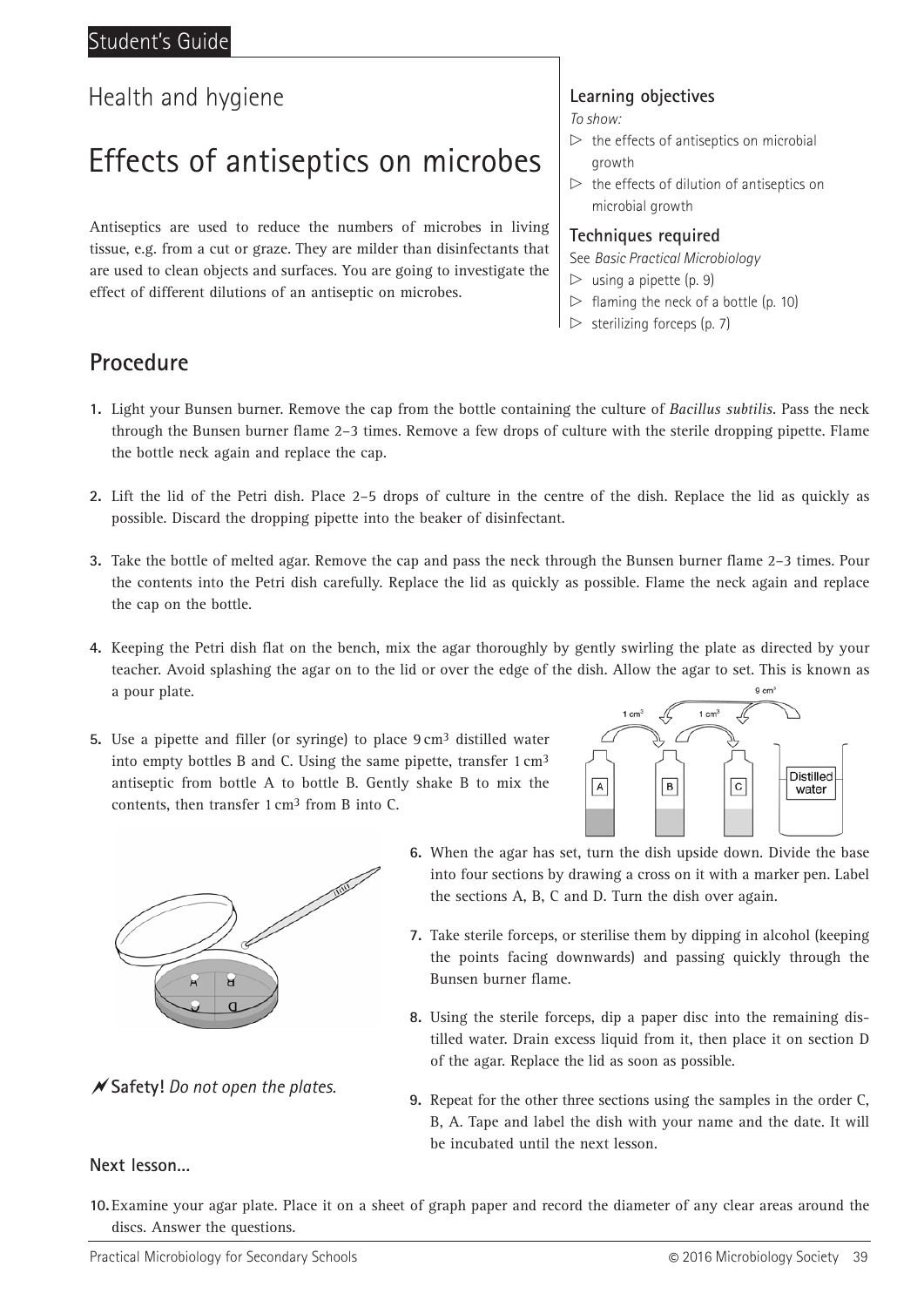## Microbes and personal hygiene

This investigation uses the harmless yeast *Saccharomyces cerevisiae* to simulate the contamination of hands with faecal microbes and the effectiveness of handwashing in removing them. Different brands and thicknesses of toilet paper and different types of soap may be evaluated.

### **Learning objectives**

*To show:*

- $\triangleright$  the permeability of toilet paper to microbes
- $\triangleright$  the importance of handwashing after visiting the lavatory
- $\triangleright$  how pathogens can be transmitted

#### **Age range**

Year 7 and above

#### **Duration**

| Session 1 | 40 minutes                                    |
|-----------|-----------------------------------------------|
| Session 2 | 30 minutes                                    |
|           | Incubation period: min. 48 h between sessions |

#### **Recommendations**

- **1.** To prepare lawn cultures of *S. cerevisiae* inoculate malt extract agar plates with a few drops of the culture in malt extract broth. Spread the liquid evenly over the surface of the agar using a sterile glass rod spreader and incubate for 48 hours at 20–25 °C.
- **2.** Even though all plates will be sterilised, it is important that students wash their hands thoroughly as directed to reduce the risk of inadvertently culturing organisms already present on the skin surface. Sterile gloves could also be worn.
- **3.** All toilet paper should be placed in the autoclave bag immediately after use.
- **4.** A combination of the traditional, smooth-style toilet paper and soft paper should be provided for comparison. Different thicknesses of paper could also be tested with different groups.

#### **Materials (each group)**

- x 3 lawn cultures of *Saccharomyces cerevisiae* on malt extract agar\*
- $> 3$  malt extract agar plates
- $\triangleright$  different brands of toilet paper
- $\triangleright$  different types of soap
- $\triangleright$  autoclave bag
- $\triangleright$  adhesive tape
- $\triangleright$  marker pen \*Malt extract agar. Dissolve 15 g malt extract and 18 g bacteriological agar in
	- 1 l distilled water. Dispense into bottles and
	- sterilise by autoclaving. Malt extract agar is
	- also available from school science suppliers.

#### **Questions**

#### *Session 1*

- **1.** What kinds of microbes occur in the human intestine?
- **2.** Why is it important to wash your hands (a) before meals, (b) after using the lavatory?
- **3.** What is an infectious disease?
- **4.** What are the main defence mechanisms of the body against microbial infection?
- **5.** What do you expect the appearance of dishes A, B and C to be next lesson?

- **6.** Does the appearance of your dishes match your predictions?
- **7.** Are the class results consistent? If not, suggest reasons for any differences.
- **8.** Do the class results show any evidence of differences in effectiveness of (a) toilet papers, (b) soaps?
- **9.** What do the results suggest about personal hygiene procedures?
- **10.** Suggest as many methods as you can to prevent the spread of infectious disease.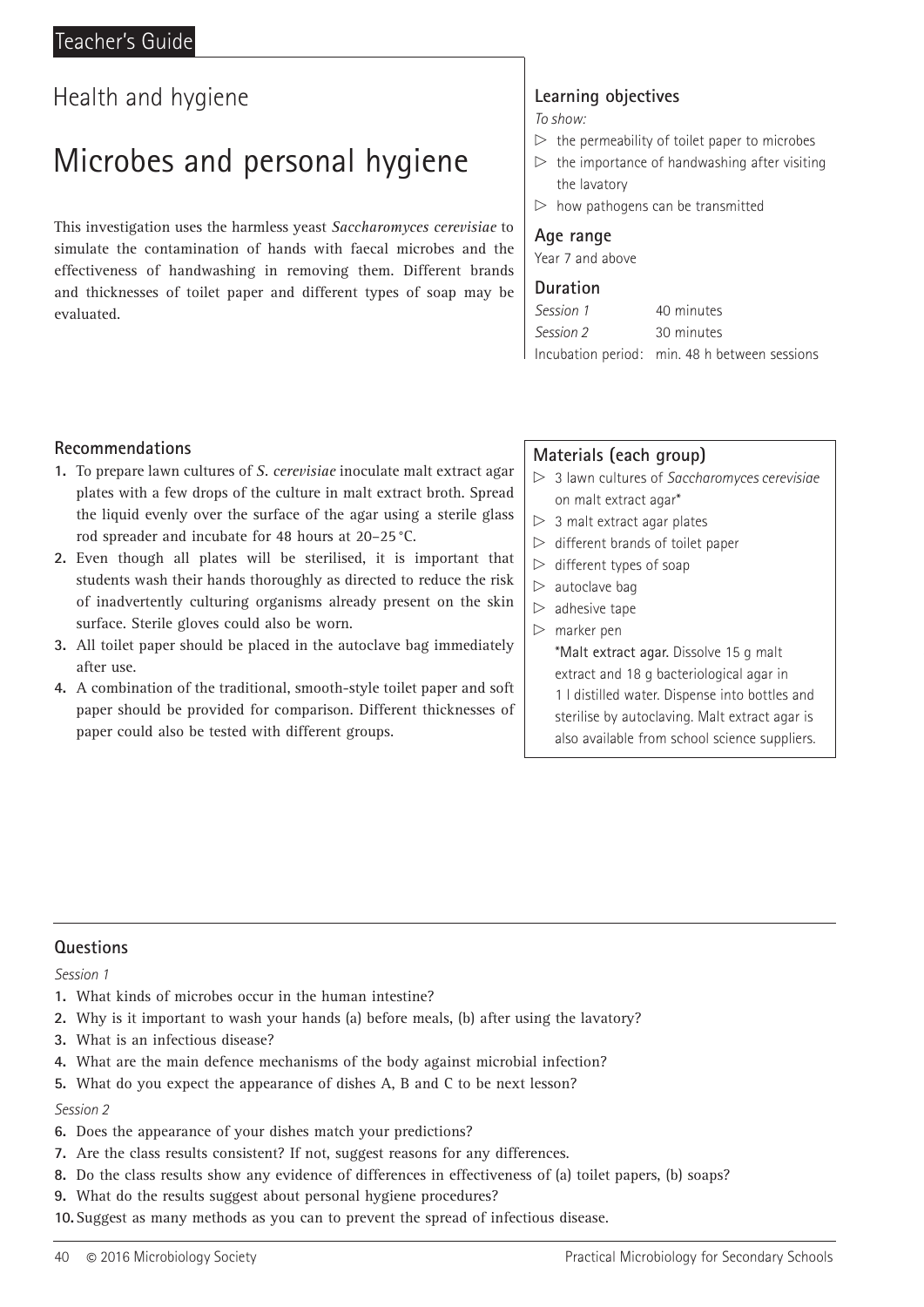## Microbes and personal hygiene

This investigation uses a harmless microbe, *Saccharomyces cerevisiae* (the bread-making yeast), to show that hands can be contaminated by microbes during use of the toilet. The permeability of different toilet papers and the effectiveness of handwashing in removing the microbes is also investigated.

#### **Learning objectives**

*To show:*

- $\triangleright$  the permeability of toilet paper to microbes
- $\triangleright$  the importance of handwashing after visiting the lavatory
- $\triangleright$  how pathogens can be transmitted

### **Procedure**

**1.** Label the bases of three sterile malt agar plates A, B and C and with your name and the date. Wash your hands thoroughly using hot water and soap, then dry them on a clean paper towel. Open one lawn plate of *Saccharomyces cerevisiae* and wipe two fingers lightly over the surface. Next lift the lid of dish A, touch the agar surface lightly with the same two fingers and quickly replace the lid. WASH YOUR HANDS THOROUGHLY.





**2.** Wrap two fingers in a layer of the toilet paper provided. Open another plate of *Saccharomyces* and wipe the wrapped fingers lightly over the surface. Try to wipe them in as similar way as possible to step 1. Remove the toilet paper and place it in the bag provided. Then lift the lid of plate B, touch the agar surface lightly with the same two fingers and quickly replace the lid. WASH YOUR HANDS THOROUGHLY.

- **3.** Repeat step 2 using a fresh dish of *Saccharomyces* and plate C. After removing the toilet paper and discarding it into the bag, wash your hands thoroughly with the type of soap provided and dry them on a clean paper towel. Touch the surface of plate C with your washed fingers and quickly replace the lid. WASH YOUR HANDS THOROUGHLY.
- **4.** Tape all the dishes and turn them upside down. They will be incubated until the next lesson.

**Safety!** *Wash your hands before leaving the lab.*

#### **Next lesson…**

**5.** Examine your agar plates without opening them. Answer the questions.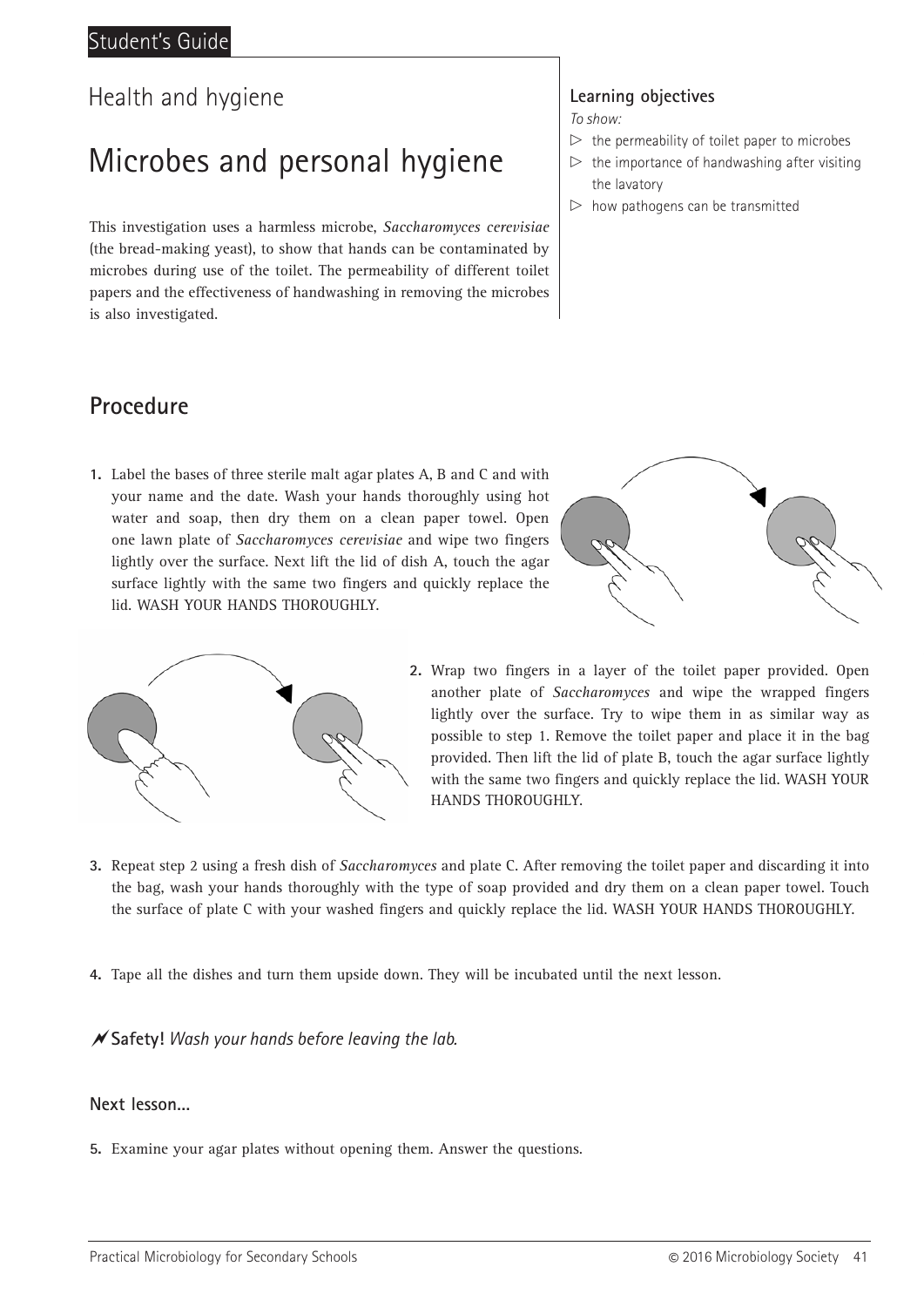## Open-ended investigation

## Investigating microbes and cellulose

#### **Background**

- $\triangleright$  Cellulose is a fibrous substance that helps to provide plants with a rigid structure. It is the most important plant polymer, making up some 40–50 % of the mature plant cell wall. It is also the most abundant carbohydrate. The molecules are very large and long and contain carbon, hydrogen and oxygen. Cellulose is a very stable substance at ordinary temperatures, and the types of microbe that can decompose and thus recycle it are extremely important in sustaining the turnover of organic matter for the rest of the living world. It often occurs in a complex mixture with lignin (another plant polymer) called lignocellulose, in wood, forest and agricultural wastes, and in waste paper.
- $\triangleright$  Cellulose is not soluble in water, so microbes cannot absorb it into their cells. Instead, once close to it, they secrete cellulase enzymes which partly digest the cellulose. It is broken down into soluble sugar molecules which the microbes can absorb and use. Higher organisms do not make cellulases, which means that herbivores cannot digest cellulose themselves. Instead they depend on cellulolytic bacteria in their intestinal tracts to do the job for them.
- $\triangleright$  On land the major decomposers of cellulose are fungi, aided by a few aerobic and anaerobic bacteria. In marine habitats bacteria are primarily responsible for breaking down cellulose, but in fresh water aquatic fungi carry out this function in well aerated zones, with bacteria playing an increasingly important role as the amount of oxygen diminishes. Cellulolytic bacteria include species of *Cellulomonas*, *Pseudomonas* and *Ruminococcus*. Cellulolytic fungi include *Chaetomium*, *Fusarium*, *Myrothecium* and *Trichoderma*.

#### **Research brief**

Using this information and other facts you have researched, plan an investigation into some aspect of the production of cellulase enzymes by microbes, or the effects of the enzymes. A basic procedure for testing the cellulolytic activity of microbes is described on p. 17. You may wish to use a different test according to the type of investigation you are planning.

#### **Designing your investigation**

In designing your investigation you should consider the experimental and investigative skills to be assessed. These are:

- $\triangleright$  planning
- $\triangleright$  implementing
- $\triangleright$  analysing evidence and drawing conclusions
- $\triangleright$  evaluating evidence and procedures
- (*See your coursework guide for further details*).

Points to consider when planning your investigation:

- $\triangleright$  Any hazards involved in doing the experiment and how the risks of the procedure can be minimised. (see *Basic Practical Microbiology: A Manual*)
- $\triangleright$  Whether you can make a prediction that you can test (e.g. cellulolytic activity will increase with temperature).
- $\triangleright$  What variables need to be taken into account (e.g. the source of the soil samples, the mixing of the soil suspension).
- $\triangleright$  How many tests you need for reliability (e.g. how many replicates of each treatment).

#### **Examples**

Here are some ideas that could be explored:

- $\triangleright$  The effect of temperature on the activity of cellulolytic microbes or cellulases (from school science suppliers)
- $\triangleright$  The cellulolytic activity of microbes from different soils
- $\triangleright$  The effect on cellulolytic activity of adding different nutrients to the soil samples
- $\triangleright$  Whether fungi or bacteria are more important in terms of cellulolytic activity, in particular types of soil

#### **Writing Up**

Your report should include the following sections, in this order: Introduction/plan; Hypothesis; Prediction; Materials and Methods (including a risk assessment); Results; Discussion; Evaluation/Conclusion.

#### $\mathcal{N}$  Safety!

*Your plan MUST be checked by your teacher before starting your investigation.*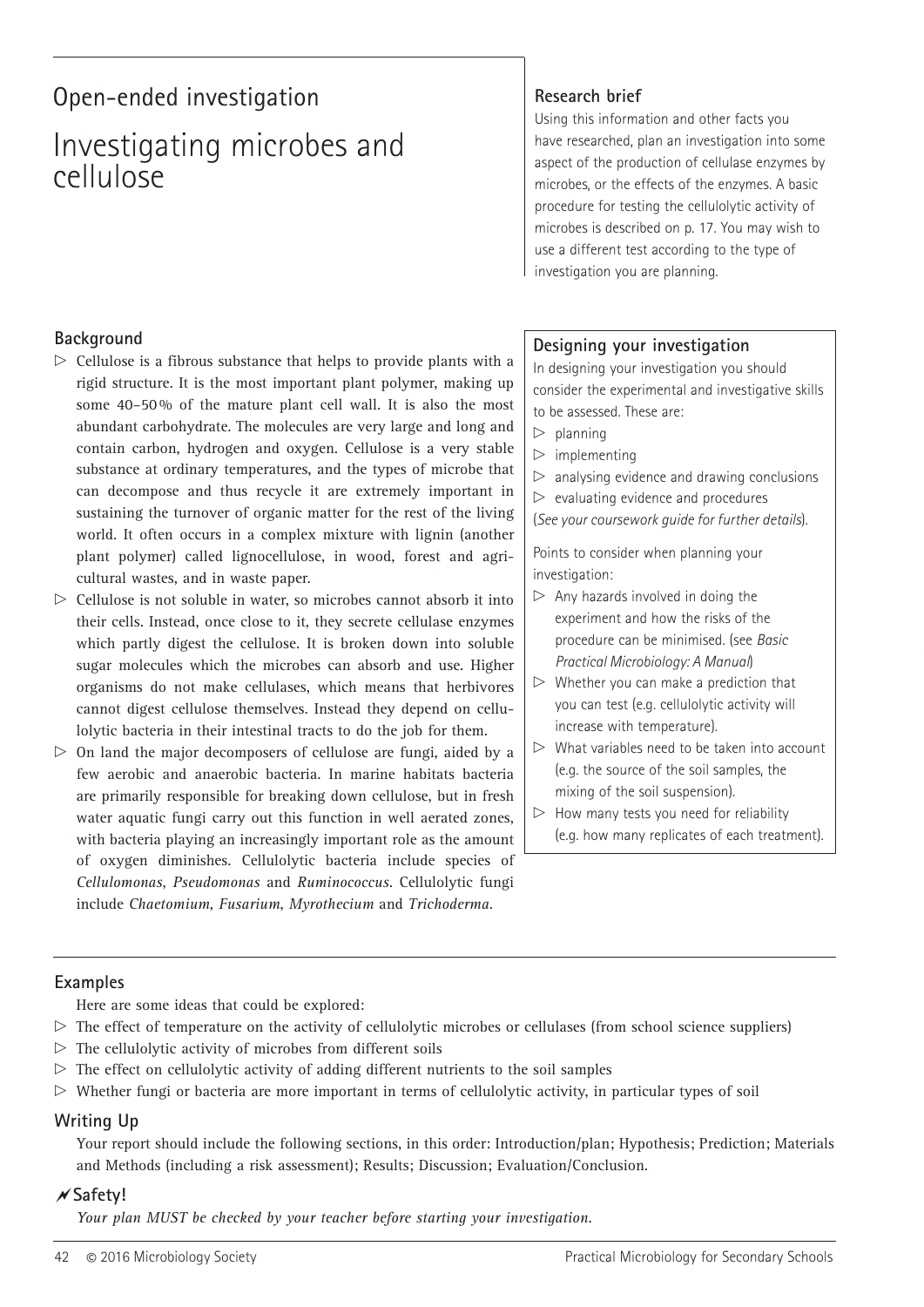## Open-ended investigation **Research brief**

## Investigating the effects of antimicrobials

#### **Background**

- $\triangleright$  Antimicrobial substances include disinfectants, antiseptics and antibiotics. Disinfection is a procedure that destroys or inactivates microbes. It usually involves the treatment of non-living objects such as surfaces or liquids with chemicals (disinfectants) e.g. chlorine, phenols and hypochlorites. Antisepsis is the disinfection of living tissues with chemicals (antiseptics) e.g. hydrogen peroxide, iodine and diluted alcohol. Antibiotics are chemicals that, even at very low concentrations, inhibit or kill certain microbes. Penicillins are a well-known group of antibiotics.
- $\triangleright$  Disinfectants and antiseptics that kill bacteria are said to be bactericidal. Others merely halt the growth of bacteria and if inactivated, e.g. by dilution, bacterial growth may be resumed. These are said to be bacteriostatic. A bactericidal disinfectant or antiseptic may become bacteriostatic when diluted.
- $\triangleright$  Antibiotics are produced by microbes as a natural defence against other microbes. Some are still produced commercially using microorganisms, although a large number are manufactured chemically. Some antibiotics are active against a narrow range of species whilst others affect a broad spectrum of organisms. The ability to make antimicrobial substances is not limited to microbes; most animals have antibacterial substances in their bodily secretions, such as lysosyme in sweat and tears. Plant materials such as garlic (*Allium sativum*), tea tree oil (*Melaleuca alternifolia*) and oil of cloves (*Syzyium aromaticum*) also have antimicrobial properties.

Using this information and other facts you have researched, plan an investigation into some aspect of antimicrobial substances. The basic procedure for testing the effects of antimicrobials is described on p. 39. You may wish to modify this according to the type of investigation you are planning. For example, antibiotic production by soil bacteria can be investigated by inoculating a nutrient agar plate with some soil, incubating it and looking for zones of inhibition.

#### **Designing your investigation**

In designing your investigation you should consider the experimental and investigative skills to be assessed. These are:

- $\triangleright$  planning
- $\triangleright$  implementing
- $\triangleright$  analysing evidence and drawing conclusions
- $\triangleright$  evaluating evidence and procedures

(*See your coursework guide for further details*).

Points to consider when planning your investigation:

- $\triangleright$  Any hazards involved in doing the experiment and how the risks of the procedure can be minimised. (see *Basic Practical Microbiology: A Manual*)
- $\triangleright$  Whether you can make a prediction that you can test (e.g. higher concentrations of antimicrobial substance will be more effective).
- $\triangleright$  What variables need to be taken into account (e.g. incubation temperature, pH).
- $\triangleright$  How many tests you need for reliability (e.g. how many replicates of each treatment).

#### **Examples**

- Here are some ideas that could be explored:
- $\triangleright$  The antimicrobial effects of different plant extracts
- $\triangleright$  The effect of concentration on the inhibitory effects of different antimicrobial agents
- $\triangleright$  Antimicrobial effects of different toothpastes, mouthwashes or deodorants
- $\triangleright$  Effects of antimicrobials on different microbes

#### **Writing Up**

Your report should include the following sections, in this order: Introduction/plan; Hypothesis; Prediction; Materials and Methods (including a risk assessment); Results; Discussion; Evaluation/Conclusion.

#### $\overline{\mathsf{X}}$  Safety!

*Your plan MUST be checked by your teacher before starting your investigation.*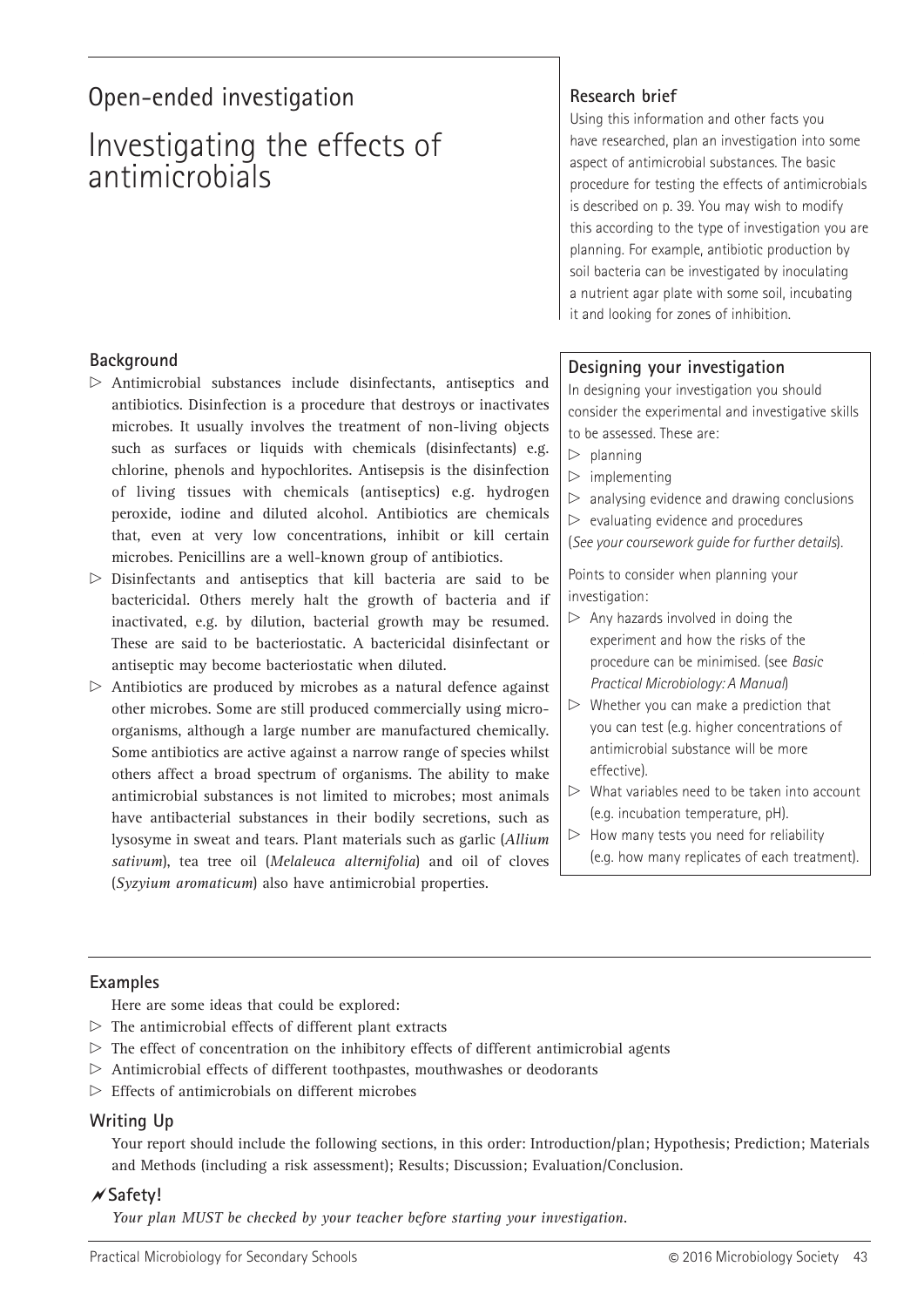## Further resources

#### **Websites Websites**

A wide range of information on practical microbiology is posted on the Microbiology Society's dedicated education website at which angle of information on practical interosiology is posted on the Microwov.<br>www.microbiologyonline.org.uk and on MiSAC's website at www.misac.org.uk.

#### **Health & safety** The most up-to-date and detailed source of information on the safe use of micro-organisms in schools is *Topics in Safety*, 3rd edn **Practical techniques**

Basic Practical Microbiology: A Manual (Microbiology Society) provides details of the techniques used in the present resource, with particular emphasis on health, safety, aseptic technique and GMLP. It also includes culture maintenance and preparation and microscopy. The manual can be downloaded from www.microbiologyonline.org.uk

#### **Practical techniques** *Basic Practical Microbiology: A Manual* (Society for General Microbiology, 2006) provides details of the techniques used in the **Sources of cultures, equipment and consumables**

The following companies supply cultures and/or equipment for practical microbiology in schools. Inclusion in the list implies no recommendation. Before buying a culture ensure that the organism is suitable for use in schools by referring to Topic 15 in Topics *in Safety*, 3rd edition (Association for Science Education, 2001) or seeking appropriate advice (see below).

| <b>Blades Biological</b>                                        | Cowden                                                                    | Tel. 01342 850242                                                               | Algae, protozoa, fungi and                                                                                                |
|-----------------------------------------------------------------|---------------------------------------------------------------------------|---------------------------------------------------------------------------------|---------------------------------------------------------------------------------------------------------------------------|
|                                                                 | Edenbridge                                                                | Email sales@blades-bio.co.uk                                                    | bacteria; culture media and                                                                                               |
|                                                                 | Kent TN8 7DX                                                              | www.blades-bio.co.uk                                                            | antibiotic discs                                                                                                          |
| National Centre<br>for Biotechnology<br><b>Education (NCBE)</b> | University of Reading<br>2 Earley Gate<br>Whiteknights<br>Reading RG6 6AU | Tel. 0118 987 3743<br>Email ncbe@reading.ac.uk<br>www.ncbe.reading.ac.uk        | Limited range of cultures of<br>bacteria and fungi; items for<br>microbiology and molecular<br>biology; microbiology kits |
| Philip Harris                                                   | Hyde Buildings<br>Ashton Road<br>Hyde<br>Cheshire SK14 4SH                | Tel. 0845 120 4520<br>Email orders@philipharris.co.uk<br>www.philipharris.co.uk | Full range of cultures, media<br>and equipment for practical<br>microbiology                                              |
| Sciento                                                         | 61 Bury Old Road                                                          | Tel. 0161 773 6338                                                              | Algae, protozoa, fungi, and                                                                                               |
|                                                                 | Whitefield                                                                | Email sales@sciento.co.uk                                                       | bacteria; culture media and                                                                                               |
|                                                                 | Manchester M45 6TB                                                        | www.sciento.co.uk                                                               | antibiotic discs                                                                                                          |

#### Philip Harris Education Hyde Buildings **www.philipharris.co.uk** A wide range of cultures, media and **Sources of advice, including health and safety**  $\mathcal{L}$

The sources listed above will provide most of the information and guidance necessary to carry out the investigations in this book. Where further advice is required, the following organisations will be pleased to help.

SK14 4SH Microbiology Society – Email education@microbiologysociety.org ; www.microbiologysociety.org; www.microbiologyonline.org.uk<br>.

MiSAC – Email microbe@misac.co.uk; www.misac.org.uk

CLEAPSS – Tel. 01895 251496; Email science@cleapss.org.uk; www.cleapss.org.uk

**Sources of advice** SSERC – Tel. 01383 626070; Freephone 0800 840 6998; Email sts@sserc.org.uk; www.sserc.org.uk

NCBE – Email ncbe@reading.ac.uk; www.ncbe.reading.ac.uk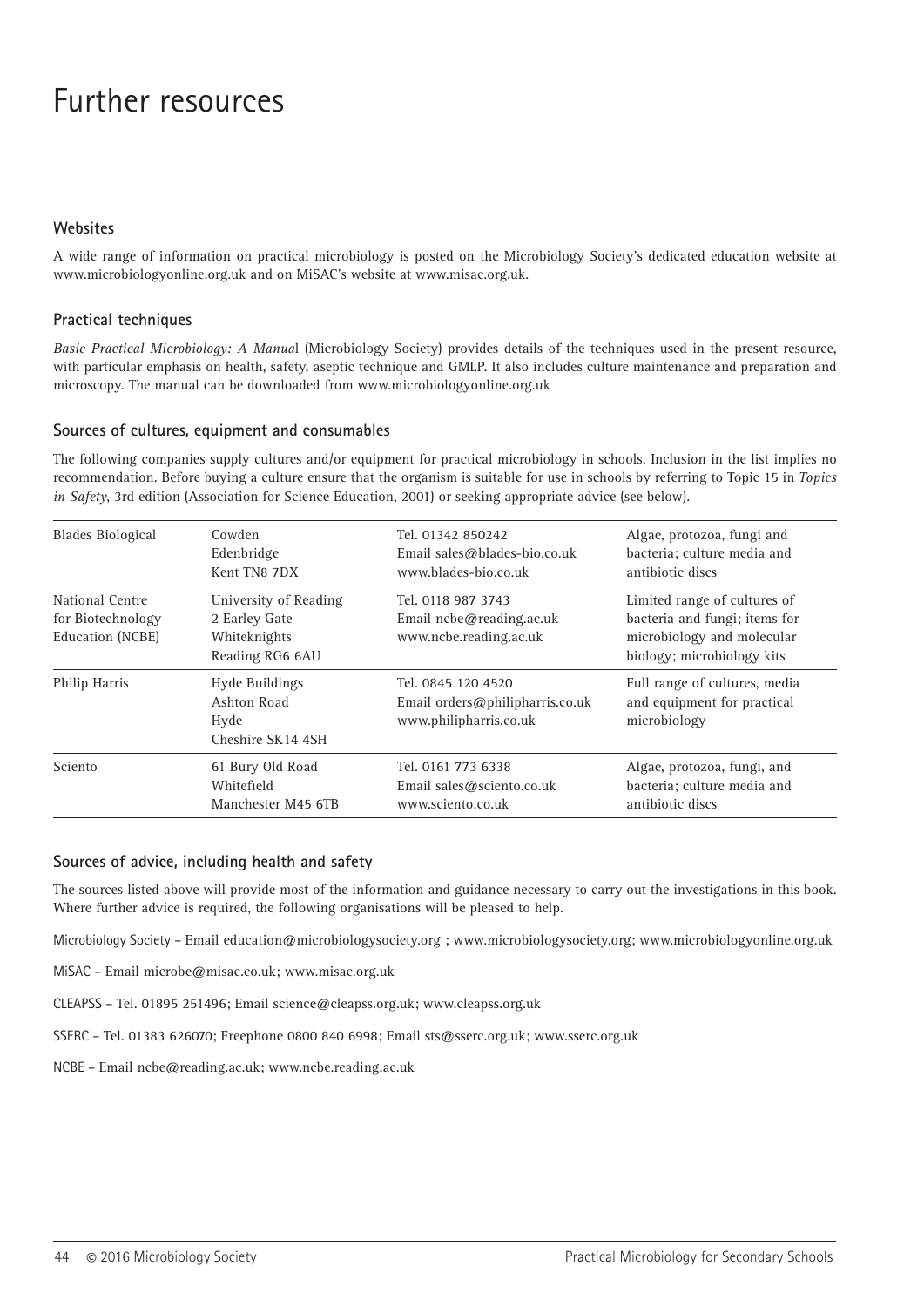### **Microbiology Society**

The Microbiology Society is a membership organisation for scientists who work in all areas of microbiology. It is the largest learned society in Europe with a membership based in universities, industry, hospitals, research institutes and schools. An important function of the Society is the promotion of the public understanding of microbiology. The Microbiology Society produces and distributes a wide range of resources to support microbiology teaching in schools and colleges across all Key Stages and post-16. The Society also offers an information service to teachers and participates in schools competitions and other activities. The Microbiology Society has charitable status.

School Membership of the Microbiology Society offers many benefits including:

- $\triangleright$  *Microbiology Today*, the award-winning magazine
- $\triangleright$  Grants to develop teaching resources and outreach activities
- $\triangleright$  Priority mailings of Society teaching resources

Microbiology Society, Charles Darwin House, 12 Roger Street, London WC1N 2JU, UK

*Tel.* +44 (0)20 7685 2682

*Email* education@microbiologysociety.org

*Web* www.microbiologyonline.org.uk

### **Microbiology in Schools Advisory Committee (MiSAC)**

MiSAC exists to promote the teaching of microbiology in schools. Founded in 1969, it consists of representatives of a wide range of educational and scientific bodies who work to help teachers recognise the potential of micro-organisms as educational resources in a variety of ways. MiSAC is a recognised source of authoritative advice on the safe use of micro-organisms, develops practical protocols, produces a regular bulletin *MiSAC Matters*, *Briefings* and *Activities* sheets, responds to government reports and maintains contact with examining bodies and school science suppliers. The annual MiSAC competition for schools is a major activity supported by sponsorship from professional organisations and industry. Core activities depend on the voluntary work of its members and financial support from the organisations they represent. MiSAC has charitable status.

c/o NCBE, University of Reading, 2 Earley Gate, Whiteknights, Reading RG6 6AU *Email* microbe@misac.co.uk *Web* www.misac.org.uk